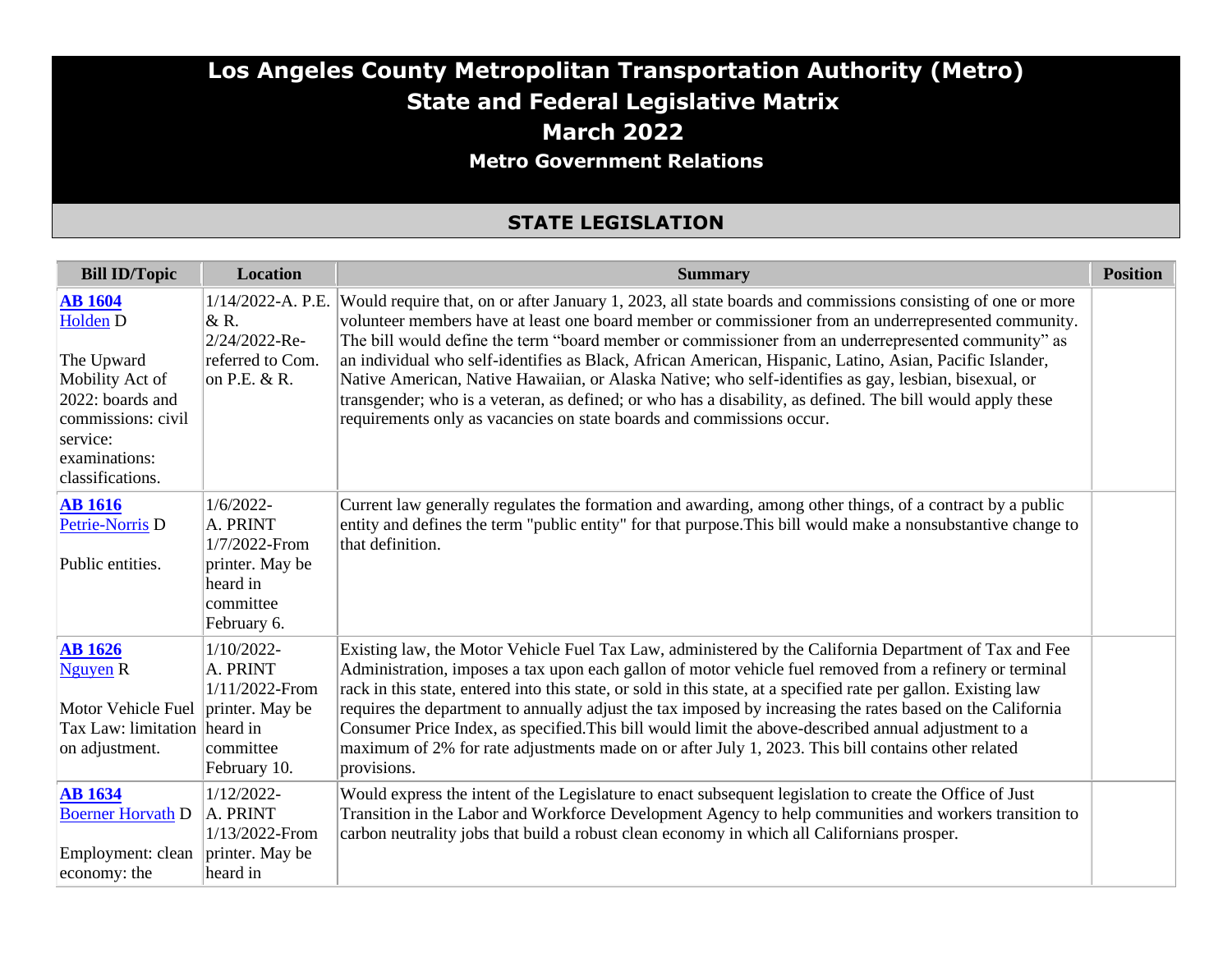## **Los Angeles County Metropolitan Transportation Authority (Metro) State and Federal Legislative Matrix March 2022**

**Metro Government Relations**

| <b>Bill ID/Topic</b>                                                                                                                                               | <b>Location</b>                                                                   | <b>Summary</b>                                                                                                                                                                                                                                                                                                                                                                                                                                                                                                                                                                                                                                                                                                                                                                                                                                                                                                                                            | <b>Position</b> |
|--------------------------------------------------------------------------------------------------------------------------------------------------------------------|-----------------------------------------------------------------------------------|-----------------------------------------------------------------------------------------------------------------------------------------------------------------------------------------------------------------------------------------------------------------------------------------------------------------------------------------------------------------------------------------------------------------------------------------------------------------------------------------------------------------------------------------------------------------------------------------------------------------------------------------------------------------------------------------------------------------------------------------------------------------------------------------------------------------------------------------------------------------------------------------------------------------------------------------------------------|-----------------|
| Office of Just<br>Transition.                                                                                                                                      | committee<br>February 12.                                                         |                                                                                                                                                                                                                                                                                                                                                                                                                                                                                                                                                                                                                                                                                                                                                                                                                                                                                                                                                           |                 |
| <b>AB 1638</b><br><b>Kiley R</b><br>Motor Vehicle Fuel printer. May be<br>Tax Law:<br>suspension of tax.                                                           | 1/12/2022-<br>A. PRINT<br>1/13/2022-From<br>heard in<br>committee<br>February 12. | Would suspend the imposition of the tax on motor vehicle fuels for 6 months. The bill would direct the<br>Controller to transfer a specified amount from the General Fund to the Motor Vehicle Fuel Account in the<br>Transportation Tax Fund. By transferring General Fund moneys to a continuously appropriated account, this<br>bill would make an appropriation.                                                                                                                                                                                                                                                                                                                                                                                                                                                                                                                                                                                      |                 |
| <b>AB 1640</b><br>Ward D<br>Office of Planning<br>and Research:<br>regional climate<br>networks: regional<br>climate adaptation<br>and resilience<br>action plans. | 1/20/2022-<br>A. NAT. RES.<br>1/20/2022-<br>Referred to Com.<br>on NAT. RES.      | Current law requires, by July 1, 2017, and every 3 years thereafter, the Natural Resources Agency to update,<br>as prescribed, the state's climate adaptation strategy, known as the Safeguarding California Plan. Existing<br>law establishes the Office of Planning and Research in state government in the Governor's office. Current<br>law establishes the Integrated Climate Adaptation and Resiliency Program to be administered by the office<br>to coordinate regional and local efforts with state climate adaptation strategies to adapt to the impacts of<br>climate change, as prescribed. This bill would authorize eligible entities, as defined, to establish and<br>participate in a regional climate network, as defined. The bill would require the office, through the program,<br>to encourage the inclusion of eligible entities with land use planning and hazard mitigation planning<br>authority into regional climate networks. |                 |
| <b>AB</b> 1644<br><b>Burke D</b><br>Greenhouse Gas<br><b>Reduction Fund:</b><br>California Jobs Plan NAT. RES.<br>Act of 2021                                      | 1/20/2022-A.L.<br>&E.<br>$1/20/2022$ -<br>Referred to Coms.<br>on L. $& E$ . and  | The California Jobs Plan Act of 2021 requires the State Air Resources Board to work with the Labor and<br>Workforce Development Agency to update, by July 1, 2025, Greenhouse Gas Reduction Fund funding<br>guidelines for administering agencies to ensure that all applicants to grant programs funded by the fund meet<br>specified standards, including fair and responsible employer standards and inclusive procurement policies, as<br>provided. Current law exempts from these standards applicants for certain types of projects. This bill would<br>exempt from these standards applicants for projects for healthy forest and fire prevention programs and<br>projects, and the completion of prescribed fire and other fuel reduction projects.                                                                                                                                                                                               |                 |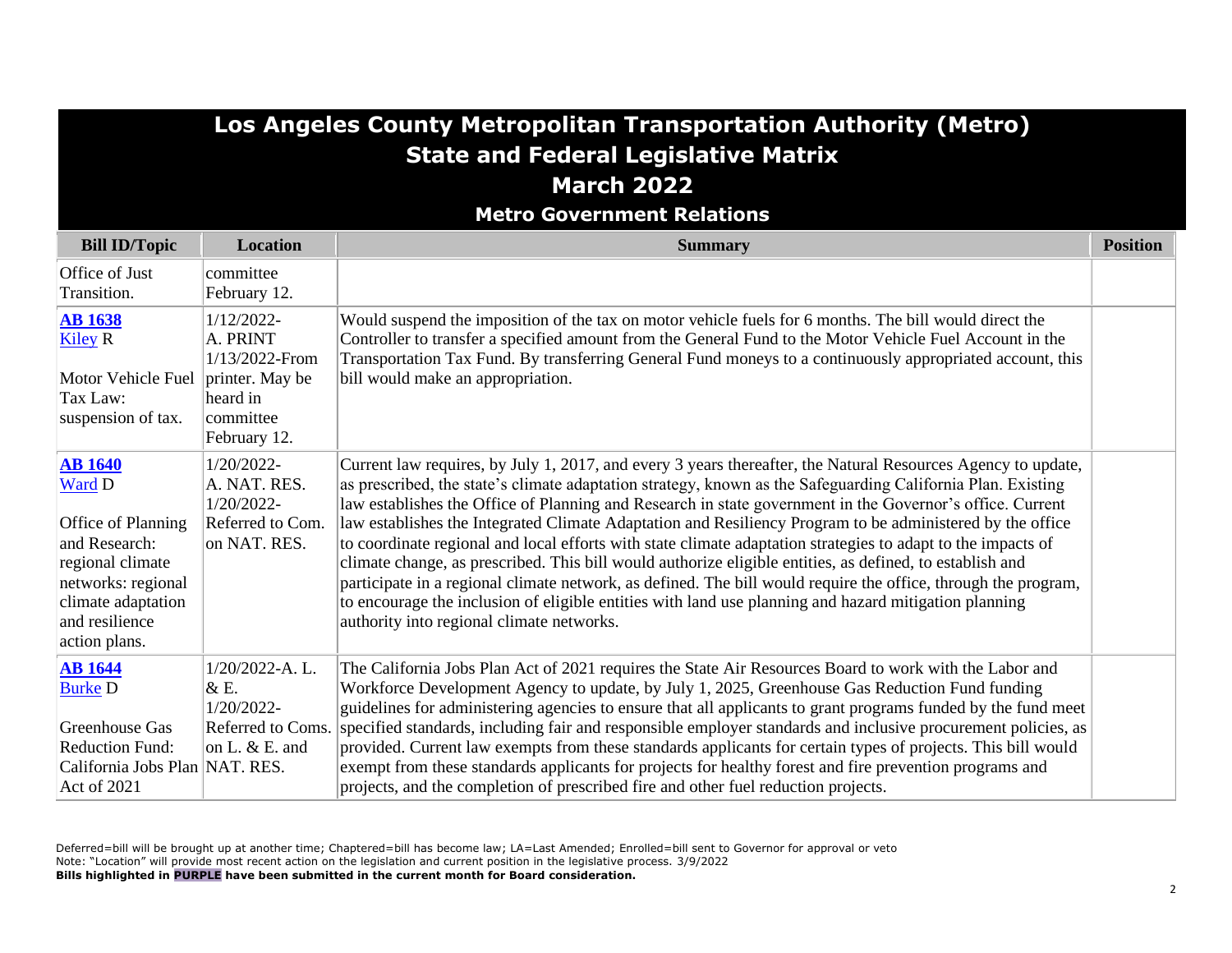|                                                                                                                                                                                           | Los Angeles County Metropolitan Transportation Authority (Metro)                                                      |                                                                                                                                                                                                                                                                                                                                                                                                                                                                                                                                                                                                                                                                                                                                                                                      |                 |  |
|-------------------------------------------------------------------------------------------------------------------------------------------------------------------------------------------|-----------------------------------------------------------------------------------------------------------------------|--------------------------------------------------------------------------------------------------------------------------------------------------------------------------------------------------------------------------------------------------------------------------------------------------------------------------------------------------------------------------------------------------------------------------------------------------------------------------------------------------------------------------------------------------------------------------------------------------------------------------------------------------------------------------------------------------------------------------------------------------------------------------------------|-----------------|--|
|                                                                                                                                                                                           |                                                                                                                       | <b>State and Federal Legislative Matrix</b>                                                                                                                                                                                                                                                                                                                                                                                                                                                                                                                                                                                                                                                                                                                                          |                 |  |
|                                                                                                                                                                                           |                                                                                                                       | <b>March 2022</b>                                                                                                                                                                                                                                                                                                                                                                                                                                                                                                                                                                                                                                                                                                                                                                    |                 |  |
|                                                                                                                                                                                           |                                                                                                                       | <b>Metro Government Relations</b>                                                                                                                                                                                                                                                                                                                                                                                                                                                                                                                                                                                                                                                                                                                                                    |                 |  |
| <b>Bill ID/Topic</b>                                                                                                                                                                      | <b>Location</b>                                                                                                       | <b>Summary</b>                                                                                                                                                                                                                                                                                                                                                                                                                                                                                                                                                                                                                                                                                                                                                                       | <b>Position</b> |  |
| <b>AB</b> 1661<br><b>Davies R</b><br>Human trafficking:                                                                                                                                   | 1/27/2022-<br>A. JUD.<br>3/3/2022-From<br>committee chair,                                                            | Current law requires specified businesses and other establishments, including, among others, airports,<br>intercity passenger rail or light rail stations, bus stations, and truck stops, to post a notice, as developed by<br>the Department of Justice, that contains information relating to slavery and human trafficking, including<br>information regarding specified nonprofit organizations that a person can call for services or support in the                                                                                                                                                                                                                                                                                                                            |                 |  |
| notice.                                                                                                                                                                                   | with author's<br>amendments:<br>Amend, and re-<br>refer to Com. on<br><b>JUD.</b> Read second<br>time and<br>amended. | elimination of slavery and human trafficking This bill would additionally require that notice to be posted by<br>barbering and cosmetology businesses, as described.                                                                                                                                                                                                                                                                                                                                                                                                                                                                                                                                                                                                                 |                 |  |
| <b>AB</b> 1676<br><b>Burke D</b><br>Greenhouse gases:<br>carbon capture,<br>utilization, and<br>sequestration.                                                                            | 1/20/2022-<br>A. PRINT<br>1/21/2022-From<br>printer. May be<br>heard in<br>committee<br>February 20.                  | Would state the intent of the Legislature to enact subsequent legislation that would facilitate the deployment<br>of carbon capture, utilization, and sequestration in order to help meet the state's climate change goals and<br>would make related findings and declarations.                                                                                                                                                                                                                                                                                                                                                                                                                                                                                                      |                 |  |
| <b>AB</b> 1678<br>Fong R<br>Department of Food Referred to Com.<br>and Agriculture:<br><b>Blue Ribbon</b><br>Commission on<br><b>Port Congestion</b><br>and Supply Chain<br>Deficiencies. | 1/27/2022-<br>A. AGRI.<br>1/27/2022-<br>on AGRI.                                                                      | Current law requires the Department of Food and Agriculture to promote and protect the agricultural<br>industry of the state. This bill would require the department to establish and convene the Blue Ribbon<br>Commission on Port Congestion and Supply Chain Deficiencies, with the Secretary of Food and Agriculture<br>to serve as the chair and to appoint the other members of the commission. The bill would require the<br>commission to recommend changes needed in the immediate and long-term future to mitigate the negative<br>impacts of port congestion and supply chain deficiencies on agricultural commodities. The bill would<br>require the commission to submit, on or before January 1, 2023, a report to the Legislature documenting its<br>recommendations. |                 |  |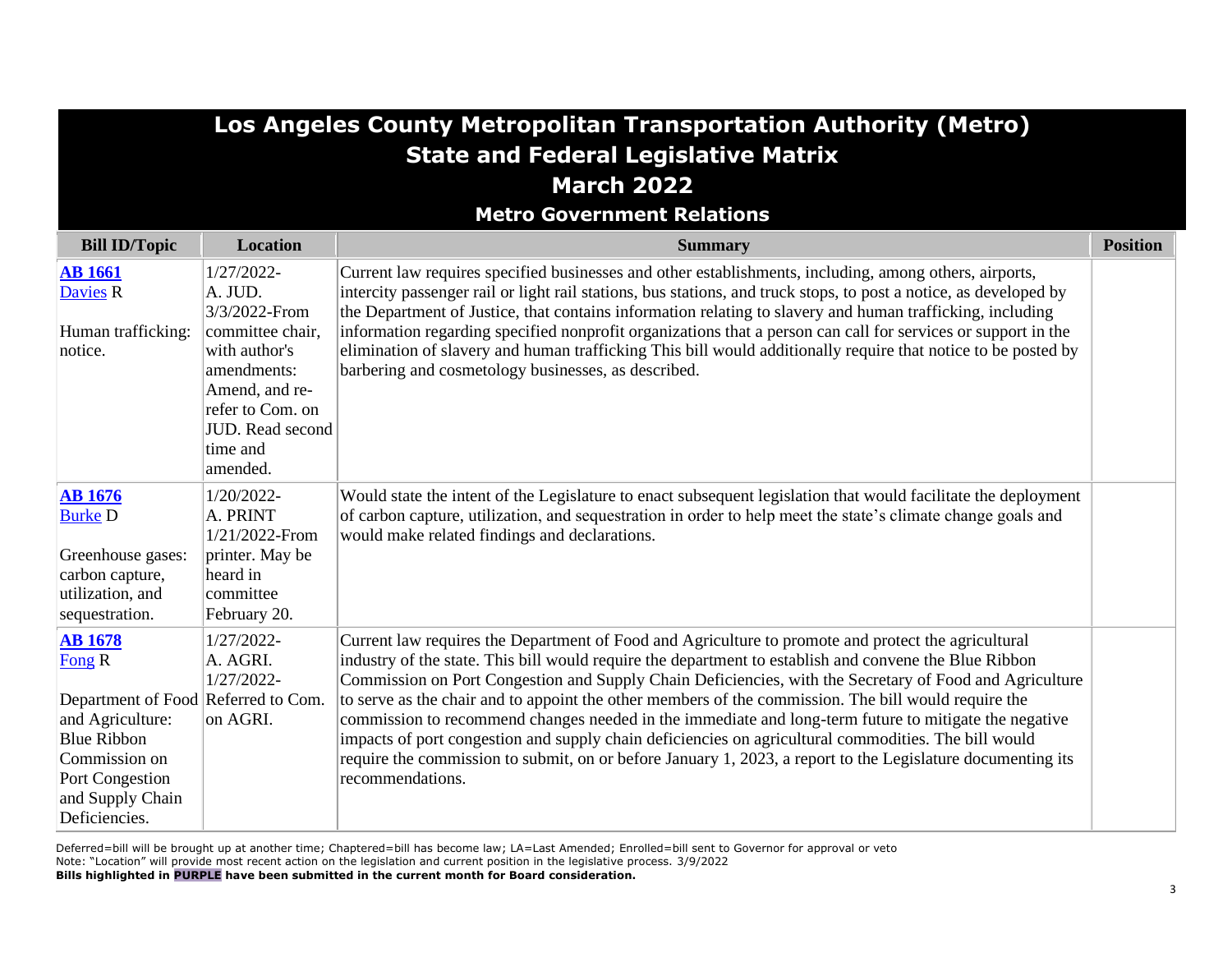|                                                                                                                              |                                                                                                      | Los Angeles County Metropolitan Transportation Authority (Metro)<br><b>State and Federal Legislative Matrix</b>                                                                                                                                                                                                                                                                                                                                                                                                                                                                                                                                                                                    |                 |
|------------------------------------------------------------------------------------------------------------------------------|------------------------------------------------------------------------------------------------------|----------------------------------------------------------------------------------------------------------------------------------------------------------------------------------------------------------------------------------------------------------------------------------------------------------------------------------------------------------------------------------------------------------------------------------------------------------------------------------------------------------------------------------------------------------------------------------------------------------------------------------------------------------------------------------------------------|-----------------|
|                                                                                                                              |                                                                                                      | <b>March 2022</b>                                                                                                                                                                                                                                                                                                                                                                                                                                                                                                                                                                                                                                                                                  |                 |
|                                                                                                                              |                                                                                                      | <b>Metro Government Relations</b>                                                                                                                                                                                                                                                                                                                                                                                                                                                                                                                                                                                                                                                                  |                 |
| <b>Bill ID/Topic</b>                                                                                                         | <b>Location</b>                                                                                      | <b>Summary</b>                                                                                                                                                                                                                                                                                                                                                                                                                                                                                                                                                                                                                                                                                     | <b>Position</b> |
| <b>AB 1679</b><br>Fong R<br>Governor's Office<br>of Business and<br>Economic<br>Development:<br>Supply Chain<br>Coordinator. | $1/27/2022-A. J.$<br>E.D. & E.<br>$1/27/2022 -$<br>on J., E.D., & E.<br>and TRANS.                   | Current law, the Economic Revitalization Act, establishes the Governor's Office of Business and Economic<br>Development, known as "GO-Biz," within the Governor's office to serve the Governor as the lead entity for<br>economic strategy and the marketing of California on issues relating to business development, private sector<br>Referred to Coms. investment, and economic growth. This bill would require the Governor to appoint a Supply Chain<br>Coordinator within the office to be the principal advocate in the state for supply chain participants and<br>advise the Governor on legislation, administrative regulations, and other issues affecting the state's supply<br>chain. |                 |
| <b>AB</b> 1680<br>Lee D<br>Transit operators:<br>ticket machines:<br>access for visually<br>impaired persons.                | 1/24/2022-<br>A. PRINT<br>1/25/2022-From<br>printer. May be<br>heard in<br>committee<br>February 24. | Current law requires a transit operator that improves or replaces a ticket vending machine at a public transit<br>station to include video instructions, to also equip the ticket vending machine with audio instructions that<br>will enable visually impaired persons to follow the visual prompts. This bill would make nonsubstantive<br>changes to this provision.                                                                                                                                                                                                                                                                                                                            |                 |
| <b>AB</b> 1685<br><b>Bryan D</b><br>Vehicles: parking<br>violations.                                                         | $2/3/2022$ -<br>A. TRANS.<br>to Coms. on<br>TRANS. and H.<br>& C.D.                                  | Current law authorizes a parking citation processing agency, as defined, to collect an unpaid parking penalty<br>by requesting the Department of Motor Vehicles to place a registration hold on the vehicle to which the<br>2/3/2022-Referred citations have been issued, or by obtaining a civil judgment against the registered owner of the vehicle, as<br>specified. Current law requires a processing agency to offer a payment plan for unpaid parking citations to<br>qualified indigent persons. This bill would require a processing agency to forgive up to \$1,500 in parking<br>fines and fees for a qualified homeless person, as specified.                                          |                 |
| <b>AB</b> 1711<br><b>Seyarto R</b><br>Privacy: breach.                                                                       | $2/3/2022-A. P. &$<br>C.P.<br>to Com. on P. &<br>C.P.                                                | Current law requires an agency or a person or business that conducts business in California that owns or<br>licenses computerized data that includes personal information to disclose a breach of security of the system<br>2/3/2022-Referred following discovery or notification of the breach in the security data to certain residents of California, as<br>specified. This bill would require an agency to post a notice on the agency's internet website when a person<br>or business operating a system on behalf of the agency is required to issue a security breach notification for<br>that system pursuant to the above-described provisions, as specified.                             |                 |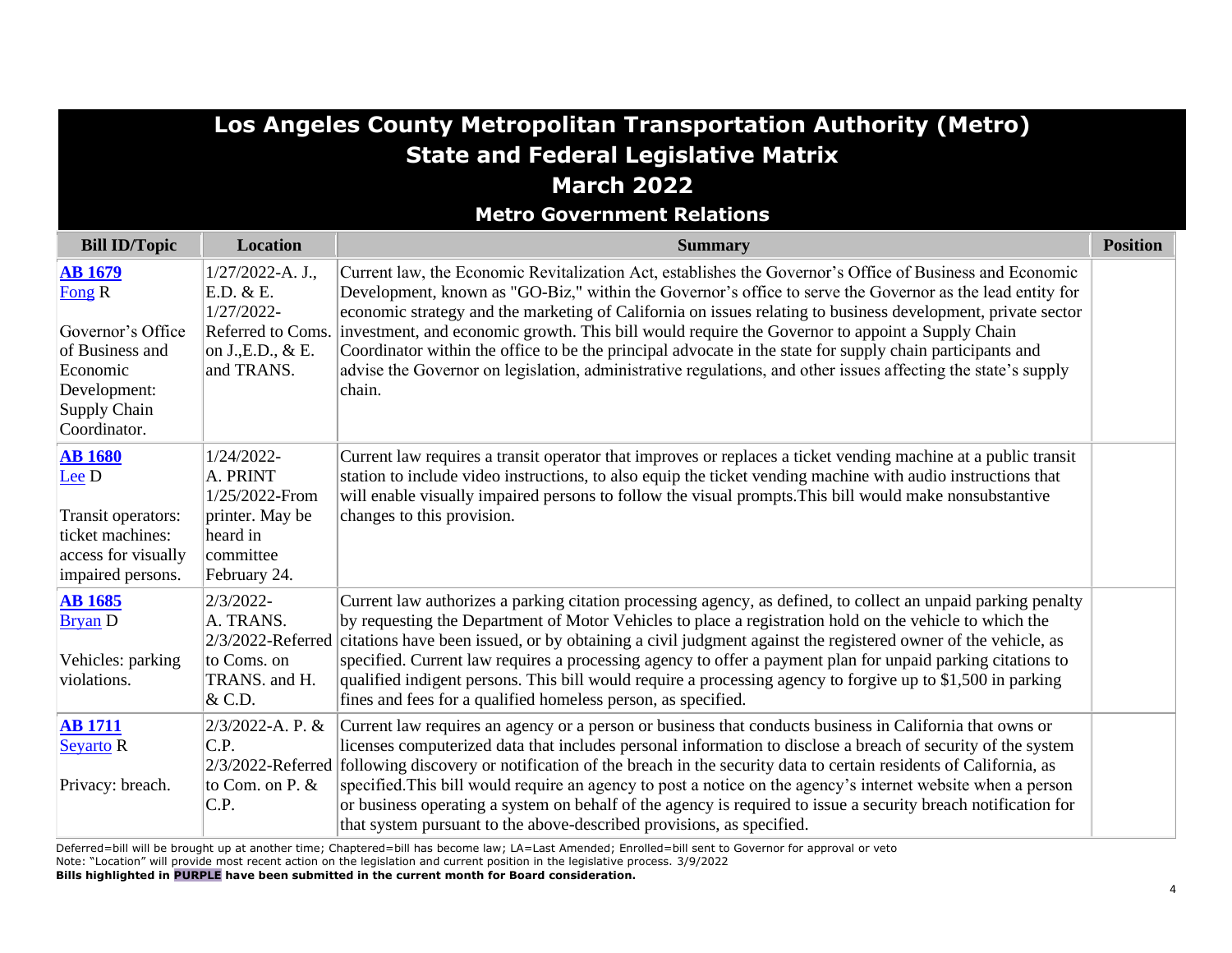|                                                                                                                                                 | Los Angeles County Metropolitan Transportation Authority (Metro)         |                                                                                                                                                                                                                                                                                                                                                                                                                                                                                                                                                                                                                                                                                                                                                                                                                                                                                                                                                                                                                                                                                                                                                                                         |                 |  |
|-------------------------------------------------------------------------------------------------------------------------------------------------|--------------------------------------------------------------------------|-----------------------------------------------------------------------------------------------------------------------------------------------------------------------------------------------------------------------------------------------------------------------------------------------------------------------------------------------------------------------------------------------------------------------------------------------------------------------------------------------------------------------------------------------------------------------------------------------------------------------------------------------------------------------------------------------------------------------------------------------------------------------------------------------------------------------------------------------------------------------------------------------------------------------------------------------------------------------------------------------------------------------------------------------------------------------------------------------------------------------------------------------------------------------------------------|-----------------|--|
|                                                                                                                                                 |                                                                          | <b>State and Federal Legislative Matrix</b>                                                                                                                                                                                                                                                                                                                                                                                                                                                                                                                                                                                                                                                                                                                                                                                                                                                                                                                                                                                                                                                                                                                                             |                 |  |
|                                                                                                                                                 |                                                                          | <b>March 2022</b>                                                                                                                                                                                                                                                                                                                                                                                                                                                                                                                                                                                                                                                                                                                                                                                                                                                                                                                                                                                                                                                                                                                                                                       |                 |  |
|                                                                                                                                                 |                                                                          | <b>Metro Government Relations</b>                                                                                                                                                                                                                                                                                                                                                                                                                                                                                                                                                                                                                                                                                                                                                                                                                                                                                                                                                                                                                                                                                                                                                       |                 |  |
| <b>Bill ID/Topic</b>                                                                                                                            | <b>Location</b>                                                          | <b>Summary</b>                                                                                                                                                                                                                                                                                                                                                                                                                                                                                                                                                                                                                                                                                                                                                                                                                                                                                                                                                                                                                                                                                                                                                                          | <b>Position</b> |  |
| <b>AB</b> 1721<br>Rodriguez D<br>California<br>Emergency<br>Services Act:<br><b>Emergency Medical</b><br><b>Services Mutual</b><br>Aid Program. | 2/3/2022-<br><b>MANAGEMENT</b><br>to Com. on E.M.                        | Would establish the Emergency Medical Services Mutual Aid Program, to be administered by the Office of<br>A. EMERGENCY Emergency Services, to support local government efforts in responding to surges in demand for emergency<br>medical services and provide effective mutual aid during disasters, as defined. The bill would, upon<br>$2/3/2022$ -Referred appropriation by the Legislature, require OES to provide noncompetitive grant funding to local<br>governments, special districts, and tribes for the purpose of acquiring emergency medical services, as<br>specified. The bill would also require OES to provide an annual report to the Legislature regarding the<br>program, as specified.                                                                                                                                                                                                                                                                                                                                                                                                                                                                            |                 |  |
| <b>AB</b> 1751<br>Daly D<br>Workers'<br>compensation:<br>COVID-19: critical<br>workers.                                                         | $2/10/2022$ -<br>A. INS.<br>$2/10/2022$ -<br>Referred to Com.<br>on INS. | Current law defines "injury" for an employee to include illness or death resulting from the 2019 novel<br>coronavirus disease (COVID-19) under specified circumstances, until January 1, 2023. Existing law create a<br>disputable presumption, as specified, that the injury arose out of and in the course of the employment and is<br>compensable, for specified dates of injury. Current law requires an employee to exhaust their paid sick leave<br>benefits and meet specified certification requirements before receiving any temporary disability benefits or,<br>for police officers, firefighters, and other specified employees, a leave of absence. Existing law also make a<br>claim relating to a COVID-19 illness presumptively compensable, as described above, after 30 days or 45<br>days, rather than 90 days. Current law, until January 1, 2023, allows for a presumption of injury for all<br>employees whose fellow employees at their place of employment experience specified levels of positive<br>testing, and whose employer has 5 or more employees. This bill would extend the above-described<br>provisions relating to COVID-19 until January 1, 2025. |                 |  |
| <b>AB</b> 1778<br>Garcia, Cristina D<br>State transportation   Referred to Com.<br>funding: freeway<br>widening: poverty<br>and pollution:      | $2/10/2022$ -<br>A. TRANS.<br>$2/10/2022$ -<br>on TRANS.                 | Current law establishes the Department of Transportation and vests the department with full possession and<br>control of all state highways and all property and rights in property acquired for state highway purposes.<br>Current law authorizes the department to do any act necessary, convenient, or proper for the construction,<br>improvement, maintenance, or use of all highways that are under its jurisdiction, possession, or control.<br>Existing law requires the department to prepare and submit to the Governor a proposed budget, as<br>provided. This bill would prohibit any state funds or personnel time from being used to fund or permit<br>freeway widening projects in areas with high rates of pollution and poverty.                                                                                                                                                                                                                                                                                                                                                                                                                                       |                 |  |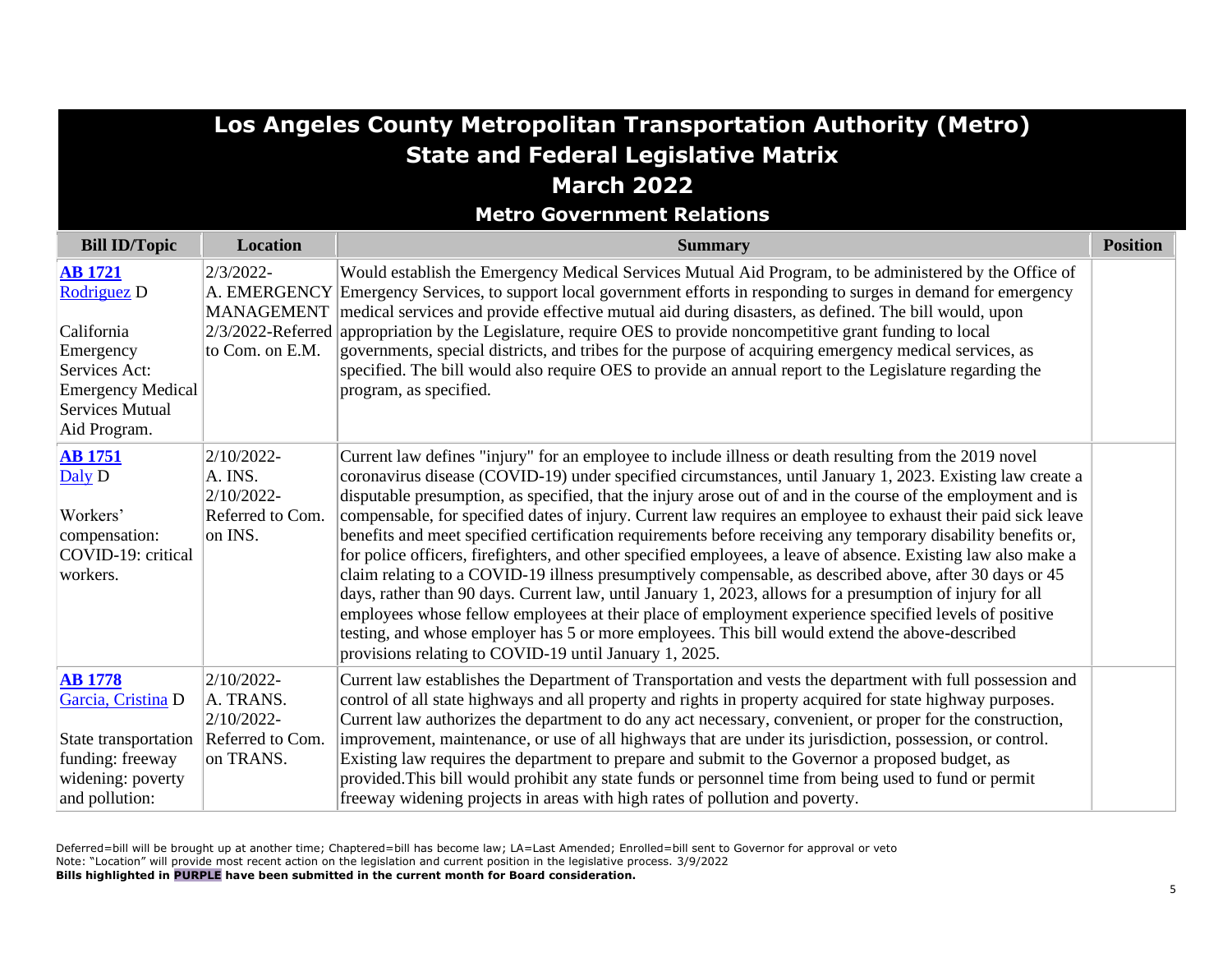| Los Angeles County Metropolitan Transportation Authority (Metro) |  |
|------------------------------------------------------------------|--|
| <b>State and Federal Legislative Matrix</b>                      |  |
| <b>March 2022</b>                                                |  |
|                                                                  |  |

**Metro Government Relations**

| <b>Bill ID/Topic</b>                                                                                                                         | <b>Location</b>                                                                       | <b>Summary</b>                                                                                                                                                                                                                                                                                                                                                                                                                                                                                                                                                                                                                                                                                                                                                                                                                                                                                                                                                                                                                                                                                                  | <b>Position</b> |
|----------------------------------------------------------------------------------------------------------------------------------------------|---------------------------------------------------------------------------------------|-----------------------------------------------------------------------------------------------------------------------------------------------------------------------------------------------------------------------------------------------------------------------------------------------------------------------------------------------------------------------------------------------------------------------------------------------------------------------------------------------------------------------------------------------------------------------------------------------------------------------------------------------------------------------------------------------------------------------------------------------------------------------------------------------------------------------------------------------------------------------------------------------------------------------------------------------------------------------------------------------------------------------------------------------------------------------------------------------------------------|-----------------|
| Department of<br>Transportation.                                                                                                             |                                                                                       |                                                                                                                                                                                                                                                                                                                                                                                                                                                                                                                                                                                                                                                                                                                                                                                                                                                                                                                                                                                                                                                                                                                 |                 |
| <b>AB 1795</b><br>Fong R<br>Open meetings:<br>remote<br>participation.                                                                       | 2/18/2022-<br>A. G.O.<br>2/18/2022-<br>Referred to Com.<br>on G.O.                    | The Bagley-Keene Open Meeting Act, requires state bodies to allow all persons to attend meetings and<br>provide an opportunity for the public to address the state body regarding any item included in its agenda,<br>except as specified. This bill would require state bodies, subject to existing exceptions, to provide all persons<br>the ability to participate both in-person and remotely, as defined, in any meeting and to address the body<br>remotely.                                                                                                                                                                                                                                                                                                                                                                                                                                                                                                                                                                                                                                              |                 |
| <b>AB 1814</b><br><b>Grayson</b> D<br>Transportation<br>electrification:<br>community choice<br>aggregators.                                 | 2/18/2022-A. U.<br>& E.<br>2/18/2022-<br>Referred to Com.<br>on U. $&$ E.             | Current law requires the Public Utilities Commission to approve, or modify and approve, programs and<br>investments in transportation electrification, including those that deploy charging infrastructure, through a<br>reasonable cost recovery mechanism, if they are consistent with the above-described purposes, do not<br>unfairly compete with nonutility enterprises, include performance accountability measures, and are in the<br>interests of ratepayers. Current law authorizes a community choice aggregator to aggregate the electrical<br>load of interested electricity consumers within its boundaries and requires a community choice aggregator to<br>file an implementation plan with the PUC, to register with the PUC, and to enter into an operating service<br>agreement with an electrical corporation. This bill would, as part of the PUC's program described above,<br>authorize community choice aggregators to file applications for programs and investments to accelerate<br>widespread transportation electrification, as specified.                                         |                 |
| <b>AB 1833</b><br>Ward D<br>San Diego<br>Metropolitan<br>Transit<br>Development<br><b>Board: North</b><br><b>County Transit</b><br>District: | 2/18/2022-A.L.<br>GOV.<br>2/18/2022-<br>Referred to Coms.<br>on L. GOV. and<br>TRANS. | The North County Transit District Act creates the North County Transit District with specified powers and<br>duties related to the operation of public transit services in a different portion of the County of San Diego.<br>The San Diego Regional Transportation Consolidation Act creates the consolidated agency, commonly<br>known as the San Diego Association of Governments (SANDAG), through the consolidation of certain<br>regional transportation planning, programming, and related functions in the County of San Diego from<br>various agencies. Current law requires the board, district, and consolidated agency to follow specified<br>procedures when contracting for certain services, the acquisition or lease of materials, supplies, or<br>equipment, architectural, landscape architectural, engineering, environmental, or land surveying services, or<br>construction project management services. Federal regulations define the "simplified acquisition threshold"<br>as \$250,000, except as specified, and the "micro-purchase threshold" as \$10,000, except as specified. This |                 |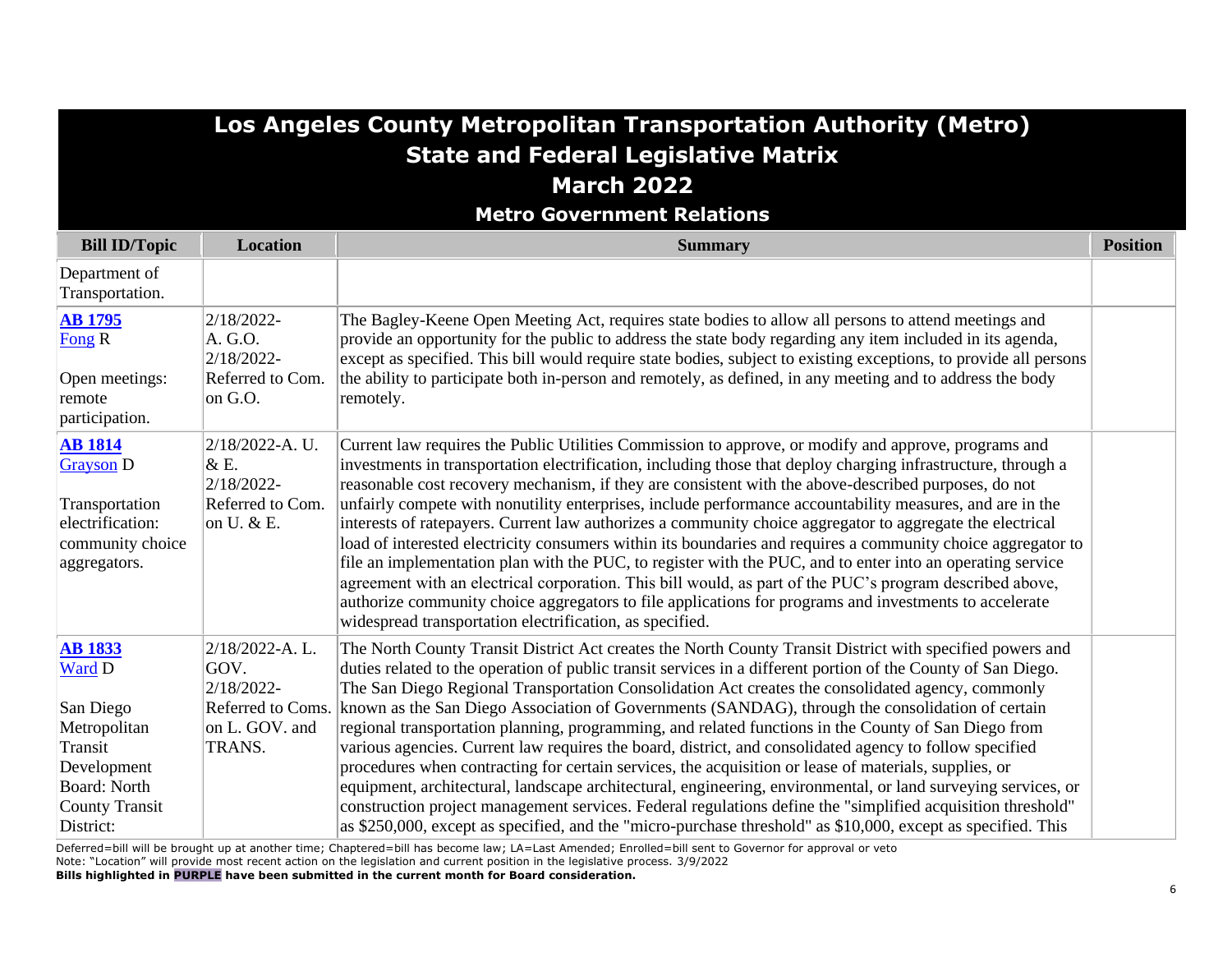## **Los Angeles County Metropolitan Transportation Authority (Metro) State and Federal Legislative Matrix March 2022**

**Metro Government Relations**

| <b>Bill ID/Topic</b>                                                                                                                       | <b>Location</b>                                                                                  | <b>Summary</b>                                                                                                                                                                                                                                                                                                                                                                                                                                                                                                                                                                                                                                                                                                                                                                                                                                                                                                                                           | <b>Position</b> |
|--------------------------------------------------------------------------------------------------------------------------------------------|--------------------------------------------------------------------------------------------------|----------------------------------------------------------------------------------------------------------------------------------------------------------------------------------------------------------------------------------------------------------------------------------------------------------------------------------------------------------------------------------------------------------------------------------------------------------------------------------------------------------------------------------------------------------------------------------------------------------------------------------------------------------------------------------------------------------------------------------------------------------------------------------------------------------------------------------------------------------------------------------------------------------------------------------------------------------|-----------------|
| consolidated<br>agency: public<br>contracting.                                                                                             |                                                                                                  | bill would revise and recast the contracting procedures applicable to the board, district, and consolidated<br>agency.                                                                                                                                                                                                                                                                                                                                                                                                                                                                                                                                                                                                                                                                                                                                                                                                                                   |                 |
| <b>AB 1883</b><br>Quirk-Silva D<br>Public restrooms.                                                                                       | 2/18/2022-A.L.<br>GOV.<br>2/18/2022-<br>Referred to Com.<br>on L. GOV.                           | Current law requires every public agency, as defined, that conducts an establishment serving the public or<br>open to the public and that maintains restroom facilities for the public, to make every water closet available<br>without cost or charge, as provided. Current law also requires publicly and privately owned facilities where<br>the public congregates to be equipped with sufficient temporary or permanent restrooms to meet the needs of<br>the public at peak hours. This bill would require each local government, as defined, to complete an inventory<br>of public restrooms owned and maintained by the local government, either directly or by contract, that are<br>available to the general population in its jurisdiction.                                                                                                                                                                                                   |                 |
| <b>AB</b> 1886<br>Cooper D<br>Public works:<br>definition.                                                                                 | 2/18/2022-A.L.<br>& E.<br>2/18/2022-<br>Referred to Com.<br>on L. & E.                           | Current law requires that, except as specified, not less than the general prevailing rate of per diem wages,<br>determined by the Director of Industrial Relations, be paid to workers employed on public works projects.<br>Current law defines the term "public works" for purposes of requirements regarding the payment of<br>prevailing wages to include construction, alteration, demolition, installation, or repair work done under<br>contract and paid for using public funds, except as specified. Existing law makes a willful violation of laws<br>relating to the payment of prevailing wages on public works a misdemeanor. This bill would expand the<br>definition of "public works" to include street sweeping maintenance performed for the preservation,<br>protection, and keeping of any publicly owned or publicly operated street, road, or highway done under<br>contract and paid for in whole or in part out of public funds. |                 |
| <b>AB</b> 1913<br><b>Bryan</b> D<br>Los Angeles<br>Community<br>College District:<br>California Center<br>for Climate Change<br>Education. | 2/18/2022-<br>A. HIGHER ED.<br>2/18/2022-<br>Referred to Coms.<br>on HIGHER ED.<br>and NAT. RES. | Would establish the California Center for Climate Change Education, as part of the Los Angeles Community<br>College District, to be located at West Los Angeles College, for purposes of establish partnerships and<br>developing educational resources to assist students and faculty of the state's public elementary, secondary,<br>and postsecondary systems by providing fact-based education about climate change and its direct relation to<br>equity and environmental justice issues. The bill would appropriate \$5,000,000 from the General Fund for<br>the development and initial operations of the center. To the extent the bill would impose additional<br>obligations on the Los Angeles Community College District, the bill would impose a state-mandated local<br>program. This bill contains other related provisions and other existing laws.                                                                                      |                 |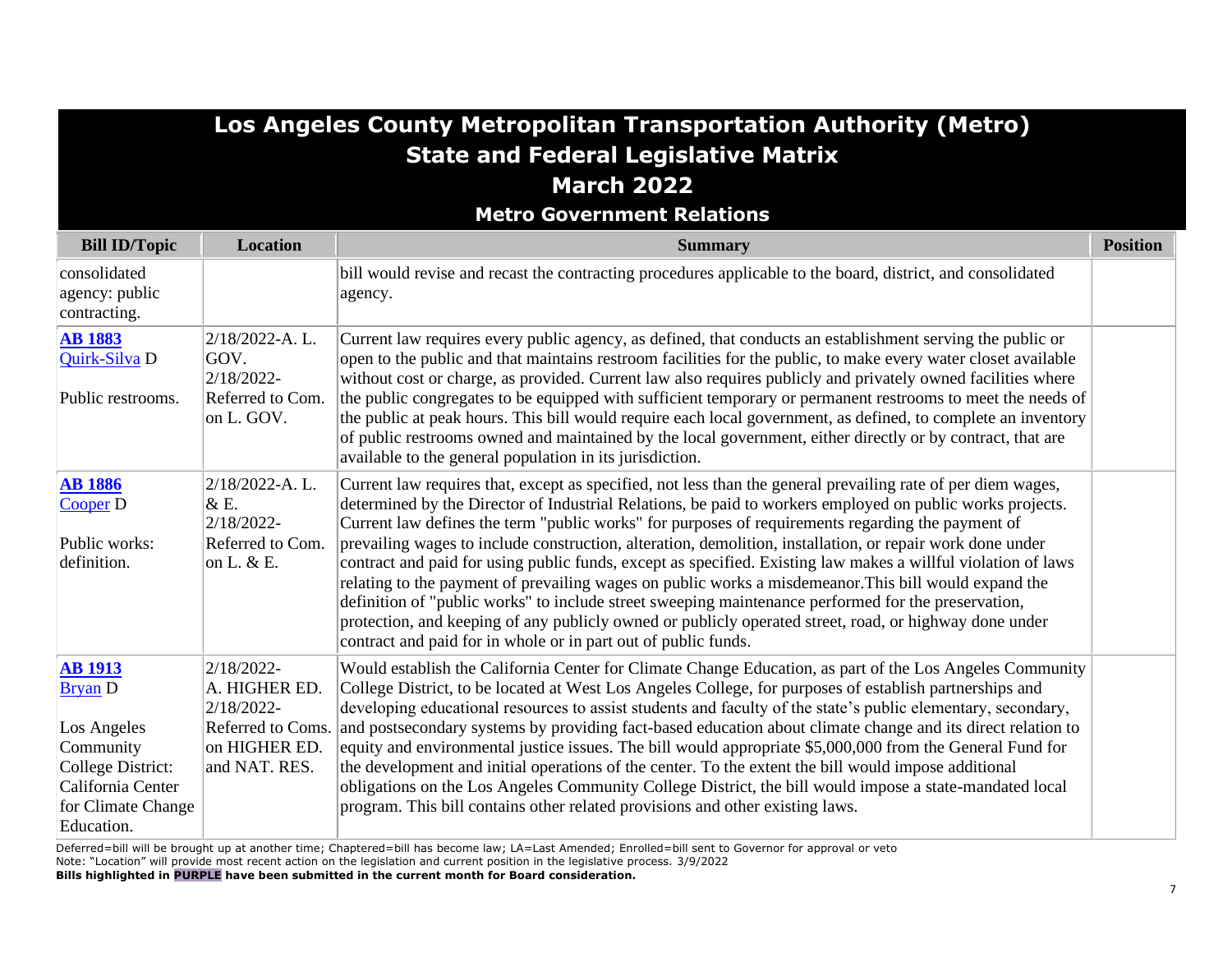| Los Angeles County Metropolitan Transportation Authority (Metro)             |                                                                                       |                                                                                                                                                                                                                                                                                                                                                                                                                                                                                                                                                                                                                                                                                                                                                                                                                                                                                          |                 |
|------------------------------------------------------------------------------|---------------------------------------------------------------------------------------|------------------------------------------------------------------------------------------------------------------------------------------------------------------------------------------------------------------------------------------------------------------------------------------------------------------------------------------------------------------------------------------------------------------------------------------------------------------------------------------------------------------------------------------------------------------------------------------------------------------------------------------------------------------------------------------------------------------------------------------------------------------------------------------------------------------------------------------------------------------------------------------|-----------------|
|                                                                              |                                                                                       | <b>State and Federal Legislative Matrix</b>                                                                                                                                                                                                                                                                                                                                                                                                                                                                                                                                                                                                                                                                                                                                                                                                                                              |                 |
|                                                                              |                                                                                       | <b>March 2022</b>                                                                                                                                                                                                                                                                                                                                                                                                                                                                                                                                                                                                                                                                                                                                                                                                                                                                        |                 |
|                                                                              |                                                                                       | <b>Metro Government Relations</b>                                                                                                                                                                                                                                                                                                                                                                                                                                                                                                                                                                                                                                                                                                                                                                                                                                                        |                 |
| <b>Bill ID/Topic</b>                                                         | <b>Location</b>                                                                       | <b>Summary</b>                                                                                                                                                                                                                                                                                                                                                                                                                                                                                                                                                                                                                                                                                                                                                                                                                                                                           | <b>Position</b> |
| <b>AB 1919</b><br><b>Holden D</b>                                            | $3/3/2022 -$<br>A. TRANS.                                                             | Current law declares that the fostering, continuance, and development of public transportation systems are a<br>matter of state concern. Current law authorizes the Department of Transportation to administer various<br>3/3/2022-Referred programs and allocates moneys for various public transportation purposes. This bill would state the intent of                                                                                                                                                                                                                                                                                                                                                                                                                                                                                                                                |                 |
| Transportation: free  to Com. on<br>student transit<br>passes.               | TRANS.                                                                                | the Legislature to enact future legislation to ensure all public school pupils and all students attending the<br>California State University, the University of California, and the California Community Colleges receive<br>free and unfettered access to student transit passes.                                                                                                                                                                                                                                                                                                                                                                                                                                                                                                                                                                                                       |                 |
| <b>AB</b> 1938<br>Friedman D<br>Local transportation to Com. on<br>funds.    | 3/3/2022-<br>A. TRANS.<br>TRANS.                                                      | Current law transfers revenues from a 0.25% sales tax in each county to the county's local transportation<br>fund. The Mills-Alquist-Deddeh Act requires the local transportation fund to be allocated by the<br>3/3/2022-Referred transportation planning agency and generally requires the revenues in the local transportation fund to be<br>allocated for transit purposes. Before revenues in the local transportation fund are allocated for that purpose<br>and other specified purposes, the act requires sums necessary to administer the act to be allocated to the<br>county and the transportation planning agency. This bill would make nonsubstantive changes to the latter<br>provision.                                                                                                                                                                                  |                 |
| <b>AB</b> 1944<br>Lee D<br>Local government:<br>open and public<br>meetings. | 2/18/2022-A.L.<br>GOV.<br>2/18/2022-<br>Referred to Com.<br>on L. GOV.                | Current law, the Ralph M. Brown Act, requires, with specified exceptions, that all meetings of a legislative<br>body of a local agency, as those terms are defined, be open and public and that all persons be permitted to<br>attend and participate. Current law, until January 1, 2024, authorizes a local agency to use teleconferencing<br>without complying with those specified teleconferencing requirements in specified circumstances when a<br>declared state of emergency is in effect, or in other situations related to public health. This bill would specify<br>that if a member of a legislative body elects to teleconference from a location that is not public, the address<br>does not need to be identified in the notice and agenda or be accessible to the public when the legislative<br>body has elected to allow members to participate via teleconferencing. |                 |
| <b>AB</b> 1949<br>Low D<br>Employees:<br>bereavement leave.                  | 2/18/2022-A.L.<br>& E.<br>2/18/2022-<br>Referred to Coms.<br>on L. $&$ E. and<br>JUD. | Current law, commonly known as the California Family Rights Act, which is a part of the California Fair<br>Employment and Housing Act, makes it an unlawful employment practice for an employer, as defined, to<br>refuse to grant a request by an eligible employee to take up to 12 workweeks of unpaid protected leave<br>during any 12-month period for family care and medical leave, as specified. This bill would additionally<br>make it an unlawful employment practice for an employer to refuse to grant a request by an eligible<br>employee to take up to 5 days of bereavement leave upon the death of a family member, as defined.                                                                                                                                                                                                                                        |                 |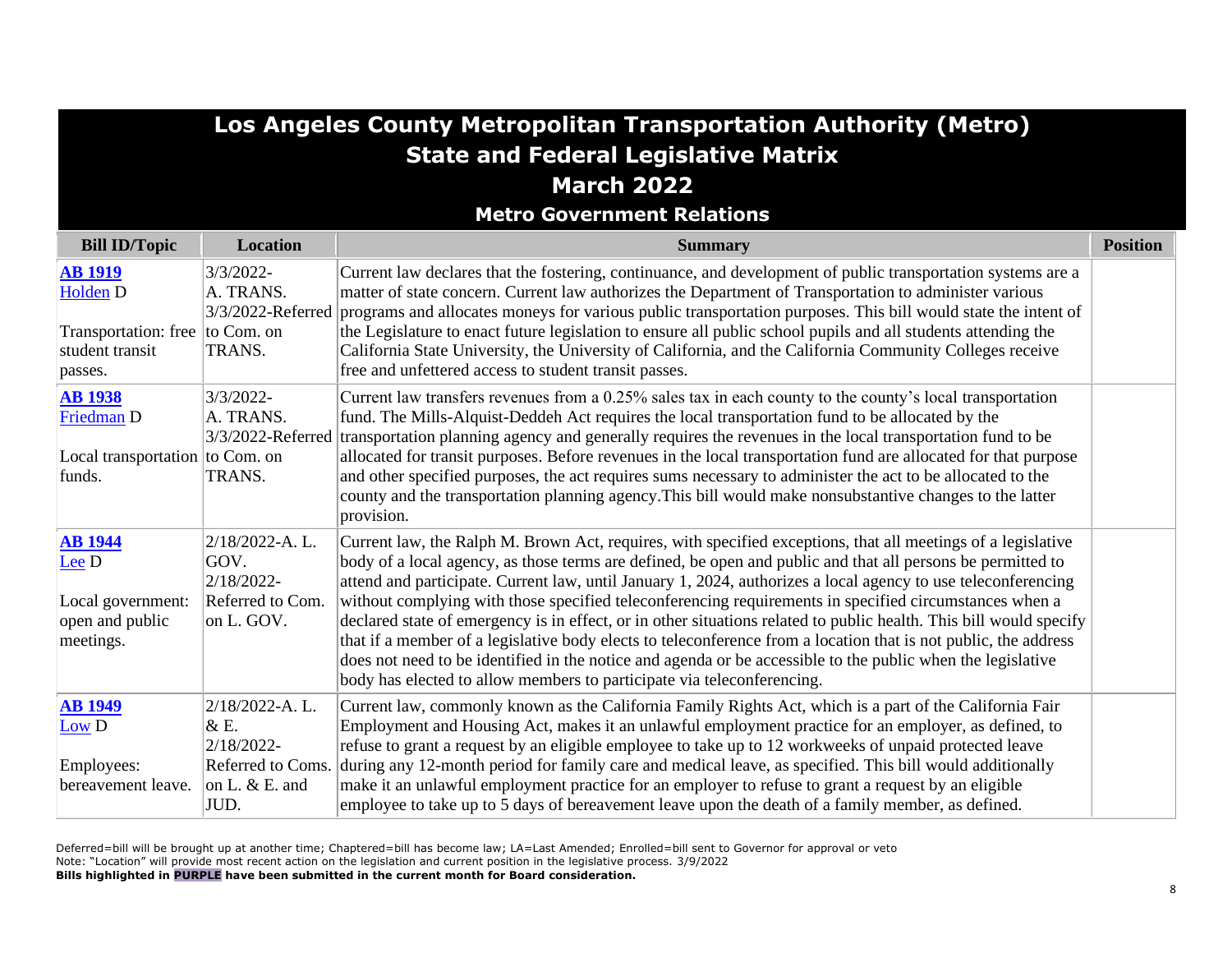|                                                                                                                            | Los Angeles County Metropolitan Transportation Authority (Metro)<br><b>State and Federal Legislative Matrix</b> |                                                                                                                                                                                                                                                                                                                                                                                                                                                                                                                                                                                                                                                                                                                                                                                                                                                                                                                                                                                                                                                                           |                 |  |
|----------------------------------------------------------------------------------------------------------------------------|-----------------------------------------------------------------------------------------------------------------|---------------------------------------------------------------------------------------------------------------------------------------------------------------------------------------------------------------------------------------------------------------------------------------------------------------------------------------------------------------------------------------------------------------------------------------------------------------------------------------------------------------------------------------------------------------------------------------------------------------------------------------------------------------------------------------------------------------------------------------------------------------------------------------------------------------------------------------------------------------------------------------------------------------------------------------------------------------------------------------------------------------------------------------------------------------------------|-----------------|--|
|                                                                                                                            |                                                                                                                 | <b>March 2022</b>                                                                                                                                                                                                                                                                                                                                                                                                                                                                                                                                                                                                                                                                                                                                                                                                                                                                                                                                                                                                                                                         |                 |  |
|                                                                                                                            |                                                                                                                 | <b>Metro Government Relations</b>                                                                                                                                                                                                                                                                                                                                                                                                                                                                                                                                                                                                                                                                                                                                                                                                                                                                                                                                                                                                                                         |                 |  |
| <b>Bill ID/Topic</b>                                                                                                       | <b>Location</b>                                                                                                 | <b>Summary</b>                                                                                                                                                                                                                                                                                                                                                                                                                                                                                                                                                                                                                                                                                                                                                                                                                                                                                                                                                                                                                                                            | <b>Position</b> |  |
| <b>AB 1952</b><br><b>Gallagher R</b><br>Infill Infrastructure<br>Grant Program of<br>2019.                                 | $2/18/2022-A. H.$<br>& C.D.<br>$2/18/2022$ -<br>Referred to Coms.<br>on H. $&$ C.D. and<br>NAT. RES.            | Would exempt from the requirements of CEQA a project financed pursuant to the Infill Infrastructure Grant<br>Program of 2019, and would make all legal actions, proceedings, and decisions undertaken or made pursuant<br>to the program exempt from CEQA. The bill would also make nonsubstantive changes to the program by<br>renumbering a code section and updating erroneous cross-references.                                                                                                                                                                                                                                                                                                                                                                                                                                                                                                                                                                                                                                                                       |                 |  |
| <b>AB</b> 1953<br>Maienschein D<br>Drinking water:<br>accessible water<br>bottle refill stations.                          | $2/24/2022-A. E.S.$<br>$\&$ T.M.<br>3/1/2022-Re-<br>referred to Com.<br>on E.S. $&$ T.M.                        | Would require, by January 1, 2025, the owner or operator of a transit hub, local park, public building,<br>publicly owned building, shopping mall, or municipal golf course to install and maintain at least one, or<br>maintain at least one existing, accessible water bottle refill station, as prescribed. The bill would also require<br>those owners and operators that have a water bottle refill station that is not accessible to upgrade, by January<br>1, 2025, the water bottle refill station to an accessible water bottle refill station.                                                                                                                                                                                                                                                                                                                                                                                                                                                                                                                  |                 |  |
| <b>AB 1983</b><br>Fong R<br>Department of<br>General Services:<br>best value<br>procurement:<br>vehicles and<br>equipment. | $2/18/2022-A. A.$<br>$\&$ A.R.<br>$2/18/2022$ -<br>Referred to Com.<br>on A. $&$ A.R.                           | Former law, repealed as of January 1, 2022, authorized the Department of General Services to purchase and<br>equip heavy mobile fleet vehicles and special equipment for use by the Department of Transportation by<br>means of best value procurement, as defined, using specifications and criteria developed in consultation with<br>the Department of Transportation. Former law established requirements for bid evaluation and protest<br>procedures. Former law limited the total value of vehicles and equipment purchased through this best value<br>procurement authorization to \$50,000,000 annually. Former law required the Department of General<br>Services to prepare a prescribed evaluation with regard to this process, to be posted on the Department of<br>Transportation's internet website. This bill would reenact those best value procurement provisions for heavy<br>mobile fleet vehicles and special equipment, to be operative indefinitely. The bill would omit the<br>requirement for a prescribed evaluation as included in former law. |                 |  |
| <b>AB 1991</b><br><b>Gabriel D</b><br>Civil rights.                                                                        | $2/10/2022$ -<br>A. PRINT<br>$2/11/2022$ -From<br>printer. May be<br>heard in                                   | Current law declares that any provision in a written instrument relating to real property that purports to<br>forbid or restrict the conveyance, encumbrance, leasing, or mortgaging of that real property to any person<br>because of their sex, race, color, religion, ancestry, national origin, disability, medical condition, genetic<br>information, marital status, sexual orientation, citizenship, primary language, or immigration status, is void.<br>This bill would make nonsubstantive changes to those provisions.                                                                                                                                                                                                                                                                                                                                                                                                                                                                                                                                         |                 |  |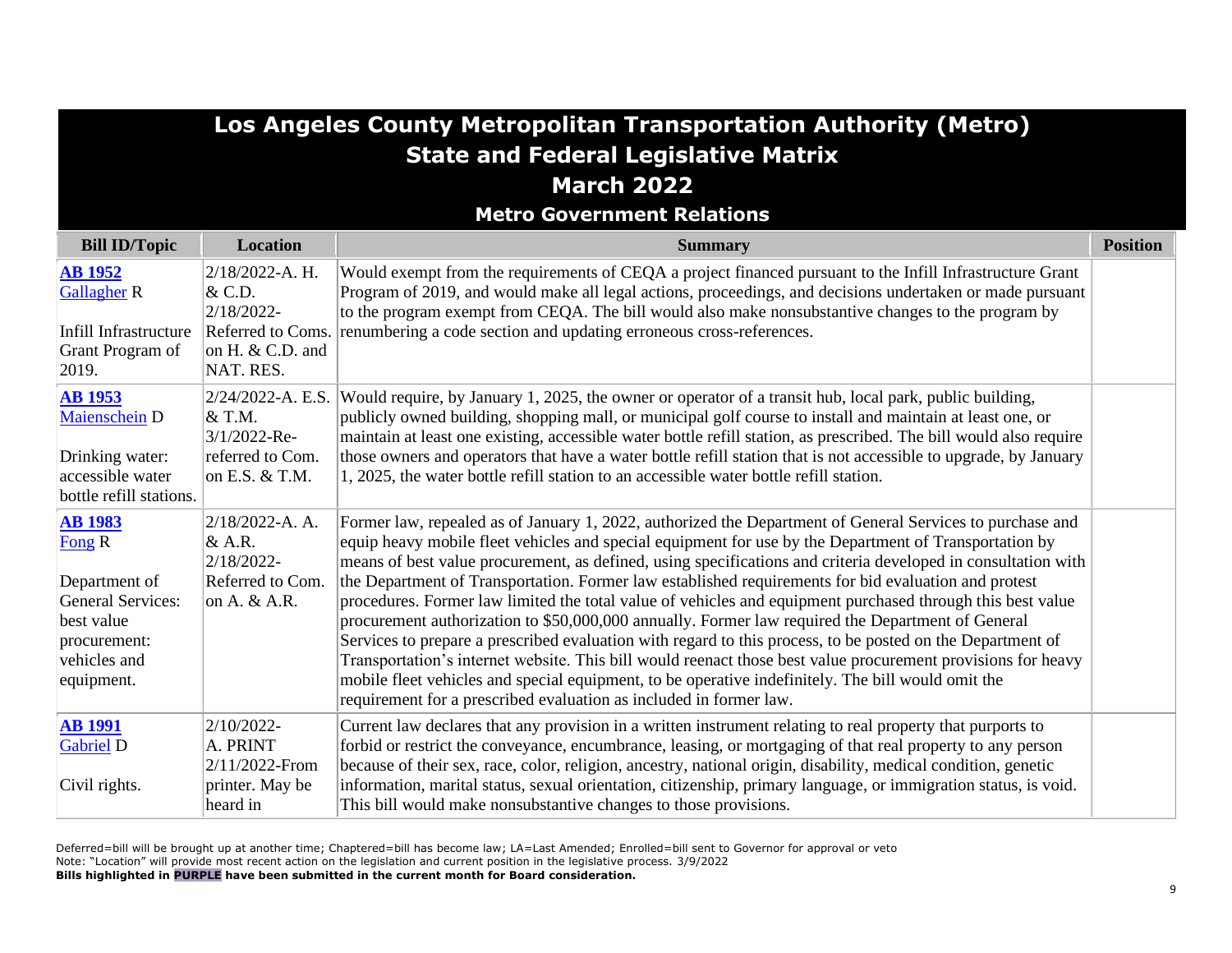# **Los Angeles County Metropolitan Transportation Authority (Metro) State and Federal Legislative Matrix March 2022**

**Metro Government Relations**

| <b>Bill ID/Topic</b>                                                                          | <b>Location</b>                                                                                                 | <b>Summary</b>                                                                                                                                                                                                                                                                                                                                                                                                                                                                                                                                                                                                                                                                                                                                                                                                                                                                                                                                                                                                                   | <b>Position</b> |
|-----------------------------------------------------------------------------------------------|-----------------------------------------------------------------------------------------------------------------|----------------------------------------------------------------------------------------------------------------------------------------------------------------------------------------------------------------------------------------------------------------------------------------------------------------------------------------------------------------------------------------------------------------------------------------------------------------------------------------------------------------------------------------------------------------------------------------------------------------------------------------------------------------------------------------------------------------------------------------------------------------------------------------------------------------------------------------------------------------------------------------------------------------------------------------------------------------------------------------------------------------------------------|-----------------|
|                                                                                               | committee March<br>13.                                                                                          |                                                                                                                                                                                                                                                                                                                                                                                                                                                                                                                                                                                                                                                                                                                                                                                                                                                                                                                                                                                                                                  |                 |
| <b>AB 1993</b><br><b>Wicks D</b><br>Employment:<br>$COVID-19$<br>vaccination<br>requirements. | 2/10/2022-<br>A. PRINT<br>2/11/2022-From<br>printer. May be<br>heard in<br>committee March<br>13.               | Would require an employer to require each person who is an employee or independent contractor, and who<br>is eligible to receive the COVID-19 vaccine, to show proof to the employer, or an authorized agent thereof,<br>that the person has been vaccinated against COVID-19. This bill would establish an exception from this<br>vaccination requirement for a person who is ineligible to receive a COVID-19 vaccine due to a medical<br>condition or disability or because of a sincerely held religious belief, as specified, and would require<br>compliance with various other state and federal laws. The bill would require proof-of-vaccination status to<br>be obtained in a manner that complies with federal and state privacy laws and not be retained by the<br>employer, unless the person authorizes the employer to retain proof.                                                                                                                                                                              |                 |
| <b>AB 2009</b><br><b>Valladares R</b><br>California Travel<br>and Tourism<br>Commission.      | 2/24/2022-<br>A. A., E., S., T., &<br>I.M.<br>2/24/2022-<br>Referred to Com.<br>on $A., E., S., T., \&$<br>I.M. | The California Tourism Marketing Act requires the Office of Tourism to establish the California Travel and<br>Tourism Commission, as a separate, independent California nonprofit mutual benefit corporation, for the<br>purpose of promoting tourism in California, as specified. Current law creates a board of commissioners to<br>direct the commission and imposes eligibility requirements on commissioners. Specifically, existing law<br>requires commissioners to be professionally active in the tourism industry and have their primary business,<br>trade, or profession be directly related to the tourism industry. Current law requires a commissioner to<br>automatically cease to be a commissioner after 90 days if the commissioner ceases to meet those<br>requirements and does not become eligible again within the 90 days. This bill would extend the period that<br>the commissioner will serve as a commissioner upon ceasing to meet the eligibility criteria from 90 days to<br>$ 95 \text{ days.} $ |                 |
| <b>AB 2019</b><br>Petrie-Norris D<br>Small and<br>disadvantaged<br>business<br>enterprises.   | $2/24/2022-A. J.,$<br>E.D. & E.<br>2/24/2022-<br>Referred to Com.<br>on J., E.D., & E.                          | Current law requires each state agency that significantly regulates or impacts small business to designate at<br>least one person to serve as a small business liaison for the agency. Current law requires the small business<br>liaison to be responsible for, among other things, receiving and responding to complaints received by the<br>agency from small businesses and assisting in ensuring that the procurement and contracting processes of the<br>entity are administered in order to meet or exceed the goal of 25% small business participation. This bill<br>would also require the small business liaison to develop an "economic equity first" action plan and policy for<br>the agency to provide, among other things, direction, recommendations, and strategies as to how to ensure                                                                                                                                                                                                                         |                 |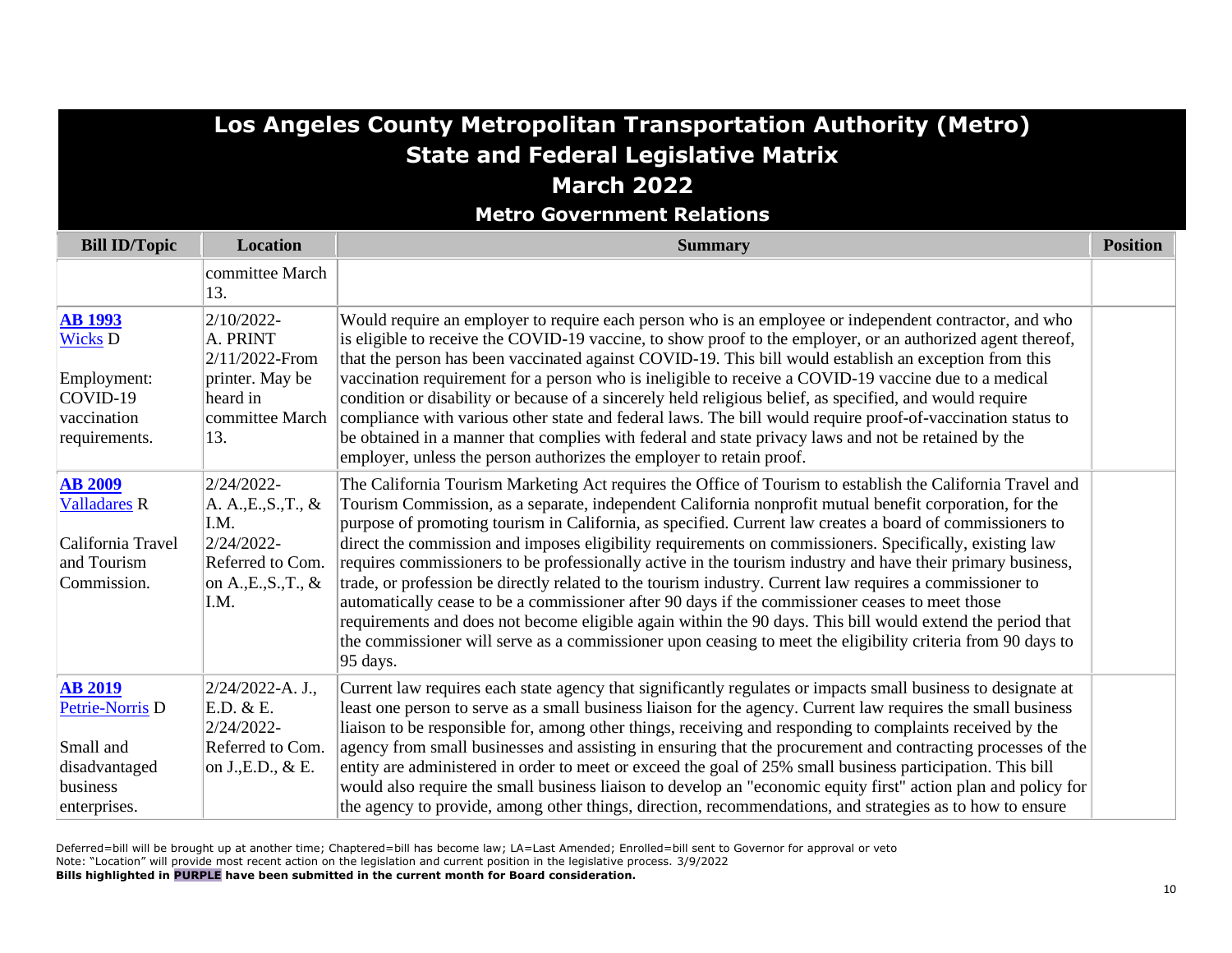### **Los Angeles County Metropolitan Transportation Authority (Metro) State and Federal Legislative Matrix March 2022**

#### **Metro Government Relations**

| <b>Bill ID/Topic</b>                                                                                              | <b>Location</b>                                                                                   | <b>Summary</b>                                                                                                                                                                                                                                                                                                                                                                                                                                                                                                                                                                                                                                                                                                                                                                                                                                                                                                                                                                                                                                                                                                                                                                                                                             | <b>Position</b> |
|-------------------------------------------------------------------------------------------------------------------|---------------------------------------------------------------------------------------------------|--------------------------------------------------------------------------------------------------------------------------------------------------------------------------------------------------------------------------------------------------------------------------------------------------------------------------------------------------------------------------------------------------------------------------------------------------------------------------------------------------------------------------------------------------------------------------------------------------------------------------------------------------------------------------------------------------------------------------------------------------------------------------------------------------------------------------------------------------------------------------------------------------------------------------------------------------------------------------------------------------------------------------------------------------------------------------------------------------------------------------------------------------------------------------------------------------------------------------------------------|-----------------|
|                                                                                                                   |                                                                                                   | that disadvantaged business enterprises are effectively involved and benefiting from the procurement process<br>of the agency.                                                                                                                                                                                                                                                                                                                                                                                                                                                                                                                                                                                                                                                                                                                                                                                                                                                                                                                                                                                                                                                                                                             |                 |
| <b>AB 2039</b><br>Rivas, Luz D<br>Los Angeles<br>Metropolitan<br>Transportation<br>Authority:<br>contracting.     | 2/14/2022-<br>A. PRINT<br>2/15/2022-From<br>printer. May be<br>heard in<br>committee March<br>17. | The Local Agency Public Construction Act sets forth procedures that a local agency is required to follow<br>when procuring certain services or work. Current law also sets forth specific public contracting requirements<br>for certain transit districts. This bill would state the intent of the Legislature to enact legislation that<br>authorizes the Los Angeles County Metropolitan Transportation Authority to enter into specified contracts.                                                                                                                                                                                                                                                                                                                                                                                                                                                                                                                                                                                                                                                                                                                                                                                    | <b>SPONSOR</b>  |
| <b>AB 2057</b><br>Carrillo D<br>Transportation<br>Agency: goods<br>movement data.                                 | 2/24/2022-<br>A. TRANS.<br>2/24/2022-<br>Referred to Com.<br>on TRANS.                            | Current law requires the Transportation Agency to prepare a state freight plan on or before December 31,<br>2014, and every 5 years thereafter, with specified elements to govern the immediate and long-range planning<br>activities and capital investments of the state with respect to the movement of freight. This bill would require<br>the agency to collect and consolidate data related to goods movement in the transportation supply chain and<br>would require the agency to make this data publicly available on its internet website.                                                                                                                                                                                                                                                                                                                                                                                                                                                                                                                                                                                                                                                                                       |                 |
| <b>AB 2061</b><br>Ting D<br>Transportation<br>electrification:<br>electric vehicle<br>charging<br>infrastructure. | 2/24/2022-<br>A. TRANS.<br>2/24/2022-<br>Referred to Coms.<br>on TRANS. and<br>U. & E.            | The Public Utilities Commission (PUC) has regulatory authority over public utilities, including electrical<br>corporations, while local publicly owned electric utilities are under the direction of their governing boards.<br>Current law requires the PUC, in consultation with the Energy Commission and the State Air Resources<br>Board, to direct electrical corporations to file applications for programs and investments to accelerate<br>widespread transportation electrification to, among other things, reduce dependence on petroleum and<br>reduce emissions of greenhouse gases to 40% below 1990 levels by 2030 and to 80% below 1990 levels by<br>2050. The PUC is required to approve, or modify and approve, programs and investments in transportation<br>electrification, including those that deploy charging infrastructure, through a reasonable cost recovery<br>mechanism, if certain requirements are met. Beginning July 1, 2023, this bill would require a person who<br>receives an incentive funded by a state agency or through a charge on ratepayers to install, own, or operate a<br>charging station, in whole or in part, to report charging station uptime, as defined. The bill would require the |                 |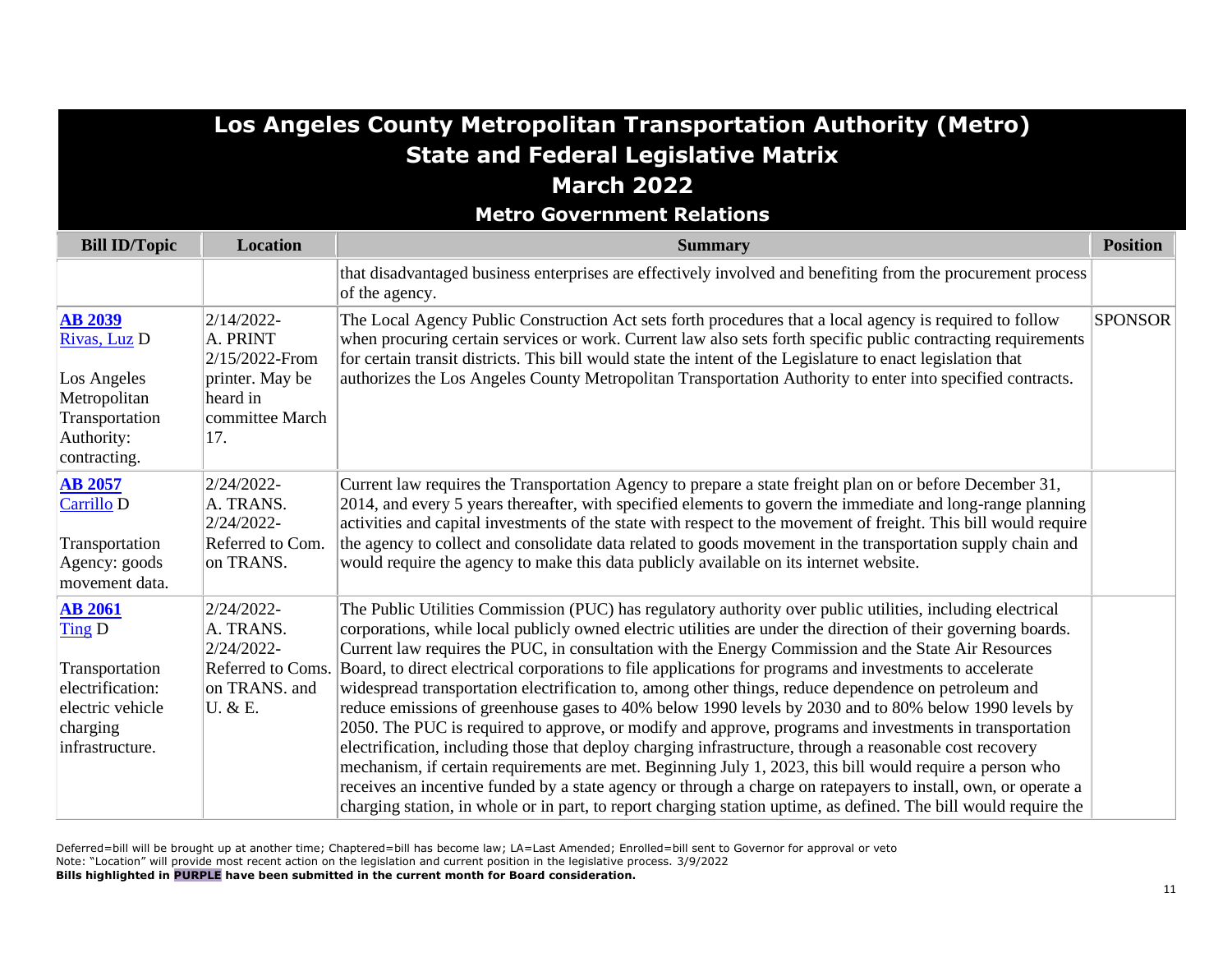| <b>Los Angeles County Metropolitan Transportation Authority (Metro)</b>                                                                             |                                                                                              |                                                                                                                                                                                                                                                                                                                                                                                                                                                                                                                                                                                                                                                                                                                                                                                                                                                                                                                                              |                 |
|-----------------------------------------------------------------------------------------------------------------------------------------------------|----------------------------------------------------------------------------------------------|----------------------------------------------------------------------------------------------------------------------------------------------------------------------------------------------------------------------------------------------------------------------------------------------------------------------------------------------------------------------------------------------------------------------------------------------------------------------------------------------------------------------------------------------------------------------------------------------------------------------------------------------------------------------------------------------------------------------------------------------------------------------------------------------------------------------------------------------------------------------------------------------------------------------------------------------|-----------------|
|                                                                                                                                                     |                                                                                              | <b>State and Federal Legislative Matrix</b>                                                                                                                                                                                                                                                                                                                                                                                                                                                                                                                                                                                                                                                                                                                                                                                                                                                                                                  |                 |
|                                                                                                                                                     |                                                                                              | <b>March 2022</b>                                                                                                                                                                                                                                                                                                                                                                                                                                                                                                                                                                                                                                                                                                                                                                                                                                                                                                                            |                 |
|                                                                                                                                                     |                                                                                              | <b>Metro Government Relations</b>                                                                                                                                                                                                                                                                                                                                                                                                                                                                                                                                                                                                                                                                                                                                                                                                                                                                                                            |                 |
| <b>Bill ID/Topic</b>                                                                                                                                | Location                                                                                     | <b>Summary</b>                                                                                                                                                                                                                                                                                                                                                                                                                                                                                                                                                                                                                                                                                                                                                                                                                                                                                                                               | <b>Position</b> |
|                                                                                                                                                     |                                                                                              | Energy Commission, in consultation with the PUC, to develop a formula to calculate uptime to provide<br>consistent, standardized reporting of information.                                                                                                                                                                                                                                                                                                                                                                                                                                                                                                                                                                                                                                                                                                                                                                                   |                 |
| <b>AB 2075</b><br>$\overline{\text{Ting}}$ D<br>Energy: electric<br>vehicle charging<br>standards.                                                  | RES.<br>RES. and U. & E.                                                                     | 3/3/2022-A. NAT. Current law requires the State Energy Resources Conservation and Development Commission to prescribe,<br>by regulation, among other things, lighting, insulation, climate control system, and other building design and<br>3/3/2022-Referred construction standards, energy and water conservation design standards, and appliance efficiency standards<br>to Coms. on NAT. to reduce the wasteful, uneconomic, inefficient, or unnecessary consumption of energy and to manage<br>energy loads to help maintain electrical grid reliability, as specified. This bill would require the commission<br>to additionally adopt, by regulation, electric vehicle charging standards to be incorporated into other building<br>design and construction standards, as specified.                                                                                                                                                  |                 |
| <b>AB 2076</b><br>Rivas, Luz D<br>Extreme Heat and<br>Community<br>Resilience<br>Program: Extreme<br>Heat<br>Hospitalization and<br>Death Reporting | 2/24/2022-<br>A. NAT. RES.<br>2/24/2022-<br>Referred to Coms.<br>on NAT. RES.<br>and HEALTH. | Would establish the Extreme Heat and Community Resilience Program in the Office of Planning and<br>Research, to be administered by the office through the Integrated Climate Adaptation and Resiliency<br>Program, for the purpose of coordinating state efforts and supporting local and regional efforts to prevent or<br>mitigate the impacts of, and reduce the public health risks of, heat. The bill would require the Director of<br>State Planning and Research to appoint a Chief Heat Officer in the office to, among other things, implement<br>the program and establish the Interagency Heat Taskforce, as provided. Upon appropriation by the<br>Legislature, the bill would authorize the program to award grants and provide technical assistance to eligible<br>entities, as defined, for specified projects that support local and regional efforts to mitigate the impacts and<br>reduce the public health risks of heat. |                 |

| <b>AB 2097</b>   | $2/24/2022-A. L.$ | The Planning and Zoning Law requires each county and city to adopt a comprehensive, long-term general           |  |
|------------------|-------------------|-----------------------------------------------------------------------------------------------------------------|--|
| Friedman D       | GOV.              | plan for its physical development, and the development of certain lands outside its boundaries, that includes,  |  |
|                  | 2/24/2022-        | among other mandatory elements, a land use element and a conservation element. This bill would prohibit a       |  |
| Residential and  |                   | Referred to Coms. public agency from imposing a minimum automobile parking requirement, or enforcing a minimum  |  |
| commercial       | on L. GOV. and    | automobile parking requirement, on residential, commercial, or other development if the development is          |  |
| development:     | H. & C.D.         | located on a parcel that is within one-half mile of public transit, as defined. When a project provides parking |  |
| remodeling,      |                   | voluntarily, the bill would authorize a public agency to impose specified requirements on the voluntary         |  |
| renovations, and |                   | parking. The bill would prohibit these provisions from reducing, eliminating, or precluding the enforcement     |  |

System.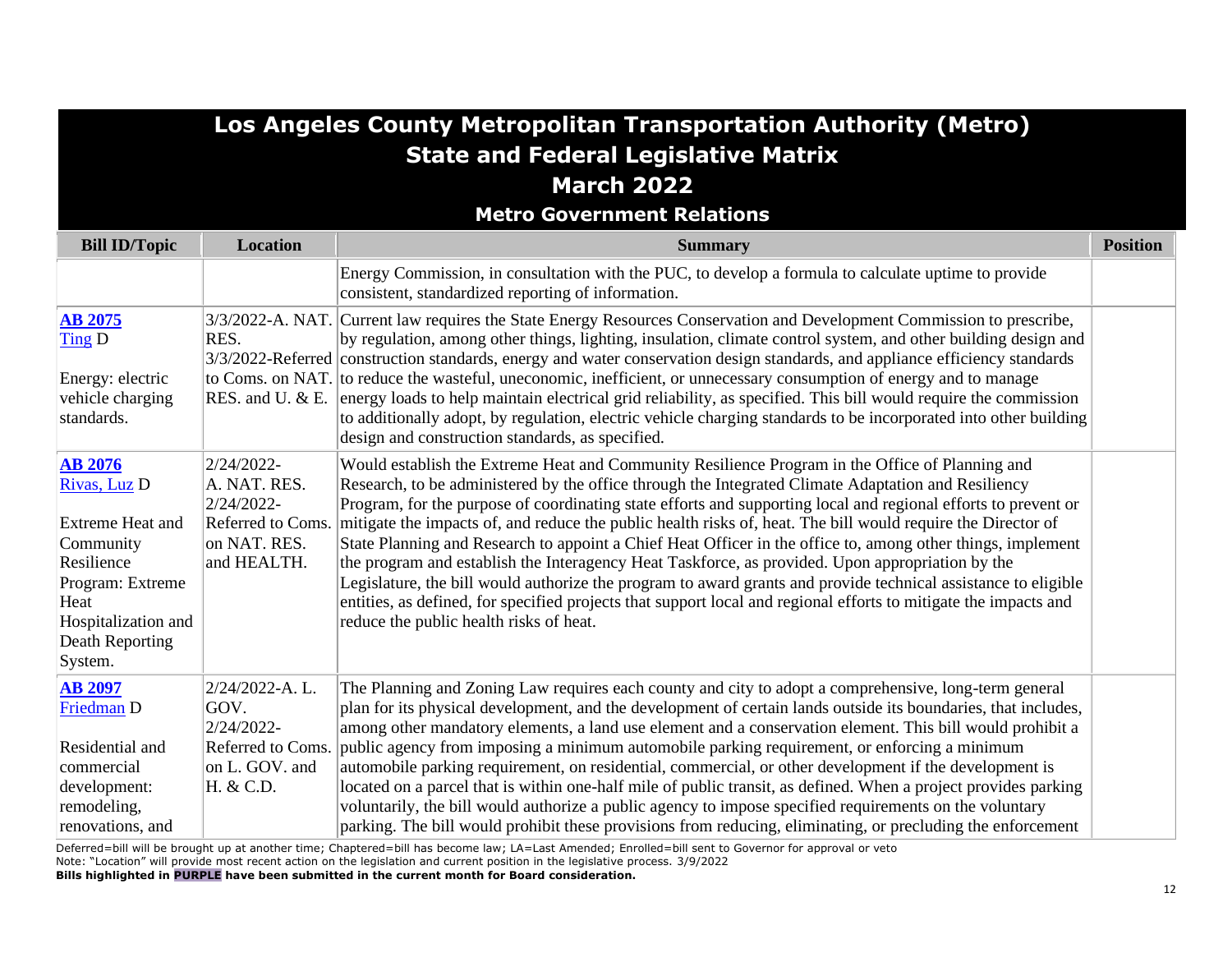|                                                                                                                          |                                                                                                   | Los Angeles County Metropolitan Transportation Authority (Metro)<br><b>State and Federal Legislative Matrix</b>                                                                                                                                                                                                                                                                                                                                                                                                                                                                                                                                                                                                                                                                                                                                                                                                              |                 |
|--------------------------------------------------------------------------------------------------------------------------|---------------------------------------------------------------------------------------------------|------------------------------------------------------------------------------------------------------------------------------------------------------------------------------------------------------------------------------------------------------------------------------------------------------------------------------------------------------------------------------------------------------------------------------------------------------------------------------------------------------------------------------------------------------------------------------------------------------------------------------------------------------------------------------------------------------------------------------------------------------------------------------------------------------------------------------------------------------------------------------------------------------------------------------|-----------------|
|                                                                                                                          |                                                                                                   | <b>March 2022</b>                                                                                                                                                                                                                                                                                                                                                                                                                                                                                                                                                                                                                                                                                                                                                                                                                                                                                                            |                 |
|                                                                                                                          |                                                                                                   | <b>Metro Government Relations</b>                                                                                                                                                                                                                                                                                                                                                                                                                                                                                                                                                                                                                                                                                                                                                                                                                                                                                            |                 |
| <b>Bill ID/Topic</b>                                                                                                     | <b>Location</b>                                                                                   | <b>Summary</b>                                                                                                                                                                                                                                                                                                                                                                                                                                                                                                                                                                                                                                                                                                                                                                                                                                                                                                               | <b>Position</b> |
| additions: parking<br>requirements.                                                                                      |                                                                                                   | of any requirement imposed on a new multifamily or nonresidential development to provide electric vehicle<br>supply equipment installed parking spaces or parking spaces that are accessible to persons with disabilities.                                                                                                                                                                                                                                                                                                                                                                                                                                                                                                                                                                                                                                                                                                   |                 |
| <b>AB 2111</b><br><b>Bigelow R</b><br>Motor vehicles: air<br>pollution.                                                  | 2/14/2022-<br>A. PRINT<br>2/15/2022-From<br>printer. May be<br>heard in<br>committee March<br>17. | Current law requires the State Air Resources Board to adopt and implement motor vehicle emission<br>standards, and makes various legislative findings and declarations regarding the emission of air pollutants<br>from motor vehicles. This bill would make a nonsubstantive change in the findings and declarations.                                                                                                                                                                                                                                                                                                                                                                                                                                                                                                                                                                                                       |                 |
| <b>AB 2120</b><br>Ward D<br>Transportation<br>finance: federal<br>funding: bridges.                                      | 2/24/2022-<br>A. TRANS.<br>2/24/2022-<br>Referred to Com.<br>on TRANS.                            | Under current law, the purpose of the Bridge Reconstruction and Replacement Act is to implement the<br>federal Special Bridge Replacement Program in California. The act authorizes boards of supervisors, city<br>councils, and the Department of Transportation to do all things necessary and proper to secure federal aid<br>under that federal program. The act authorizes the department to allocate to counties and cities federal funds<br>received for approved bridge reconstruction or replacement projects in accordance with procedures<br>promulgated by the Director of Transportation, as specified. This bill would instead provide that the purpose<br>of the act is to implement the federal Highway Infrastructure Program. The bill would authorize the above-<br>described entities to do all things necessary and proper to secure federal aid, without reference to any<br>specific federal program. |                 |
| <b>AB 2192</b><br><b>Ramos D</b><br><b>Automated license</b><br>plate recognition<br>systems:<br>information<br>sharing. | 2/24/2022-<br>A. TRANS.<br>2/24/2022-<br>Referred to Coms<br>on TRANS. and<br>P. & C.P.           | Would prohibit a public agency from selling, sharing, or transferring automated license plate recognition<br>information (ALPR) to a law enforcement agency of the federal government or another state, unless the<br>ALPR information is being sold, shared, or transferred to locate a vehicle or person reasonably suspected of<br>being involved in the commission of a public offense, and only as otherwise permitted by law                                                                                                                                                                                                                                                                                                                                                                                                                                                                                           |                 |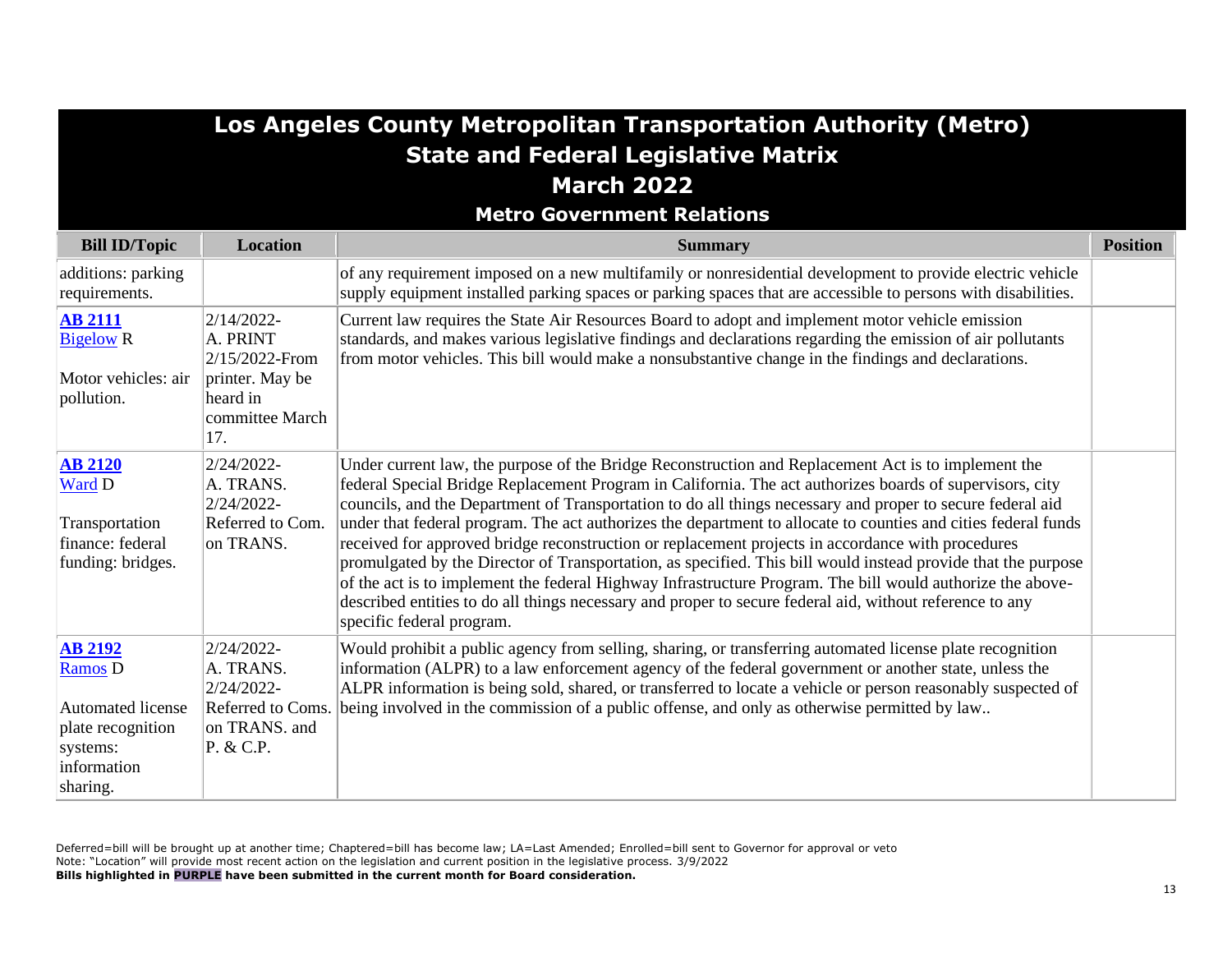|                                                                                                          |                                                                        | Los Angeles County Metropolitan Transportation Authority (Metro)<br><b>State and Federal Legislative Matrix</b><br><b>March 2022</b>                                                                                                                                                                                                                                                                                                                                                                                                                                                                                                                                                                                                                                                                                                               |                 |
|----------------------------------------------------------------------------------------------------------|------------------------------------------------------------------------|----------------------------------------------------------------------------------------------------------------------------------------------------------------------------------------------------------------------------------------------------------------------------------------------------------------------------------------------------------------------------------------------------------------------------------------------------------------------------------------------------------------------------------------------------------------------------------------------------------------------------------------------------------------------------------------------------------------------------------------------------------------------------------------------------------------------------------------------------|-----------------|
| <b>Bill ID/Topic</b>                                                                                     | <b>Location</b>                                                        | <b>Metro Government Relations</b><br><b>Summary</b>                                                                                                                                                                                                                                                                                                                                                                                                                                                                                                                                                                                                                                                                                                                                                                                                | <b>Position</b> |
| <b>AB 2197</b><br><b>Mullin D</b><br>Caltrain<br>electrification                                         | 2/24/2022-<br>A. TRANS.<br>2/24/2022-<br>Referred to Com.<br>on TRANS. | Would appropriate \$260,000,000 from the General Fund to the Transportation Agency for allocation to the<br>Peninsula Corridor Joint Powers Board for the purpose of completing the Caltrain Electrification Project.                                                                                                                                                                                                                                                                                                                                                                                                                                                                                                                                                                                                                              |                 |
| project: funding.<br><b>AB 2206</b><br>$Lee D$<br>Employee parking.                                      | 2/24/2022-<br>A. TRANS.<br>2/24/2022-<br>Referred to Com.<br>on TRANS. | Current law requires, in any air basin designated as nonattainment for certain air quality standards, an<br>employer of 50 persons or more that provides a parking subsidy to employees, to also offer a parking cash-<br>out program, as provided. This bill would require a lessor that enters into or renews a lease with an employer<br>subject to the requirement above, on or after January 1, 2023, to list the amount of parking costs as a<br>separate line item in the lease or provide a list of parking costs to the lessee within 30 days after the lease is<br>entered into or renewed.                                                                                                                                                                                                                                              |                 |
| <b>AB 2219</b><br><b>Smith R</b><br>State Air Resources Referred to Com.<br>Board: members.              | 2/24/2022-<br>A. NAT. RES.<br>2/24/2022-<br>on NAT. RES.               | Current law provides that the State Air Resources Board shall consist of 14 voting members, 12 of whom<br>shall be appointed by the Governor, with the consent of the Senate, one of whom shall be appointed by the<br>Senate Committee on Rules, and one of whom shall be appointed by the Speaker of the Assembly. Current<br>law requires the Senate Committee on Rules and the Speaker of the Assembly to each appoint one member<br>to the state board who shall be a person who works directly with communities in the state that are most<br>significantly burdened by, and vulnerable to, high levels of pollution. This bill would require, on and after<br>January 1, 2025, the member appointed by the Senate Committee on Rules to also be a person who<br>represents a small business that employs fewer than 50 full-time employees. |                 |
| <b>AB 2237</b><br>Friedman D<br>Regional<br>transportation plan:<br>Active<br>Transportation<br>Program. | 3/3/2022-<br>A. TRANS.<br>to Coms. on<br>TRANS. and<br>NAT. RES.       | Current law requires the Strategic Growth Council, by January 31, 2022, to complete an overview of the<br>California Transportation Plan and all sustainable communities strategies and alternative planning strategies,<br>3/3/2022-Referred an assessment of how implementation of the California Transportation Plan, sustainable communities<br>strategies, and alternative planning strategies will influence the configuration of the statewide integrated<br>multimodal transportation system, and a review of the potential impacts and opportunities for coordination<br>of specified funding programs. This bill would require the council to convene key state agencies,<br>metropolitan planning agencies, regional transportation agencies, and local governments to assist the council<br>in completing the report.                  |                 |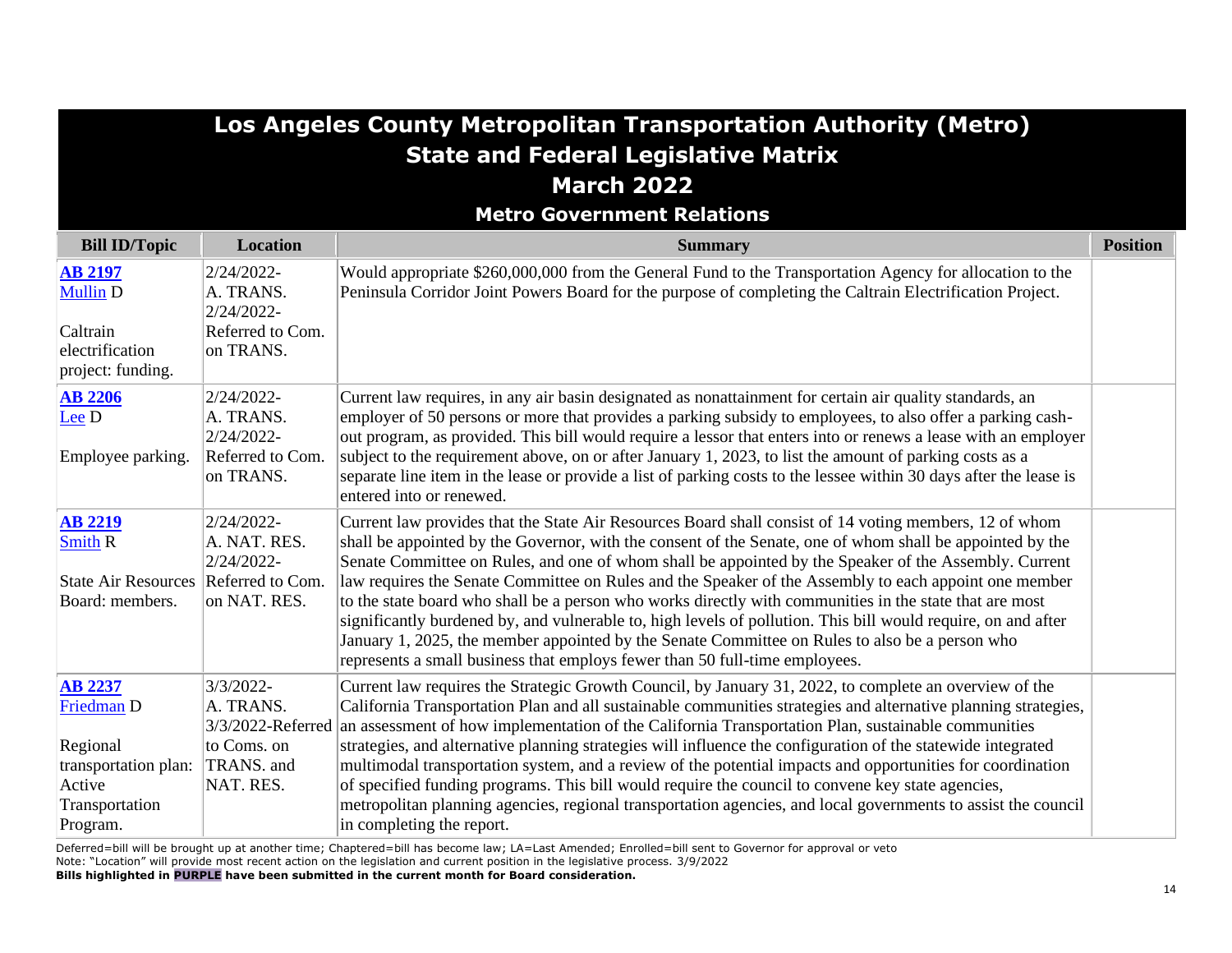|                                                                                                                                                 |                                                                     | Los Angeles County Metropolitan Transportation Authority (Metro)                                                                                                                                                                                                                                                                                                                                                                                                                                                                                                                                                                                                                                                                                                                                                                                                                                                          |                 |
|-------------------------------------------------------------------------------------------------------------------------------------------------|---------------------------------------------------------------------|---------------------------------------------------------------------------------------------------------------------------------------------------------------------------------------------------------------------------------------------------------------------------------------------------------------------------------------------------------------------------------------------------------------------------------------------------------------------------------------------------------------------------------------------------------------------------------------------------------------------------------------------------------------------------------------------------------------------------------------------------------------------------------------------------------------------------------------------------------------------------------------------------------------------------|-----------------|
|                                                                                                                                                 |                                                                     | <b>State and Federal Legislative Matrix</b>                                                                                                                                                                                                                                                                                                                                                                                                                                                                                                                                                                                                                                                                                                                                                                                                                                                                               |                 |
|                                                                                                                                                 |                                                                     | <b>March 2022</b>                                                                                                                                                                                                                                                                                                                                                                                                                                                                                                                                                                                                                                                                                                                                                                                                                                                                                                         |                 |
|                                                                                                                                                 |                                                                     | <b>Metro Government Relations</b>                                                                                                                                                                                                                                                                                                                                                                                                                                                                                                                                                                                                                                                                                                                                                                                                                                                                                         |                 |
| <b>Bill ID/Topic</b>                                                                                                                            | Location                                                            | <b>Summary</b>                                                                                                                                                                                                                                                                                                                                                                                                                                                                                                                                                                                                                                                                                                                                                                                                                                                                                                            | <b>Position</b> |
| <b>AB 2264</b><br><b>Bloom D</b>                                                                                                                | 3/3/2022-<br>A. TRANS.                                              | Under current law, a pedestrian control signal showing a "WALK" or approved "Walking Person" symbol<br>means a pedestrian may proceed across the roadway in the direction of the signal. Under current law, a<br>3/3/2022-Referred pedestrian facing a flashing "DON'T WALK" or "WAIT" or approved "Upraised Hand" symbol with a                                                                                                                                                                                                                                                                                                                                                                                                                                                                                                                                                                                          |                 |
| Pedestrian crossing<br>signals.                                                                                                                 | to Com. on<br>TRANS.                                                | "countdown" signal, as specified, means a pedestrian may start crossing the roadway in the direction of the<br>signal but requires the pedestrian to finish crossing prior to the display of the steady "DON'T WALK" or<br>"WAIT" or approved "Upraised Hand" symbol, as specified. This bill would require the Department of<br>Transportation and local authorities to update all pedestrian control signals to operate giving a pedestrian a<br>head start between 3 to 7 seconds to enter an intersection with a corresponding circular green signal, as<br>specified.                                                                                                                                                                                                                                                                                                                                                |                 |
| <b>AB 2270</b><br>Seyarto R<br>Authorized<br>emergency<br>vehicles.                                                                             | 3/3/2022-<br>A. TRANS.<br>to Com. on<br>TRANS.                      | Current law provides for the exemption of authorized emergency vehicles, as defined, from the payment of a<br>toll or charge on a vehicular crossing, toll highway, or high-occupancy toll (HOT) lane and any related fines,<br>3/3/2022-Referred when the authorized emergency vehicle is being driven under specified conditions, including that the vehicle<br>displays public agency identification and is being driven while responding to, or returning from, an urgent or<br>emergency call. Under current law, an authorized emergency vehicle returning from being driven under<br>those specified conditions is not exempt from a requirement to pay a toll or other charge imposed while<br>traveling on a HOT lane. This bill would require the owner or operator of a toll facility, upon the request of<br>the local emergency service provider, to enter into an agreement for the use of a toll facility. |                 |
| <b>AB 2271</b><br><b>Gipson D</b><br>Los Angeles<br>County<br>Metropolitan<br>Transportation<br>Authority:<br>contracting: local<br>businesses. | 3/3/2022-A.L.<br>GOV.<br>3/3/2022-Referred<br>to Com. on L.<br>GOV. | Current law authorizes LA Metro to provide for a small business preference of 5% of the lowest responsible<br>bidder meeting specifications, with respect to contracts in construction, the construction component of a<br>design-build team, the procurement of goods, or the delivery of services. Current law also authorizes LA<br>Metro to establish a subcontracting participation goal for small businesses on certain contracts financed with<br>nonfederal funds and to grant a preference of 5% to the lowest responsible bidders that meet that goal. This<br>bill would expand these contracting preferences and goals to local businesses.                                                                                                                                                                                                                                                                   | <b>SPONSOR</b>  |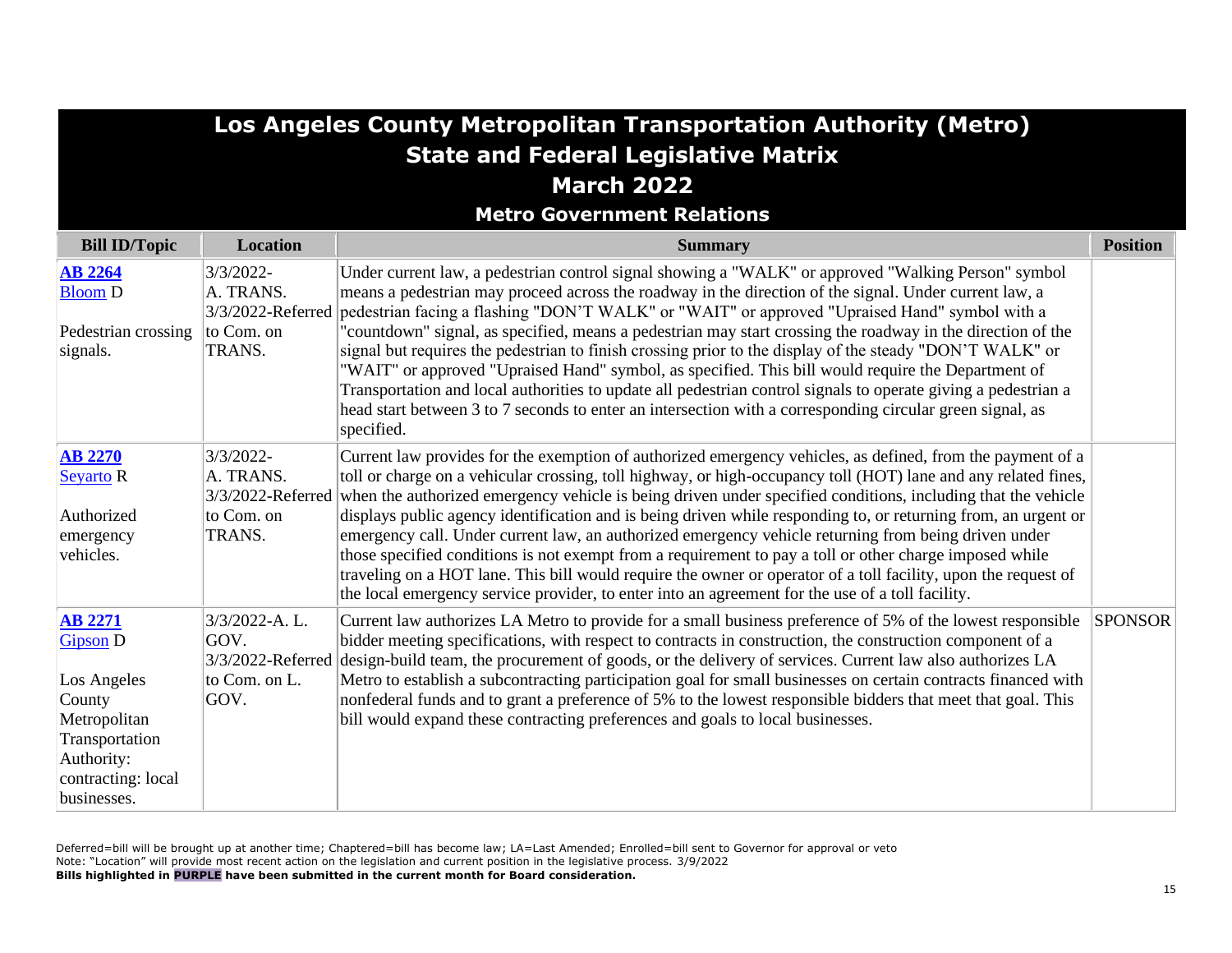|                                                                                                 |                                                                                                   | Los Angeles County Metropolitan Transportation Authority (Metro)                                                                                                                                                                                                                                                                                                                                                                                                                                                                                                                                                                                                                                                                                                                                                                                                                                                                                                                                        |                 |
|-------------------------------------------------------------------------------------------------|---------------------------------------------------------------------------------------------------|---------------------------------------------------------------------------------------------------------------------------------------------------------------------------------------------------------------------------------------------------------------------------------------------------------------------------------------------------------------------------------------------------------------------------------------------------------------------------------------------------------------------------------------------------------------------------------------------------------------------------------------------------------------------------------------------------------------------------------------------------------------------------------------------------------------------------------------------------------------------------------------------------------------------------------------------------------------------------------------------------------|-----------------|
|                                                                                                 |                                                                                                   | <b>State and Federal Legislative Matrix</b>                                                                                                                                                                                                                                                                                                                                                                                                                                                                                                                                                                                                                                                                                                                                                                                                                                                                                                                                                             |                 |
|                                                                                                 |                                                                                                   | <b>March 2022</b>                                                                                                                                                                                                                                                                                                                                                                                                                                                                                                                                                                                                                                                                                                                                                                                                                                                                                                                                                                                       |                 |
|                                                                                                 |                                                                                                   | <b>Metro Government Relations</b>                                                                                                                                                                                                                                                                                                                                                                                                                                                                                                                                                                                                                                                                                                                                                                                                                                                                                                                                                                       |                 |
| <b>Bill ID/Topic</b>                                                                            | <b>Location</b>                                                                                   | <b>Summary</b>                                                                                                                                                                                                                                                                                                                                                                                                                                                                                                                                                                                                                                                                                                                                                                                                                                                                                                                                                                                          | <b>Position</b> |
| <b>AB 2336</b><br><b>Friedman D</b><br>Vehicles: Speed<br>Program.                              | $3/3/2022 -$<br>A. TRANS.<br>to Coms. on<br>C.P.                                                  | Would authorize, until January 1, 2028, the Cities of Los Angeles, Oakland, San Jose, ____, and ____, and<br>the City and County of San Francisco, to establish the Speed Safety System Pilot Program if the system<br>3/3/2022-Referred meets specified requirements. The bill would require the participating cities or city and county to adopt a<br>Speed Safety System Use Policy and a Speed Safety System Impact Report before implementing the<br>Safety System Pilot TRANS. and P. & program, and would require the city or city and county to engage in a public information campaign at least<br>30 days before implementation of the program, including information relating to when the systems would<br>begin detecting violations and where the systems would be utilized. The bill would require the participating<br>cities or city and county to issue warning notices rather than notices of violations for violations detected<br>within the first 30 calendar days of the program. |                 |
| <b>AB 2344</b><br><b>Friedman D</b><br>Wildlife<br>connectivity:<br>transportation<br>projects. | & W.<br>to Coms. on<br>W., P., & W. and<br>TRANS.                                                 | 3/3/2022-A. W., P. Would require the Department of Fish and Wildlife to investigate, study, and identify those areas in the state<br>that are essential to wildlife movement and habitat connectivity and that are threatened by specified factors.<br>3/3/2022-Referred The bill would require DFW, in coordination with Caltrans, to establish a wildlife connectivity action plan<br>on or before January 1, 2024, and to update the plan at least once every 5 years thereafter. The bill would<br>require the plan to include, among other things, maps that identify the locations of certain areas, including<br>connectivity areas and natural landscape areas, as defined.                                                                                                                                                                                                                                                                                                                     |                 |
| <b>AB 2347</b><br>Carrillo D<br>Streets and<br>highways: liability<br>for property<br>damage.   | 2/16/2022-<br>A. PRINT<br>2/17/2022-From<br>printer. May be<br>heard in<br>committee March<br>19. | Current law makes a person who willfully or negligently damages a street or highway, or its appurtenances,<br>including, but not limited to, guardrails, signs, traffic signals, snow poles, and similar facilities, liable for the<br>reasonable cost of the repair or replacement thereof. This bill would make technical, nonsubstantive changes<br>to that provision.                                                                                                                                                                                                                                                                                                                                                                                                                                                                                                                                                                                                                               |                 |
| <b>AB 2357</b><br>Ting D<br>Surplus land.                                                       | 3/3/2022-A.L.<br>GOV.<br>to Coms. on L.                                                           | Current law requires the Department of Housing and Community Development to maintain on its internet<br>website, an up-to-date listing of all notices of availability throughout the state. This bill would also require<br>3/3/2022-Referred the department to maintain on its internet website a listing of all entities, including housing sponsors, that<br>have notified the department of their interest in surplus land for the purpose of developing low- and<br>moderate-income housing.                                                                                                                                                                                                                                                                                                                                                                                                                                                                                                       |                 |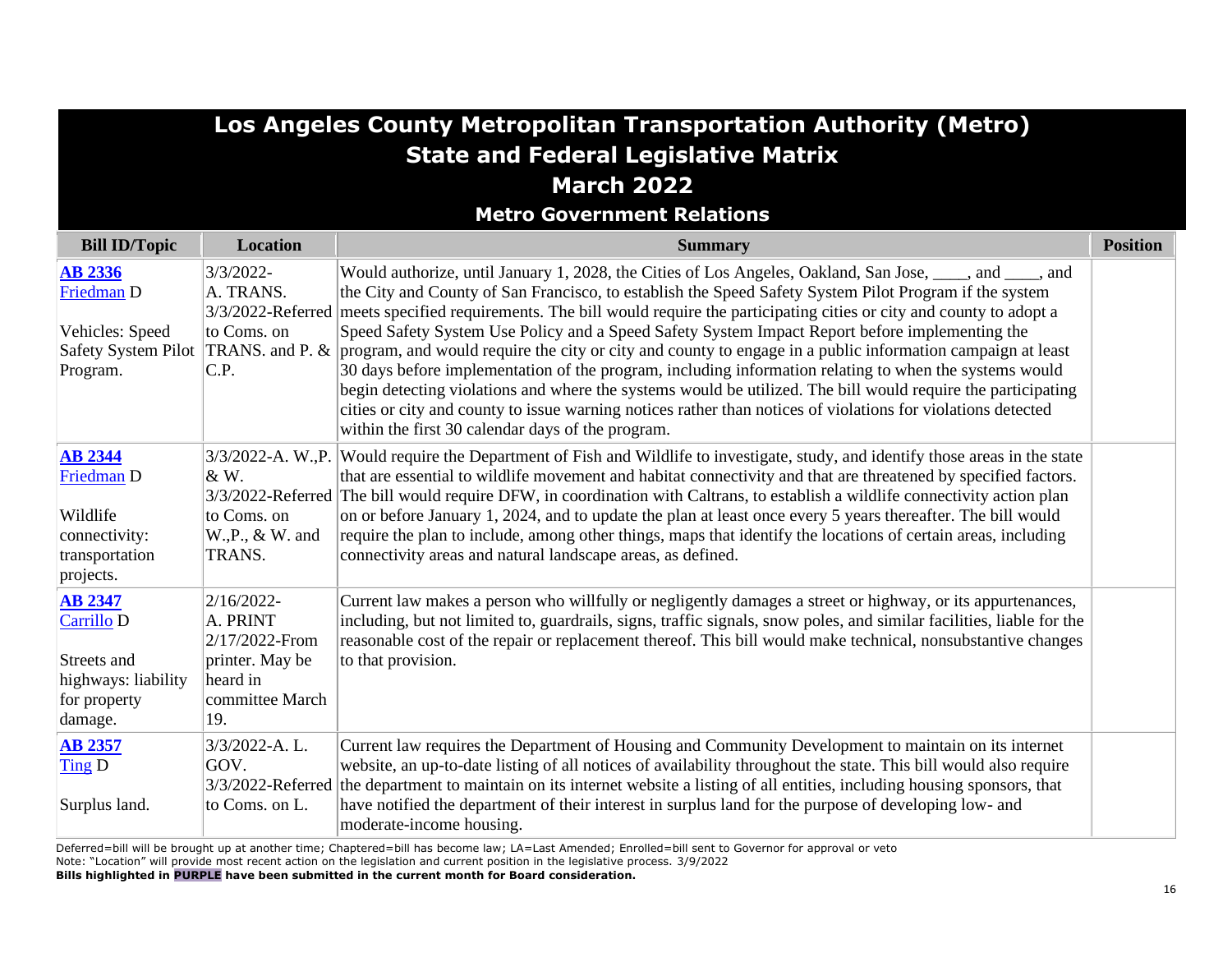# **Los Angeles County Metropolitan Transportation Authority (Metro) State and Federal Legislative Matrix March 2022**

**Metro Government Relations**

| <b>Bill ID/Topic</b>                                                                                                                                        | <b>Location</b>                                                                                   | <b>Summary</b>                                                                                                                                                                                                                                                                                                                                                                                                                                                                                                                                                                                                                                                                                                                                                                                                                                                                                                                                                                                                            | <b>Position</b> |
|-------------------------------------------------------------------------------------------------------------------------------------------------------------|---------------------------------------------------------------------------------------------------|---------------------------------------------------------------------------------------------------------------------------------------------------------------------------------------------------------------------------------------------------------------------------------------------------------------------------------------------------------------------------------------------------------------------------------------------------------------------------------------------------------------------------------------------------------------------------------------------------------------------------------------------------------------------------------------------------------------------------------------------------------------------------------------------------------------------------------------------------------------------------------------------------------------------------------------------------------------------------------------------------------------------------|-----------------|
|                                                                                                                                                             | GOV. and H. &<br>C.D.                                                                             |                                                                                                                                                                                                                                                                                                                                                                                                                                                                                                                                                                                                                                                                                                                                                                                                                                                                                                                                                                                                                           |                 |
| <b>AB 2392</b><br><b>Irwin D</b><br>Information<br>privacy: connected<br>devices.                                                                           | 2/17/2022-<br>A. PRINT<br>2/18/2022-From<br>printer. May be<br>heard in<br>committee March<br>20. | Current law requires a manufacturer of a connected device to equip the device with a reasonable security<br>feature or features that are appropriate to the information it may collect and designed to protect the device<br>and information contained in the device from unauthorized access, destruction, use, modification, or<br>disclosure. This bill would state the intent of the Legislature to subsequently enact legislation relating to the<br>security of connected devices.                                                                                                                                                                                                                                                                                                                                                                                                                                                                                                                                  |                 |
| <b>AB 2410</b><br>$Chen R$<br>Local educational<br>agencies: home-to-<br>school<br>transportation.                                                          | 3/3/2022-A. ED.<br>3/3/2022-Referred<br>to Com. on ED.                                            | Would prohibit a school district, county office of education, or charter school from contracting with a<br>provider of home-to-school transportation, as defined, or making payments to a contractor for home-to-<br>school transportation services, unless the contractor, and any subcontractors, are properly insured and<br>licensed to provide home-to-school transportation services and the contractor certifies that each driver who<br>will perform home-to-school transportation meets certain requirements, as provided. The bill would also<br>impose requirements for those vehicles used by contractors for home-to-school transportation, as provided.<br>The bill would apply these provisions only to contracts entered into or renewed after January 1, 2023.                                                                                                                                                                                                                                           |                 |
| <b>AB 2419</b><br><b>Bryan</b> D<br>Environmental<br>justice: federal<br>Infrastructure<br>Investment and<br>Jobs Act: Justice40<br>Oversight<br>Committee. | RES.<br>RES. and E.S. &<br>T.M.                                                                   | 3/3/2022-A. NAT. Current law requires the Secretary for Environmental Protection to convene a Working Group on<br>Environmental Justice composed of various representatives, as specified, to assist the California<br>3/3/2022-Referred Environmental Protection Agency in developing an agencywide environmental justice strategy. The federal<br>to Coms. on NAT. Infrastructure Investment and Jobs Act provides additional federal funds to rebuild the nation's<br>infrastructures. This bill would require a minium of 40% of funds received by the state under the federal act<br>to be allocated to projects that provide direct benefits to disadvantaged communities and a minimum of an<br>additional 10% be allocated for projects that provide direct benefits to low-income households and low-<br>income communities. The bill would establish the Justice 40 Oversight Committee in the Office of Planning<br>and Research to perform various actions related to the expenditure of those federal funds. |                 |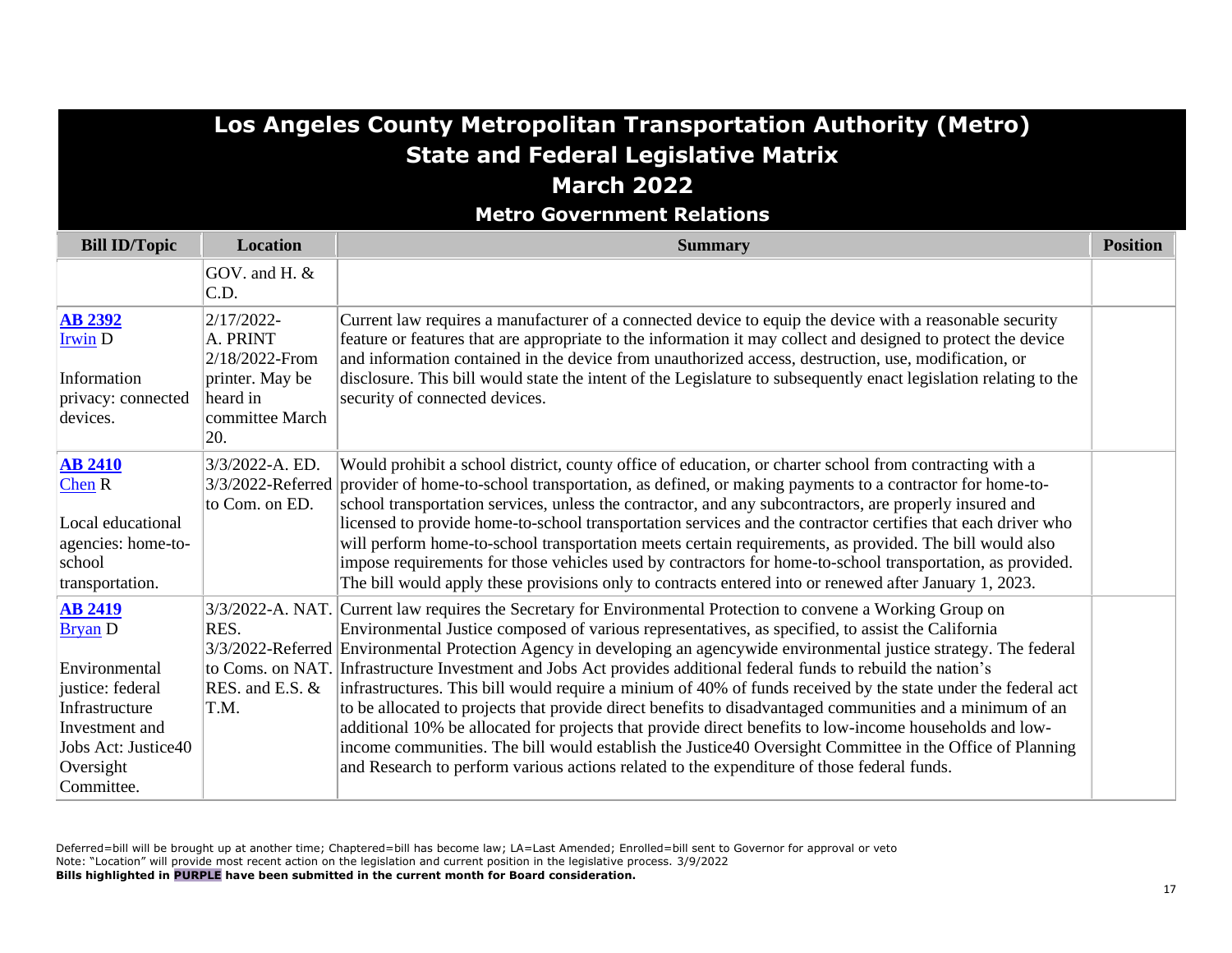|                                                                                                                             | Los Angeles County Metropolitan Transportation Authority (Metro)                  |                                                                                                                                                                                                                                                                                                                                                                                                                                                                                                                                                                                                                                                                                                                                                                                                                                                                                                                                                                                                                                                     |                 |  |
|-----------------------------------------------------------------------------------------------------------------------------|-----------------------------------------------------------------------------------|-----------------------------------------------------------------------------------------------------------------------------------------------------------------------------------------------------------------------------------------------------------------------------------------------------------------------------------------------------------------------------------------------------------------------------------------------------------------------------------------------------------------------------------------------------------------------------------------------------------------------------------------------------------------------------------------------------------------------------------------------------------------------------------------------------------------------------------------------------------------------------------------------------------------------------------------------------------------------------------------------------------------------------------------------------|-----------------|--|
|                                                                                                                             |                                                                                   | <b>State and Federal Legislative Matrix</b>                                                                                                                                                                                                                                                                                                                                                                                                                                                                                                                                                                                                                                                                                                                                                                                                                                                                                                                                                                                                         |                 |  |
|                                                                                                                             |                                                                                   | <b>March 2022</b>                                                                                                                                                                                                                                                                                                                                                                                                                                                                                                                                                                                                                                                                                                                                                                                                                                                                                                                                                                                                                                   |                 |  |
|                                                                                                                             |                                                                                   | <b>Metro Government Relations</b>                                                                                                                                                                                                                                                                                                                                                                                                                                                                                                                                                                                                                                                                                                                                                                                                                                                                                                                                                                                                                   |                 |  |
| <b>Bill ID/Topic</b>                                                                                                        | Location                                                                          | <b>Summary</b>                                                                                                                                                                                                                                                                                                                                                                                                                                                                                                                                                                                                                                                                                                                                                                                                                                                                                                                                                                                                                                      | <b>Position</b> |  |
| <b>AB 2432</b><br>Muratsuchi D<br>Neighborhood<br>electric vehicles:<br>County of Los<br>Angeles: South Bay<br>cities area. | $3/3/2022 -$<br>A. TRANS.<br>to Com. on<br>TRANS.                                 | Current law imposes certain restrictions on the use of low-speed vehicles on public streets and highways,<br>and generally requires an operator of a low-speed vehicle to have a driver's license. A low-speed vehicle is<br>3/3/2022-Referred also known as a neighborhood electric vehicle (NEV). A violation of the Vehicle Code is an infraction,<br>unless otherwise specified. Current law authorizes certain local agencies to establish a NEV transportation<br>plan subject to certain requirements. A person operating a NEV in a plan area in violation of certain<br>provisions is guilty of an infraction punishable by a fine not exceeding \$100. This bill would authorize the<br>County of Los Angeles or any city in the county to establish a similar NEV transportation plan for a plan<br>area that may include any applicable portion of the county or city located within the jurisdiction of the South<br>Bay Cities Council of Governments, as specified, subject to the same penalties.                                   |                 |  |
| <b>AB 2438</b><br>Friedman D<br>Transportation<br>projects: alignment<br>with state plans.                                  | 3/3/2022-<br>A. TRANS.<br>to Com. on<br>TRANS.                                    | Would require all transportation projects funded at the local or state level to align with the California<br>Transportation Plan and the Climate Action Plan for Transportation Infrastructure adopted by the<br>3/3/2022-Referred Transportation Agency. To the extent the bill imposes additional duties on local agencies, the bill would<br>impose a state-mandated local program.                                                                                                                                                                                                                                                                                                                                                                                                                                                                                                                                                                                                                                                              |                 |  |
| <b>AB 2441</b><br>Kalra D<br>Public employment: printer. May be<br>local public transit<br>agencies: new<br>technologies.   | 2/17/2022-<br>A. PRINT<br>$2/18/2022$ -From<br>heard in<br>committee March<br>20. | Current law creates various transit districts and prescribes requirements applicable to their labor relations,<br>including those that address the recognition and certification of exclusive employee representatives, unit<br>determinations, and procedures for meeting and conferring on matter subject to collective bargaining. This<br>bill would prescribe requirements for public transit employers in connection with the introduction of new<br>technologies for public transit services that introduce new products, services, or type of operation, as<br>specified, or that eliminate jobs or job functions of the workforce to which they apply. The bill would<br>require a public transit employer to provide notice, as specified, to the applicable exclusive employee<br>representative of its intention to begin any procurement process or a plan to acquire or deploy to new<br>technologies for public transit services, as described above, not less than 12 months before commencing the<br>process, plan, or deployment. |                 |  |
| <b>AB 2442</b><br>Rivas, Robert D                                                                                           | $2/17/2022$ -<br>A. PRINT<br>$2/18/2022$ -From                                    | The California Global Warming Solutions Act of 2006 designates the State Air Resources Board as the state<br>agency responsible for monitoring and regulating sources of emissions of greenhouse gases that cause global                                                                                                                                                                                                                                                                                                                                                                                                                                                                                                                                                                                                                                                                                                                                                                                                                            |                 |  |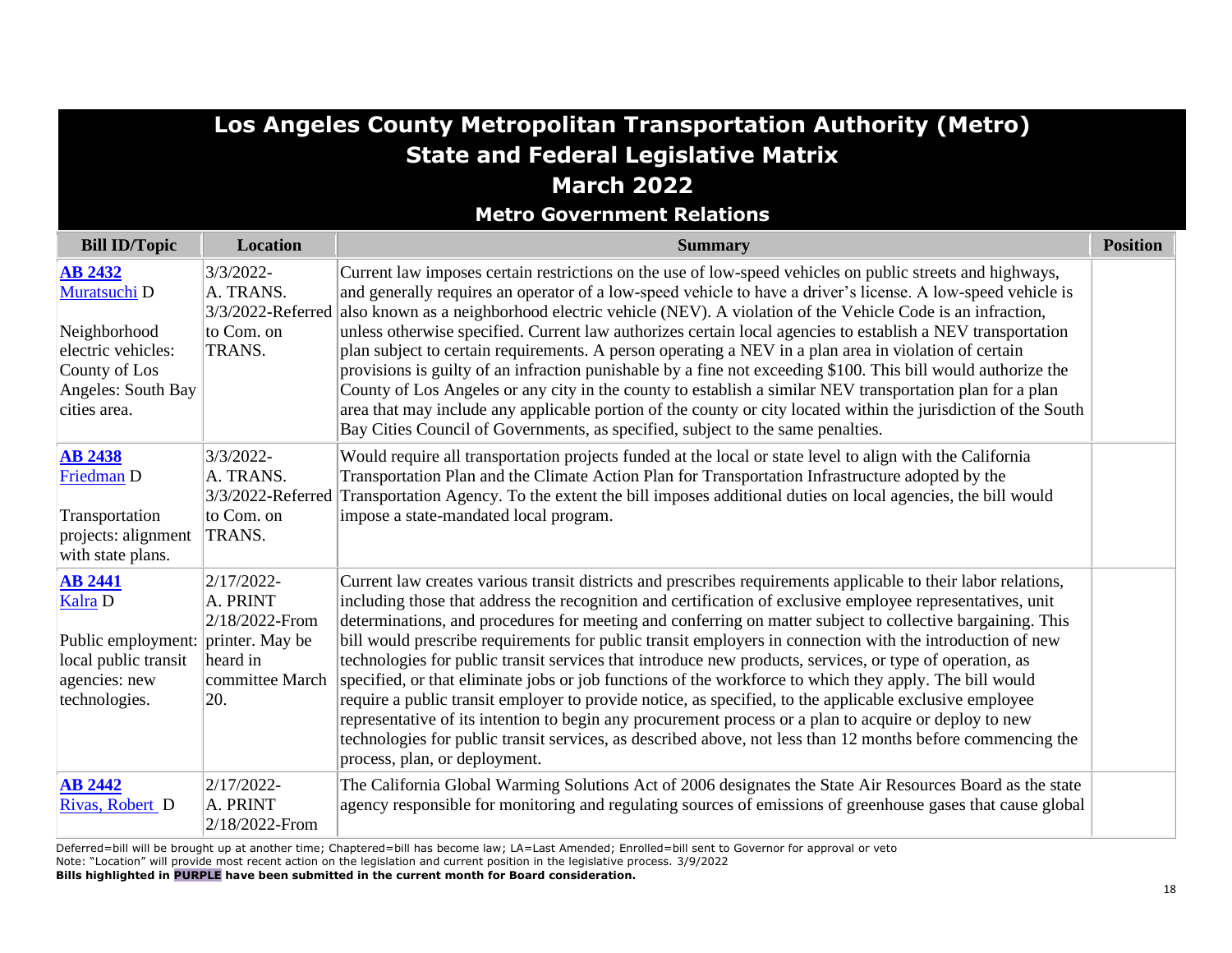|                                                                                                  |                                                             | Los Angeles County Metropolitan Transportation Authority (Metro)                                                                                                                                                                                                                                                                                                                                                                                                                                                                                                                                                                                                                                                                                                                                                                                                                                                                                                                                                                                                               |                 |
|--------------------------------------------------------------------------------------------------|-------------------------------------------------------------|--------------------------------------------------------------------------------------------------------------------------------------------------------------------------------------------------------------------------------------------------------------------------------------------------------------------------------------------------------------------------------------------------------------------------------------------------------------------------------------------------------------------------------------------------------------------------------------------------------------------------------------------------------------------------------------------------------------------------------------------------------------------------------------------------------------------------------------------------------------------------------------------------------------------------------------------------------------------------------------------------------------------------------------------------------------------------------|-----------------|
|                                                                                                  |                                                             | <b>State and Federal Legislative Matrix</b>                                                                                                                                                                                                                                                                                                                                                                                                                                                                                                                                                                                                                                                                                                                                                                                                                                                                                                                                                                                                                                    |                 |
|                                                                                                  |                                                             | <b>March 2022</b>                                                                                                                                                                                                                                                                                                                                                                                                                                                                                                                                                                                                                                                                                                                                                                                                                                                                                                                                                                                                                                                              |                 |
|                                                                                                  |                                                             | <b>Metro Government Relations</b>                                                                                                                                                                                                                                                                                                                                                                                                                                                                                                                                                                                                                                                                                                                                                                                                                                                                                                                                                                                                                                              |                 |
| <b>Bill ID/Topic</b>                                                                             | <b>Location</b>                                             | <b>Summary</b>                                                                                                                                                                                                                                                                                                                                                                                                                                                                                                                                                                                                                                                                                                                                                                                                                                                                                                                                                                                                                                                                 | <b>Position</b> |
| California Global<br><b>Warming Solutions</b><br>Act of 2006: state<br>board.                    | printer. May be<br>heard in<br>committee March<br>20.       | warming in order to reduce emissions of greenhouse gases. This bill would make a nonsubstantive change to<br>this provision.                                                                                                                                                                                                                                                                                                                                                                                                                                                                                                                                                                                                                                                                                                                                                                                                                                                                                                                                                   |                 |
| <b>AB 2446</b><br><b>Holden D</b><br>Embodied carbon<br>emissions:<br>construction<br>materials. | RES.<br>to Com. on NAT.<br>RES.                             | 3/3/2022-A. NAT. Current law requires the State Energy Resources Conservation and Development Commission to adopt<br>regulations on building design and construction standards that increase efficiency in the use of energy and<br>3/3/2022-Referred water for new residential and nonresidential buildings, and energy and water conservation performance<br>standards for new residential and nonresidential buildings. This bill would require the commission to<br>develop a framework for measuring and then reducing carbon intensity in the construction of new buildings,<br>including those for residential uses. The bill would require the commission to design the framework to<br>achieve an 80% net reduction in the carbon intensity of construction and materials used in new construction<br>by 2045, with interim goals of 20% below 2020 levels by 2030 and 40% below 2020 levels by 2035.                                                                                                                                                                 |                 |
| <b>AB 2449</b><br>Rubio, Blanca D<br>Open meetings:<br>local agencies:<br>teleconferences.       | 3/3/2022-A.L.<br>GOV.<br>to Com. on L.<br>GOV.              | Current law, until January 1, 2024, authorizes a local agency to use teleconferencing without complying with<br>specified teleconferencing requirements in specified circumstances when a declared state of emergency is in<br>3/3/2022-Referred effect, or in other situations related to public health. This bill would authorize a local agency to use<br>teleconferencing without complying with those specified teleconferencing requirements if at least a quorum<br>of the members of the legislative body participates in person from a singular location clearly identified on<br>the agenda that is open to the public and situated within the local agency's jurisdiction. The bill would<br>impose prescribed requirements for this exception relating to notice, agendas, the means and manner of<br>access, and procedures for disruptions. The bill would require the legislative body to implement a procedure<br>for receiving and swiftly resolving requests for reasonable accommodation for individuals with disabilities,<br>consistent with federal law. |                 |
| <b>AB 2454</b><br><b>Jones-Sawyer D</b><br>Public contracts:<br>protests: joint labor- heard in  | 2/17/2022-<br>A. PRINT<br>2/18/2022-From<br>printer. May be | Current law generally requires public contracts to be awarded by competitive bidding pursuant to procedures<br>set forth in the Public Contract Code, subject to certain exceptions. Current law, whenever a contract for<br>goods and services is not to be awarded to the lowest bidder, requires that the lowest bidder be notified 24<br>hours before the contract or purchase order is awarded to another bidder. Current law, upon written request<br>by any bidder, requires notice of the proposed award to be posted in a public place in the offices of the<br>department at least 24 hours before the contract is awarded. Current law, if a bidder files a specified protest                                                                                                                                                                                                                                                                                                                                                                                       |                 |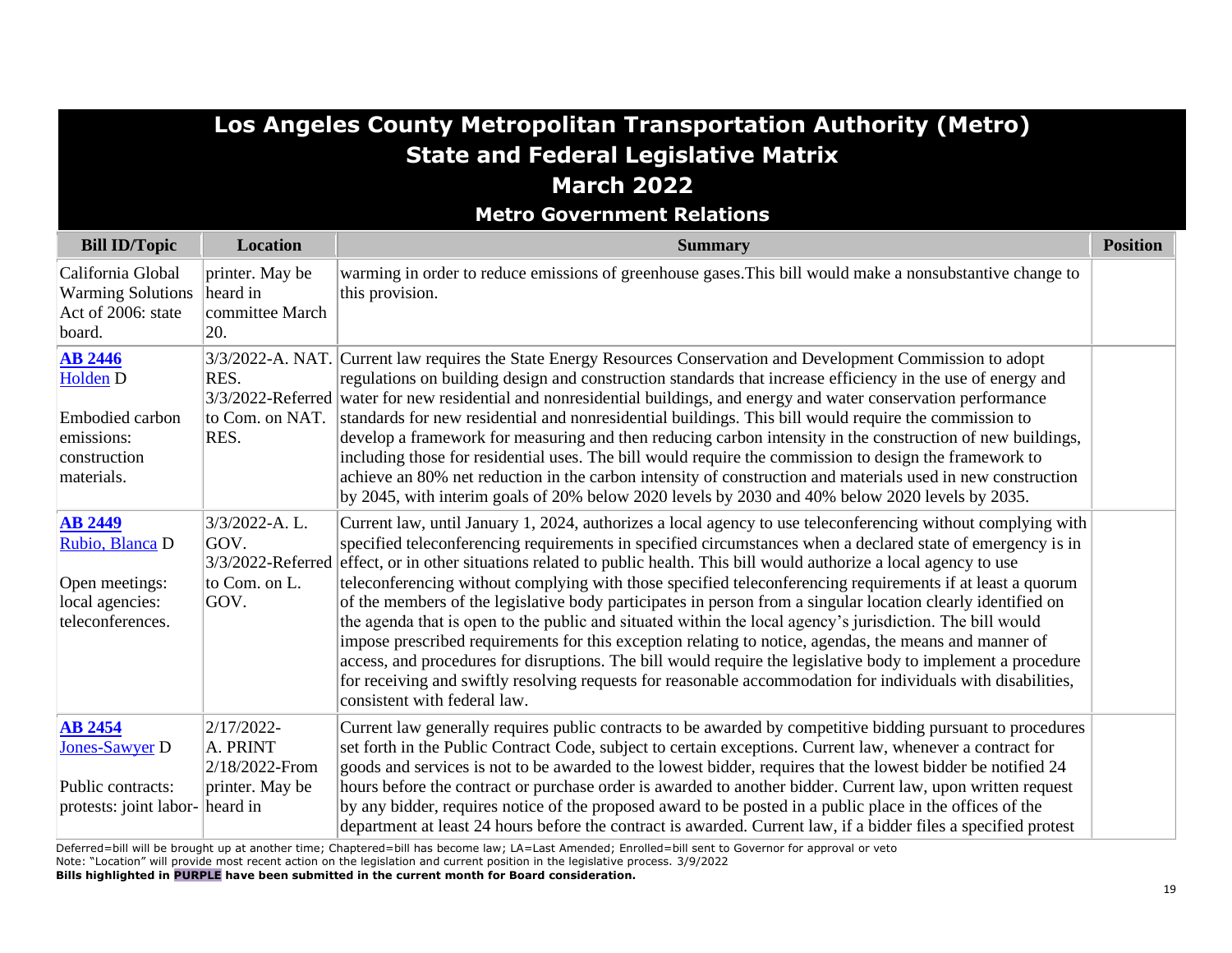|                                                                                                      |                                                                                                      | Los Angeles County Metropolitan Transportation Authority (Metro)<br><b>State and Federal Legislative Matrix</b>                                                                                                                                                                                                                                                                                                                                                                                                                                                                                                                                                                                                                                                                                                                                                                                                                                                                                                                                                                                                           |                 |
|------------------------------------------------------------------------------------------------------|------------------------------------------------------------------------------------------------------|---------------------------------------------------------------------------------------------------------------------------------------------------------------------------------------------------------------------------------------------------------------------------------------------------------------------------------------------------------------------------------------------------------------------------------------------------------------------------------------------------------------------------------------------------------------------------------------------------------------------------------------------------------------------------------------------------------------------------------------------------------------------------------------------------------------------------------------------------------------------------------------------------------------------------------------------------------------------------------------------------------------------------------------------------------------------------------------------------------------------------|-----------------|
|                                                                                                      |                                                                                                      | <b>March 2022</b>                                                                                                                                                                                                                                                                                                                                                                                                                                                                                                                                                                                                                                                                                                                                                                                                                                                                                                                                                                                                                                                                                                         |                 |
|                                                                                                      |                                                                                                      | <b>Metro Government Relations</b>                                                                                                                                                                                                                                                                                                                                                                                                                                                                                                                                                                                                                                                                                                                                                                                                                                                                                                                                                                                                                                                                                         |                 |
| <b>Bill ID/Topic</b>                                                                                 | <b>Location</b>                                                                                      | <b>Summary</b>                                                                                                                                                                                                                                                                                                                                                                                                                                                                                                                                                                                                                                                                                                                                                                                                                                                                                                                                                                                                                                                                                                            | <b>Position</b> |
| management<br>committee.                                                                             | committee March<br>20.                                                                               | with the department before the award is made, requires that the contract not be awarded until either the<br>protest has been withdrawn or the department has made a final decision relative to the protest. This bill<br>would additionally authorize a joint labor-management committee, as defined, to submit a specified protest<br>to a contract that is not to be awarded to the lowest bidder.                                                                                                                                                                                                                                                                                                                                                                                                                                                                                                                                                                                                                                                                                                                      |                 |
| <b>AB 2462</b><br><b>Valladares R</b><br>Department of<br>Transportation:<br>state highways.         | $2/17/2022 -$<br>A. PRINT<br>2/18/2022-From<br>printer. May be<br>heard in<br>committee March<br>20. | Current law establishes the Department of Transportation and the California Transportation Commission,<br>and vests with the department the obligation to improve and maintain state highways, including all<br>traversable highways that have been adopted or designated as state highways by the commission. This bill<br>would make a nonsubstantive change to this provision.                                                                                                                                                                                                                                                                                                                                                                                                                                                                                                                                                                                                                                                                                                                                         |                 |
| <b>AB 2496</b><br>Petrie-Norris <sub>D</sub><br>Department of<br>Transportation.                     | $2/17/2022 -$<br>A. PRINT<br>2/18/2022-From<br>printer. May be<br>heard in<br>committee March<br>20. | Current law requires any reference in any law or regulation to the State Highway Engineer to be deemed to<br>refer to the Director of Transportation. This bill would make nonsubstantive changes to that provision.                                                                                                                                                                                                                                                                                                                                                                                                                                                                                                                                                                                                                                                                                                                                                                                                                                                                                                      |                 |
| <b>AB 2532</b><br><b>Bennett D</b><br>Scoping plan:<br>compliance and<br>implementation:<br>reports. | 2/17/2022-<br>A. PRINT<br>2/18/2022-From<br>printer. May be<br>heard in<br>committee March<br>20.    | The state board is required to approve a statewide greenhouse gas emissions limit equivalent to the statewide<br>greenhouse gas emissions level in 1990 to be achieved by 2020 and to ensure that statewide greenhouse gas<br>emissions are reduced to at least 40% below the 1990 level by 2030. The act requires the state board to<br>prepare and approve a scoping plan for achieving the maximum technologically feasible and cost-effective<br>reductions in greenhouse gas emissions and to update the scoping plan at least once every 5 years. The act<br>requires the scoping plan to identify and make recommendations on direct emissions reduction measures,<br>alternative compliance mechanisms, market-based compliance mechanisms, and potential monetary and<br>nonmonetary incentives for sources and categories of sources that the state board finds are necessary or<br>desirable to facilitate the achievement of the maximum feasible and cost-effective reductions of greenhouse<br>gas emissions, as provided. This bill would require, on or before March 1, 2023, and on or before March 1 of |                 |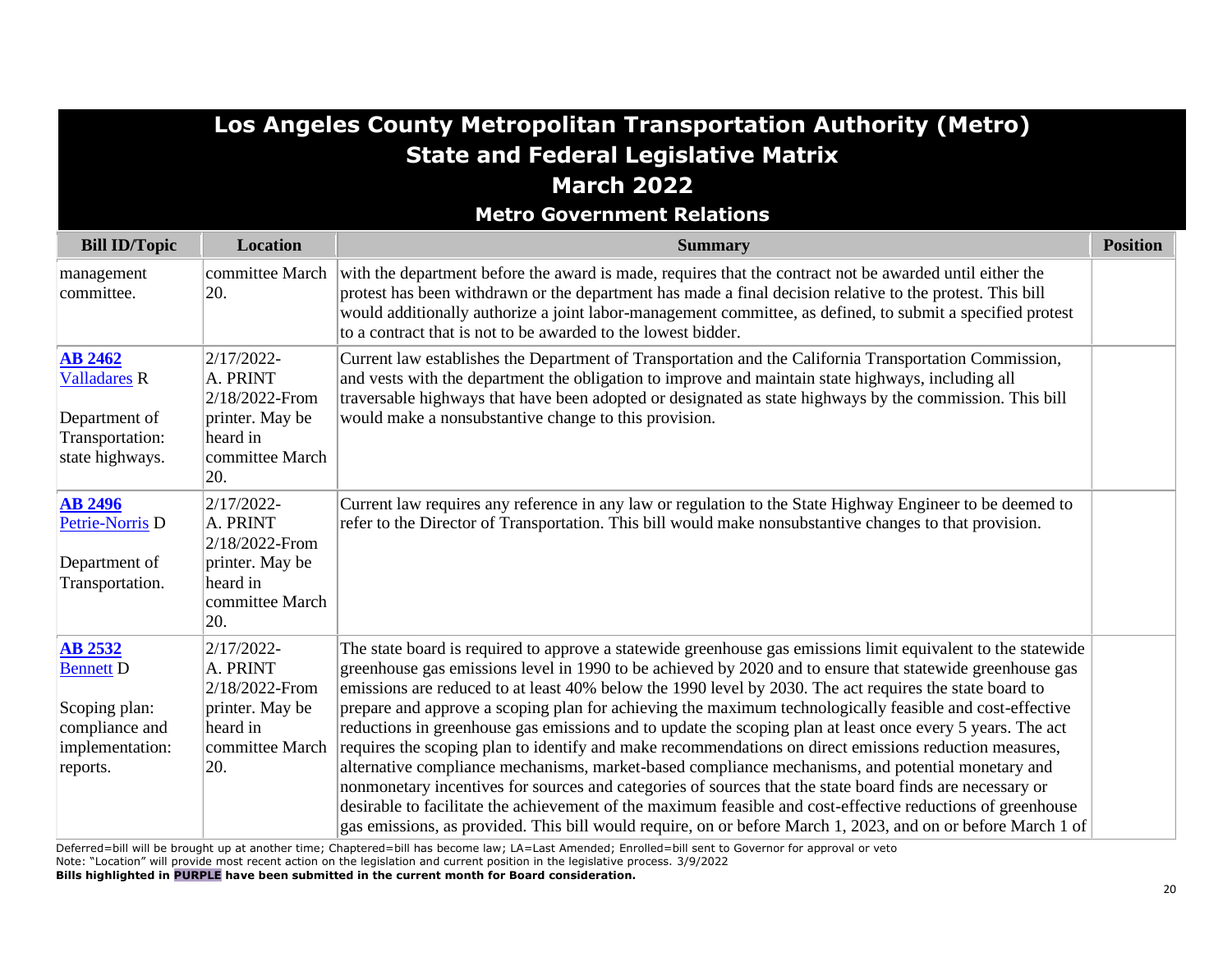|                                                                                                                                                | Los Angeles County Metropolitan Transportation Authority (Metro)<br><b>State and Federal Legislative Matrix</b> |                                                                                                                                                                                                                                                                                                                                                                                                                                                                                                                                                                                                                                                                                                                                                                                                                                                                                                                                                                                                                                                   |                 |  |
|------------------------------------------------------------------------------------------------------------------------------------------------|-----------------------------------------------------------------------------------------------------------------|---------------------------------------------------------------------------------------------------------------------------------------------------------------------------------------------------------------------------------------------------------------------------------------------------------------------------------------------------------------------------------------------------------------------------------------------------------------------------------------------------------------------------------------------------------------------------------------------------------------------------------------------------------------------------------------------------------------------------------------------------------------------------------------------------------------------------------------------------------------------------------------------------------------------------------------------------------------------------------------------------------------------------------------------------|-----------------|--|
|                                                                                                                                                |                                                                                                                 | <b>March 2022</b>                                                                                                                                                                                                                                                                                                                                                                                                                                                                                                                                                                                                                                                                                                                                                                                                                                                                                                                                                                                                                                 |                 |  |
|                                                                                                                                                |                                                                                                                 | <b>Metro Government Relations</b>                                                                                                                                                                                                                                                                                                                                                                                                                                                                                                                                                                                                                                                                                                                                                                                                                                                                                                                                                                                                                 |                 |  |
| <b>Bill ID/Topic</b>                                                                                                                           | <b>Location</b>                                                                                                 | <b>Summary</b>                                                                                                                                                                                                                                                                                                                                                                                                                                                                                                                                                                                                                                                                                                                                                                                                                                                                                                                                                                                                                                    | <b>Position</b> |  |
|                                                                                                                                                |                                                                                                                 | each year thereafter, each state agency, board, or department to post on its internet website a report regarding<br>its compliance with and efforts to implement any goals and recommendations related to that state agency,<br>board, or department, if any, that are identified by the state board in the scoping plan, including any scoping<br>plan updates.                                                                                                                                                                                                                                                                                                                                                                                                                                                                                                                                                                                                                                                                                  |                 |  |
| <b>AB 2537</b><br><b>Gipson D</b><br>California<br>Transportation<br>Commission.                                                               | 2/17/2022-<br>A. PRINT<br>2/18/2022-From<br>printer. May be<br>heard in<br>committee March<br>20.               | Current law establishes the California Transportation Commission and vests the commission with certain<br>powers, purposes, and responsibilities. This bill would make nonsubstantive changes to these provisions.                                                                                                                                                                                                                                                                                                                                                                                                                                                                                                                                                                                                                                                                                                                                                                                                                                |                 |  |
| <b>AB 2542</b><br>Rubio, Blanca D<br>Tolls: exemption<br>for privately owned<br>emergency<br>ambulances.                                       | 2/17/2022-<br>A. PRINT<br>2/18/2022-From<br>printer. May be<br>heard in<br>committee March<br>20.               | Current law prohibits a person from operating a privately owned emergency ambulance unless licensed by<br>the Department of the California Highway Patrol. This bill would generally modify the exemption to apply<br>to the use of a toll facility, as defined, and would expand the exemption, dispute resolution procedures, and<br>agreement provisions to include a privately owned emergency ambulance licensed by the Department of the<br>California Highway Patrol. The bill would also make technical changes to these provisions.                                                                                                                                                                                                                                                                                                                                                                                                                                                                                                      |                 |  |
| <b>AB 2550</b><br>Arambula D<br><b>State Air Resources</b><br>Board: ambient air<br>quality standards:<br>programs, rules,<br>and regulations. | $2/17/2022$ -<br>A. PRINT<br>2/18/2022-From<br>printer. May be<br>heard in<br>committee March<br>20.            | Current law generally designates local air districts with the primary responsibility for the control of air<br>pollution from all sources other than vehicular sources. Current law requires an air district to file with the<br>state board, within 30 days any rule or regulation the air district board adopts, amends, or repeals. Current<br>law requires the state board, to coordinate air pollution control activities throughout the state and to ensure<br>that the entire state is, or will be, in compliance with state standards, to review the rules, regulations, and<br>programs submitted by an air district to determine whether they are sufficiently effective to achieve and<br>maintain the state ambient air quality standards. Current law authorizes the state board, if, after a public<br>hearing, it finds that a program or the rules and regulations of an air district will not likely achieve and<br>maintain the state's ambient air quality standards, to establish a program, or portion thereof, or rules and |                 |  |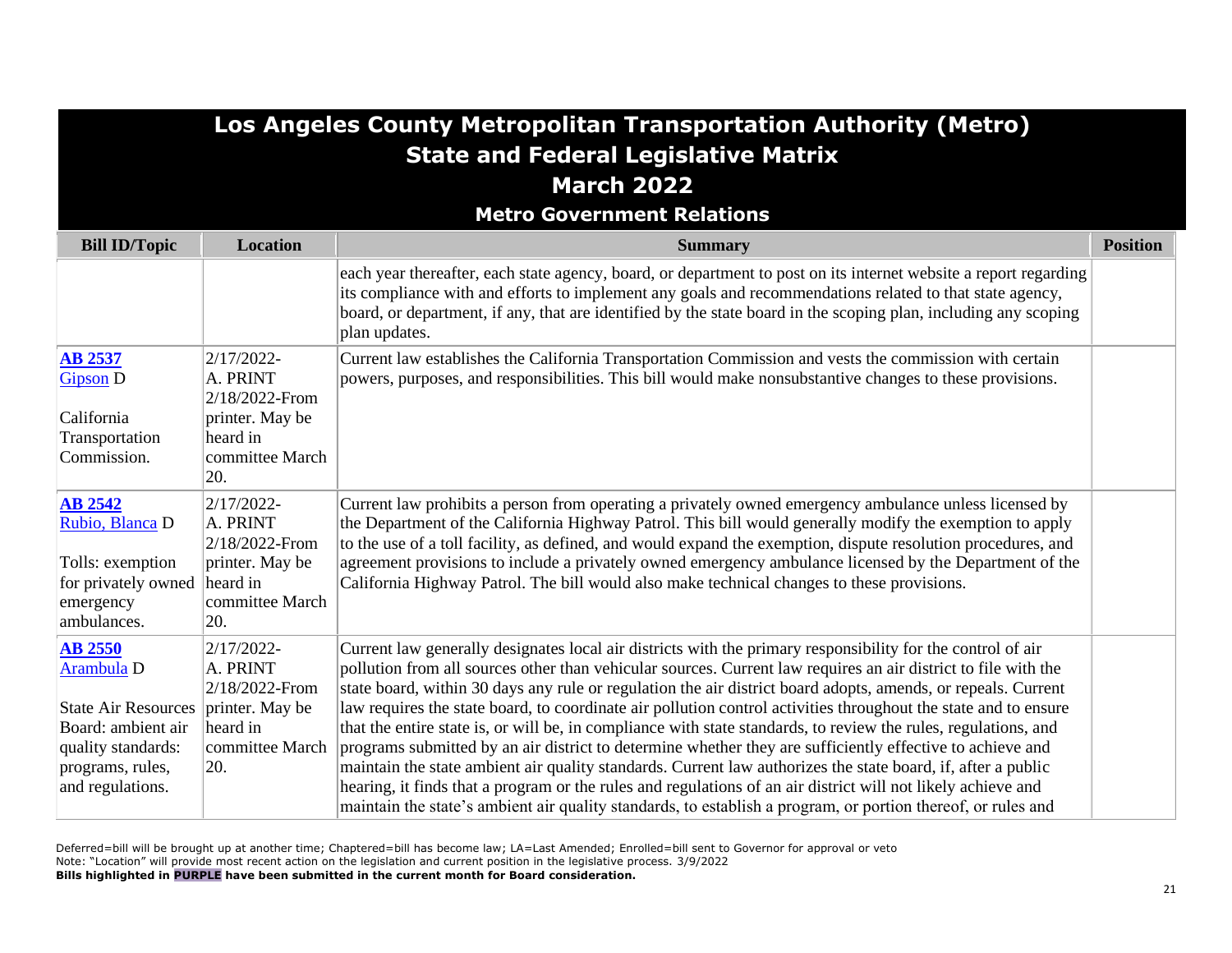|                                                                                                          |                                                                                                   | Los Angeles County Metropolitan Transportation Authority (Metro)                                                                                                                                                                                                                                                                                                                                                                                                                                                                                                                                                                                                                                                                                                                                                                                                                                                                                                                                                           |                 |
|----------------------------------------------------------------------------------------------------------|---------------------------------------------------------------------------------------------------|----------------------------------------------------------------------------------------------------------------------------------------------------------------------------------------------------------------------------------------------------------------------------------------------------------------------------------------------------------------------------------------------------------------------------------------------------------------------------------------------------------------------------------------------------------------------------------------------------------------------------------------------------------------------------------------------------------------------------------------------------------------------------------------------------------------------------------------------------------------------------------------------------------------------------------------------------------------------------------------------------------------------------|-----------------|
|                                                                                                          |                                                                                                   | <b>State and Federal Legislative Matrix</b>                                                                                                                                                                                                                                                                                                                                                                                                                                                                                                                                                                                                                                                                                                                                                                                                                                                                                                                                                                                |                 |
|                                                                                                          |                                                                                                   | <b>March 2022</b>                                                                                                                                                                                                                                                                                                                                                                                                                                                                                                                                                                                                                                                                                                                                                                                                                                                                                                                                                                                                          |                 |
|                                                                                                          |                                                                                                   | <b>Metro Government Relations</b>                                                                                                                                                                                                                                                                                                                                                                                                                                                                                                                                                                                                                                                                                                                                                                                                                                                                                                                                                                                          |                 |
| <b>Bill ID/Topic</b>                                                                                     | <b>Location</b>                                                                                   | <b>Summary</b>                                                                                                                                                                                                                                                                                                                                                                                                                                                                                                                                                                                                                                                                                                                                                                                                                                                                                                                                                                                                             | <b>Position</b> |
|                                                                                                          |                                                                                                   | regulations it deems necessary to enable the air district to achieve and maintain ambient air quality<br>standards. This bill would make nonsubstantive changes to this latter provision.                                                                                                                                                                                                                                                                                                                                                                                                                                                                                                                                                                                                                                                                                                                                                                                                                                  |                 |
| <b>AB 2556</b><br>O'Donnell D<br>Local public<br>employee<br>organizations.                              | 2/17/2022-<br>A. PRINT<br>2/18/2022-From<br>printer. May be<br>heard in<br>committee March<br>20. | The Meyers-Milias-Brown Act contains various provisions that govern collective bargaining of local<br>represented employees, and delegates jurisdiction to the Public Employment Relations Board to resolve<br>disputes and enforce the statutory duties and rights of local public agency employers and employees. The act<br>requires the governing body of a public agency to meet and confer in good faith regarding wages, hours, and<br>other terms and conditions of employment with representatives of recognized employee organizations.<br>Under the act, if the representatives of the public agency and the employee organization fail to reach an<br>agreement, they may mutually agree on the appointment of a mediator and equally share the cost. This bill<br>would revise the above-described timeframe to no earlier than 15 days after the factfinders' written findings<br>of fact and recommended terms of settlement have been submitted to the parties. This bill contains other<br>existing laws. |                 |
| <b>AB 2562</b><br><b>Bennett D</b><br>Clean<br>Transportation<br>Program: hydrogen-<br>fueling stations. | 2/17/2022-<br>A. PRINT<br>2/18/2022-From<br>printer. May be<br>heard in<br>committee March<br>20. | Would require the State Energy Resources Conservation and Development Commission, if it awards funding<br>to hydrogen-fueling station projects under the program, to provide preference to those projects that are<br>located at a port and are publicly accessible, are located at a fueling station for medium- and heavy-duty<br>trucks, or are located along a state highway designated as a freight corridor. This bill contains other existing<br>laws.                                                                                                                                                                                                                                                                                                                                                                                                                                                                                                                                                              |                 |
| <b>AB 2594</b><br>Ting D<br>Vehicle registration<br>and toll charges.                                    | 2/18/2022-<br>A. PRINT<br>2/19/2022-From<br>printer. May be<br>heard in<br>committee March<br>21. | Would require the Department of Motor Vehicles, at the time a person notifies the department of a change of<br>residence or mailing address for purposes of their driver's license, to inform the person that they may also<br>need to change their address for purposes of their vehicle registration, and would require the department to<br>provide instructions on how to update vehicle registration information.                                                                                                                                                                                                                                                                                                                                                                                                                                                                                                                                                                                                     |                 |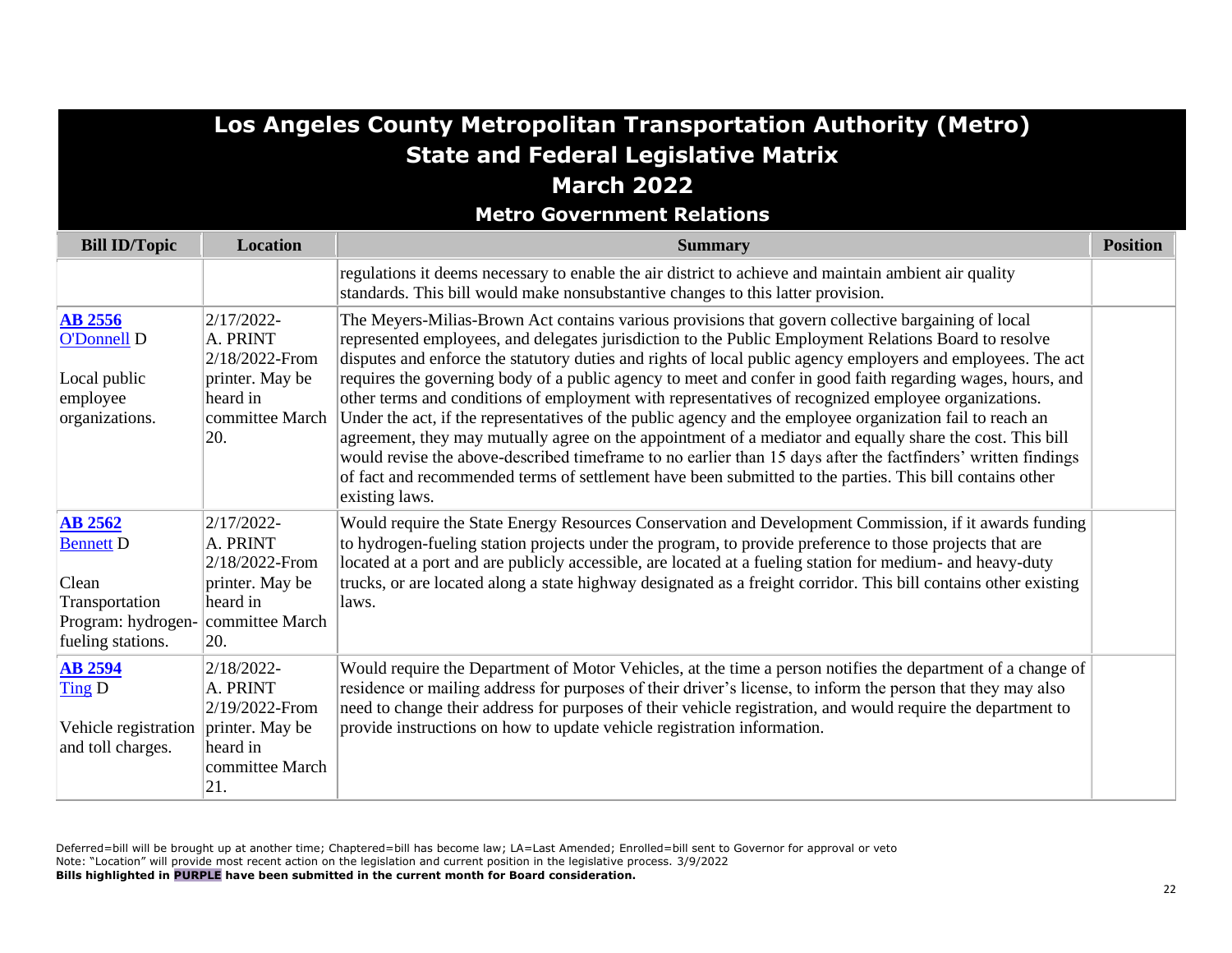|                                                                                                                                                                                        | Los Angeles County Metropolitan Transportation Authority (Metro)                                   |                                                                                                                                                                                                                                                                                                                                                                                                                                                                                                                                                                                                                                                                                                                                                                                                                                                                                                                                                                                 |                 |  |
|----------------------------------------------------------------------------------------------------------------------------------------------------------------------------------------|----------------------------------------------------------------------------------------------------|---------------------------------------------------------------------------------------------------------------------------------------------------------------------------------------------------------------------------------------------------------------------------------------------------------------------------------------------------------------------------------------------------------------------------------------------------------------------------------------------------------------------------------------------------------------------------------------------------------------------------------------------------------------------------------------------------------------------------------------------------------------------------------------------------------------------------------------------------------------------------------------------------------------------------------------------------------------------------------|-----------------|--|
|                                                                                                                                                                                        |                                                                                                    | <b>State and Federal Legislative Matrix</b>                                                                                                                                                                                                                                                                                                                                                                                                                                                                                                                                                                                                                                                                                                                                                                                                                                                                                                                                     |                 |  |
|                                                                                                                                                                                        |                                                                                                    | <b>March 2022</b>                                                                                                                                                                                                                                                                                                                                                                                                                                                                                                                                                                                                                                                                                                                                                                                                                                                                                                                                                               |                 |  |
|                                                                                                                                                                                        |                                                                                                    | <b>Metro Government Relations</b>                                                                                                                                                                                                                                                                                                                                                                                                                                                                                                                                                                                                                                                                                                                                                                                                                                                                                                                                               |                 |  |
| <b>Bill ID/Topic</b>                                                                                                                                                                   | Location                                                                                           | <b>Summary</b>                                                                                                                                                                                                                                                                                                                                                                                                                                                                                                                                                                                                                                                                                                                                                                                                                                                                                                                                                                  | <b>Position</b> |  |
| <b>AB 2622</b><br><b>Mullin D</b><br>Sales and use taxes:<br>exemptions:<br>California Hybrid<br>and Zero-Emission<br>Truck and Bus<br>Voucher Incentive<br>Project: transit<br>buses. | 2/18/2022-<br>A. PRINT<br>2/19/2022-From<br>printer. May be<br>heard in<br>committee March<br> 21. | Current state sales and use tax laws impose a tax on retailers measured by the gross receipts from the sale of<br>tangible personal property sold at retail in this state or on the storage, use, or other consumption in this state<br>of tangible personal property purchased from a retailer for storage, use, or other consumption in this state.<br>The Sales and Use Tax Law provides various exemptions from those taxes, including, until January 1, 2024,<br>an exemption from those taxes with respect to the sale in this state of, and the storage, use, or other<br>consumption in this state of, specified zero-emission technology transit buses sold to specified public<br>agencies that are eligible for specified incentives from the State Air Resources Board. This bill would extend<br>the exemption for specified zero-emission technology transit buses until January 1, 2034. This bill contains<br>other related provisions and other existing laws. |                 |  |
| <b>AB 2625</b><br>Ting D<br>Surplus land: public printer. May be<br>park and<br>recreational<br>purposes:<br>development.                                                              | $2/18/2022$ -<br>A. PRINT<br>2/19/2022-From<br>heard in<br>committee March<br> 21.                 | Current law requires land retained or transferred for public park and recreational purposes by a local agency<br>to be developed within 10 years and used for at least 25 years, following the retention or transfer for those<br>purposes in accordance with the general plan for the city or county in which the land is located. Current law<br>otherwise requires the land to be sold by the local agency and the funds received from the sale to be used for<br>highway purposes. Existing law also provides that if the land originally had been transferred for those<br>purposes, it shall revert to the original acquiring local agency for the sale. This bill would instead require<br>land retained or transferred for public park and recreational purposes, in the above-described circumstances,<br>to be developed within 5 years and used for at least 30 years following the retention or transfer for those<br>purposes.                                     |                 |  |
| <b>AB 2647</b><br>Levine <sub>D</sub><br>Local government:<br>open meetings.                                                                                                           | 2/18/2022-<br>A. PRINT<br>2/19/2022-From<br>printer. May be<br>heard in<br>committee March<br> 21. | The Ralph M. Brown Act requires the meetings of the legislative body of a local agency to be conducted<br>openly and publicly, with specified exceptions. Current law makes agendas of public meetings and other<br>writings distributed to the members of the governing board disclosable public records, with certain<br>exceptions. Current law requires a local agency to make those writings distributed to the members of the<br>governing board available for public inspection at a public office or location that the agency designates. This<br>bill would instead require a local agency to make those writings distributed to the members of the governing<br>board available for public inspection at a public office or location that the agency designates or post the                                                                                                                                                                                           |                 |  |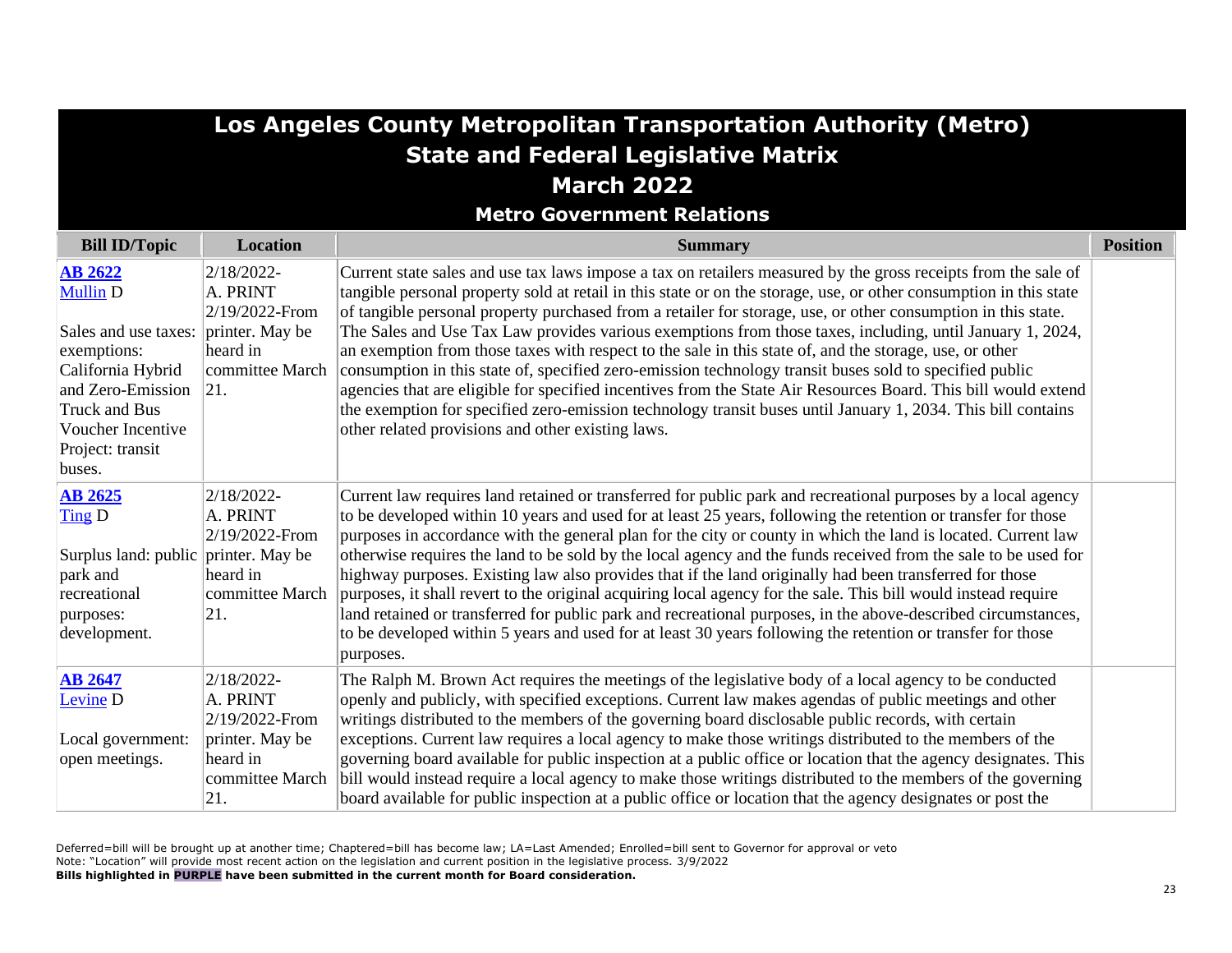| Los Angeles County Metropolitan Transportation Authority (Metro)                                                       |                                                                                                   |                                                                                                                                                                                                                                                                                                                                                                                                                                                                                                                                                                                                                                                                                                                                                                                                                                                                                                                                                                                                                                                                                                                                                                                                                                                                                                        |                 |
|------------------------------------------------------------------------------------------------------------------------|---------------------------------------------------------------------------------------------------|--------------------------------------------------------------------------------------------------------------------------------------------------------------------------------------------------------------------------------------------------------------------------------------------------------------------------------------------------------------------------------------------------------------------------------------------------------------------------------------------------------------------------------------------------------------------------------------------------------------------------------------------------------------------------------------------------------------------------------------------------------------------------------------------------------------------------------------------------------------------------------------------------------------------------------------------------------------------------------------------------------------------------------------------------------------------------------------------------------------------------------------------------------------------------------------------------------------------------------------------------------------------------------------------------------|-----------------|
|                                                                                                                        |                                                                                                   | <b>State and Federal Legislative Matrix</b>                                                                                                                                                                                                                                                                                                                                                                                                                                                                                                                                                                                                                                                                                                                                                                                                                                                                                                                                                                                                                                                                                                                                                                                                                                                            |                 |
|                                                                                                                        |                                                                                                   | <b>March 2022</b>                                                                                                                                                                                                                                                                                                                                                                                                                                                                                                                                                                                                                                                                                                                                                                                                                                                                                                                                                                                                                                                                                                                                                                                                                                                                                      |                 |
|                                                                                                                        |                                                                                                   | <b>Metro Government Relations</b>                                                                                                                                                                                                                                                                                                                                                                                                                                                                                                                                                                                                                                                                                                                                                                                                                                                                                                                                                                                                                                                                                                                                                                                                                                                                      |                 |
| <b>Bill ID/Topic</b>                                                                                                   | <b>Location</b>                                                                                   | <b>Summary</b>                                                                                                                                                                                                                                                                                                                                                                                                                                                                                                                                                                                                                                                                                                                                                                                                                                                                                                                                                                                                                                                                                                                                                                                                                                                                                         | <b>Position</b> |
|                                                                                                                        |                                                                                                   | writings on the local agency's internet website in a position and manner that makes it clear that the writing<br>relates to an agenda item for an upcoming meeting.                                                                                                                                                                                                                                                                                                                                                                                                                                                                                                                                                                                                                                                                                                                                                                                                                                                                                                                                                                                                                                                                                                                                    |                 |
| <b>AB 2673</b><br><b>Irwin D</b><br>California<br>Environmental<br>Quality Act: trustee   committee March<br>agencies. | 2/18/2022-<br>A. PRINT<br>2/19/2022-From<br>printer. May be<br>heard in<br> 21.                   | The California Environmental Quality Act (CEQA) requires a lead agency, as defined, to prepare, or cause<br>to be prepared, and certify the completion of an environmental impact report (EIR) on a project that the lead<br>agency proposes to carry out or approve that may have a significant effect on the environment or to adopt a<br>negative declaration if it finds that the project will not have that effect. Before determining whether a<br>negative declaration or an EIR is required for a project, CEQA requires the lead agency to consult with all<br>responsible agencies and trustee agencies. CEQA defines a trustee agency as a state agency that has<br>iurisdiction by law over natural resources affected by a project that are held in trust for people of the State of<br>California. The existing guidelines for the implementation of CEQA define "trustee agency" to include the<br>Department of Fish and Wildlife, the State Lands Commission, the Department of Parks and Recreation, and<br>the Regents of the University of California, as specified. This bill would expressly include those 4 state<br>entities set forth in the guidelines as trustee agencies in regard to specified natural resources and properties<br>within their respective jurisdictions. |                 |
| <b>AB 2689</b><br>Cunningham R<br>Virtual currency:<br>payment for goods<br>and services.                              | 2/18/2022-<br>A. PRINT<br>2/19/2022-From<br>printer. May be<br>heard in<br>committee March<br>21. | Would authorize a private or public entity in the state to accept virtual currency, as defined, as a method of<br>payment for the provision of any good or service, including any governmental service. The bill would define<br>public entity for these purposes to include the state and every state entity, including the Legislature, the<br>judicial branch, the University of California, and the California State University, and a political subdivision<br>of the state, including a city, county, city and county, charter city, charter county, school district, community<br>college district, joint powers authority, joint powers agency, and any public agency, authority, board,<br>commission, or district.                                                                                                                                                                                                                                                                                                                                                                                                                                                                                                                                                                           |                 |
| <b>AB 2690</b><br><b>Boerner Horvath D</b><br>Vehicular air<br>pollution: emissions heard in<br>standards.             | 2/18/2022-<br>A. PRINT<br>2/19/2022-From<br>printer. May be<br>committee March<br>21.             | Current law requires the State Air Resources Board to achieve the maximum degree of emission reduction<br>possible from vehicular and other mobile sources to accomplish the attainment of the state standards at the<br>earliest practicable date. This bill would make nonsubstantive changes to that provision.                                                                                                                                                                                                                                                                                                                                                                                                                                                                                                                                                                                                                                                                                                                                                                                                                                                                                                                                                                                     |                 |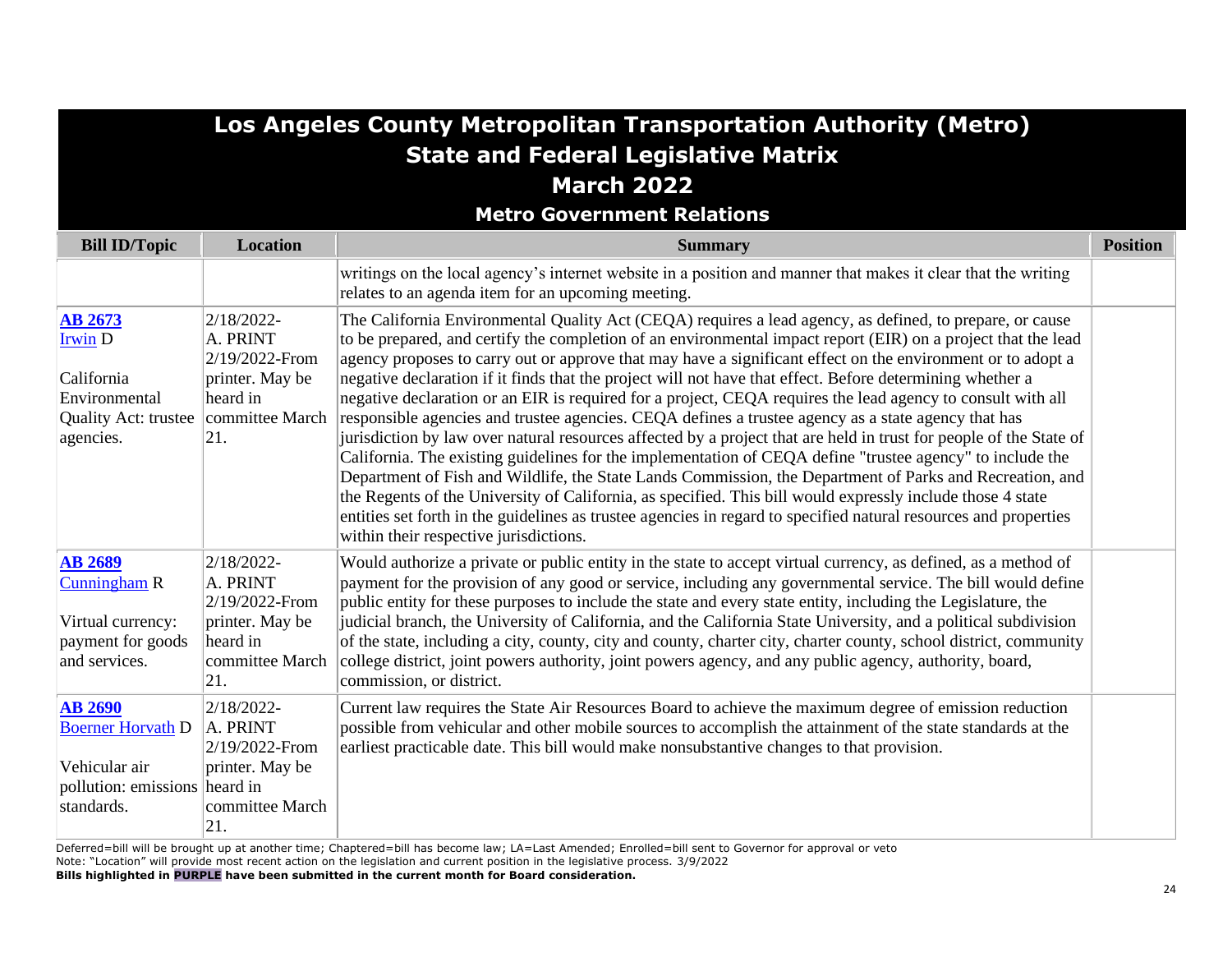|                                                                                                                                                     | Los Angeles County Metropolitan Transportation Authority (Metro)                                      |                                                                                                                                                                                                                                                                                                                                                                                                                                                                                                                                                                                                                                                                                                                                                                                                                                                                                                                                                                                                                                                                                                                 |                 |  |
|-----------------------------------------------------------------------------------------------------------------------------------------------------|-------------------------------------------------------------------------------------------------------|-----------------------------------------------------------------------------------------------------------------------------------------------------------------------------------------------------------------------------------------------------------------------------------------------------------------------------------------------------------------------------------------------------------------------------------------------------------------------------------------------------------------------------------------------------------------------------------------------------------------------------------------------------------------------------------------------------------------------------------------------------------------------------------------------------------------------------------------------------------------------------------------------------------------------------------------------------------------------------------------------------------------------------------------------------------------------------------------------------------------|-----------------|--|
|                                                                                                                                                     |                                                                                                       | <b>State and Federal Legislative Matrix</b><br><b>March 2022</b>                                                                                                                                                                                                                                                                                                                                                                                                                                                                                                                                                                                                                                                                                                                                                                                                                                                                                                                                                                                                                                                |                 |  |
|                                                                                                                                                     |                                                                                                       | <b>Metro Government Relations</b>                                                                                                                                                                                                                                                                                                                                                                                                                                                                                                                                                                                                                                                                                                                                                                                                                                                                                                                                                                                                                                                                               |                 |  |
| <b>Bill ID/Topic</b>                                                                                                                                | Location                                                                                              | <b>Summary</b>                                                                                                                                                                                                                                                                                                                                                                                                                                                                                                                                                                                                                                                                                                                                                                                                                                                                                                                                                                                                                                                                                                  | <b>Position</b> |  |
| <b>AB 2696</b><br>Garcia, Eduardo D<br>Electricity:<br>renewable energy<br>and zero-carbon<br>resources: state<br>policy: transmission<br>planning. | 2/18/2022-<br>A. PRINT<br>2/19/2022-From<br>printer. May be<br>heard in<br>committee March<br> 21     | Would require the Energy Commission, in consultation with the California Infrastructure and Economic<br>Development Bank, the Governor's Office of Business and Economic Development, the Independent<br>System Operator, and the Public Utilities Commission (PUC), to conduct a study to review potential lower<br>cost ownership and alternative financing mechanisms for new transmission facilities needed to meet the<br>state's clean energy and climate targets, as specified, and to submit a report to the Governor and the<br>Legislature, on or before September 30, 2023, with findings and recommendations related to the study. This<br>bill contains other related provisions and other existing laws.                                                                                                                                                                                                                                                                                                                                                                                          |                 |  |
| <b>AB 2700</b><br><b>McCarty D</b><br>Climate change:<br>scoping plan.                                                                              | $2/18/2022$ -<br>A. PRINT<br>2/19/2022-From<br>printer. May be<br>heard in<br>committee March<br> 21. | The California Global Warming Solutions Act of 2006 designates the State Air Resources Board as the state<br>agency charged with monitoring and regulating sources of emissions of greenhouse gases. The state board is<br>required to approve a statewide greenhouse gas emissions limit equivalent to the statewide greenhouse gas<br>emissions level in 1990 to be achieved by 2020 and to ensure that statewide greenhouse gas emissions are<br>reduced to at least 40% below the 1990 level by 2030. The act requires the state board to prepare and<br>approve a scoping plan for achieving the maximum technologically feasible and cost-effective reductions in<br>greenhouse gas emissions from sources or categories of sources of greenhouse gases by 2020 and to update<br>the scoping plan at least once every 5 years. This bill would require the scoping plan to be for achieving the<br>maximum technologically feasible and cost-effective reductions in greenhouse gas emissions from sources<br>or categories of sources of greenhouse gases consistent with limits established by the act. |                 |  |
| <b>AB 2703</b><br>Muratsuchi D<br>Zero-emission<br>fueling station<br>reliability<br>standards:<br>transportation: low-<br>income and               | 2/18/2022-<br>A. PRINT<br>2/19/2022-From<br>printer. May be<br>heard in<br>committee March<br>21.     | Current law requires the State Energy Resources Conservation and Development Commission (Energy<br>Commission), working with the State Air Resources Board and the Public Utilities Commission, to prepare<br>and update, as provided, a statewide assessment of the electric vehicle charging infrastructure needed to<br>support the levels of electric vehicle adoption required for the state to meet its goals of putting at least<br>5,000,000 zero-emission vehicles on California roads by 2030, and of reducing emissions of greenhouse<br>gases to 40% below 1990 levels by 2030. This bill would require a person who receives state funding or<br>other incentives to deploy a zero-emission vehicle fueling station to agree, as a condition of receiving the<br>incentive, to operate the station in compliance with reliability standards that would be developed by the<br>Energy Commission.                                                                                                                                                                                                   |                 |  |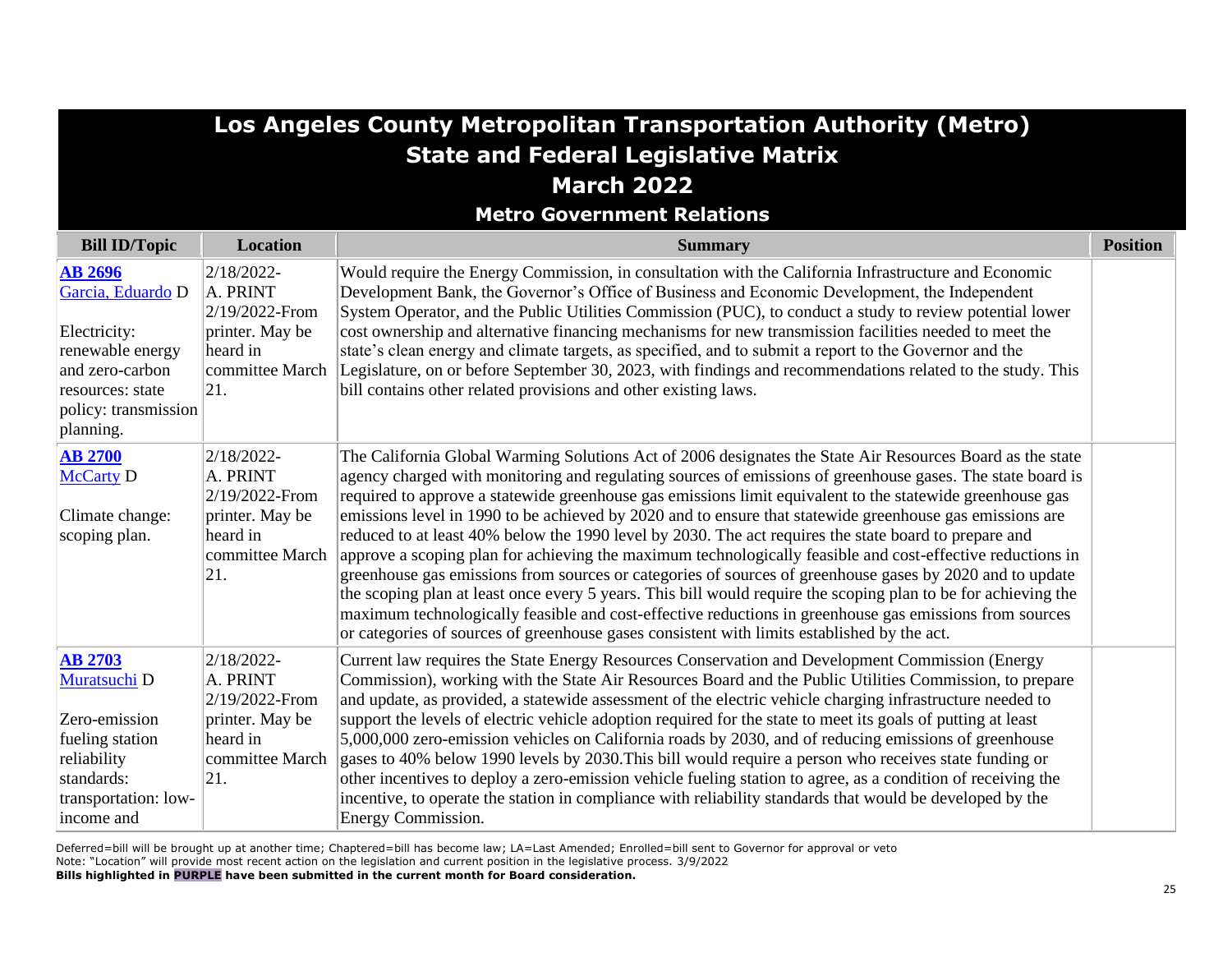|                                                                                                                                                 |                                                                                                   | Los Angeles County Metropolitan Transportation Authority (Metro)<br><b>State and Federal Legislative Matrix</b><br><b>March 2022</b><br><b>Metro Government Relations</b>                                                                                                                                                                                                                                                                                                                                                                                                                                                          |                 |
|-------------------------------------------------------------------------------------------------------------------------------------------------|---------------------------------------------------------------------------------------------------|------------------------------------------------------------------------------------------------------------------------------------------------------------------------------------------------------------------------------------------------------------------------------------------------------------------------------------------------------------------------------------------------------------------------------------------------------------------------------------------------------------------------------------------------------------------------------------------------------------------------------------|-----------------|
| <b>Bill ID/Topic</b>                                                                                                                            | <b>Location</b>                                                                                   | <b>Summary</b>                                                                                                                                                                                                                                                                                                                                                                                                                                                                                                                                                                                                                     | <b>Position</b> |
| disadvantaged<br>community<br>financial assistance.                                                                                             |                                                                                                   |                                                                                                                                                                                                                                                                                                                                                                                                                                                                                                                                                                                                                                    |                 |
| <b>AB 2719</b><br>Fong <sub>R</sub><br>California<br>Environmental<br>Quality Act:<br>exemptions:<br>highway safety<br>improvement<br>projects. | 2/18/2022-<br>A. PRINT<br>2/19/2022-From<br>printer. May be<br>heard in<br>committee March<br>21. | CEQA includes exemptions from its environmental review requirements for numerous categories of<br>projects, including, among others, emergency projects undertaken, carried out, or approved by a public<br>agency to maintain, repair, or restore an existing highway under specified circumstances. This bill would<br>further exempt from the requirements of CEQA highway safety improvement projects, as defined,<br>undertaken by the Department of Transportation or a local agency.                                                                                                                                        |                 |
| <b>AB 2722</b><br><b>Grayson D</b><br>Greenhouse gases:<br>work-from-home<br>option.                                                            | 2/18/2022-<br>A. PRINT<br>2/19/2022-From<br>printer. May be<br>heard in<br>committee March<br>21. | The California Global Warming Solutions Act of 2006 designates the State Air Resources Board as the state<br>agency responsible for monitoring and regulating sources of emissions of greenhouse gases that cause global<br>warming to reduce those emissions of greenhouse gases. This bill would require the state board to annually<br>prepare a report quantifying the actual reduction in the emissions of greenhouse gases resulting from work-<br>from-home options offered by employers of the state and compare that with the actual reduction in the<br>state's overall emissions of greenhouse gases for the same year. |                 |
| <b>AB 2731</b><br>Ting D<br>Department of<br>Transportation.                                                                                    | 2/18/2022-<br>A. PRINT<br>2/19/2022-From<br>printer. May be<br>heard in<br>committee March<br>21. | Current law provides that the Department of Transportation shall have full possession and control of all state<br>highways and associated property. Current law authorizes the department to do any and all things necessary<br>to lay out, acquire, and construct any section or portion of a state highway as a freeway or to make any<br>existing state highway a freeway. This bill would make nonsubstantive changes to the latter provision.                                                                                                                                                                                 |                 |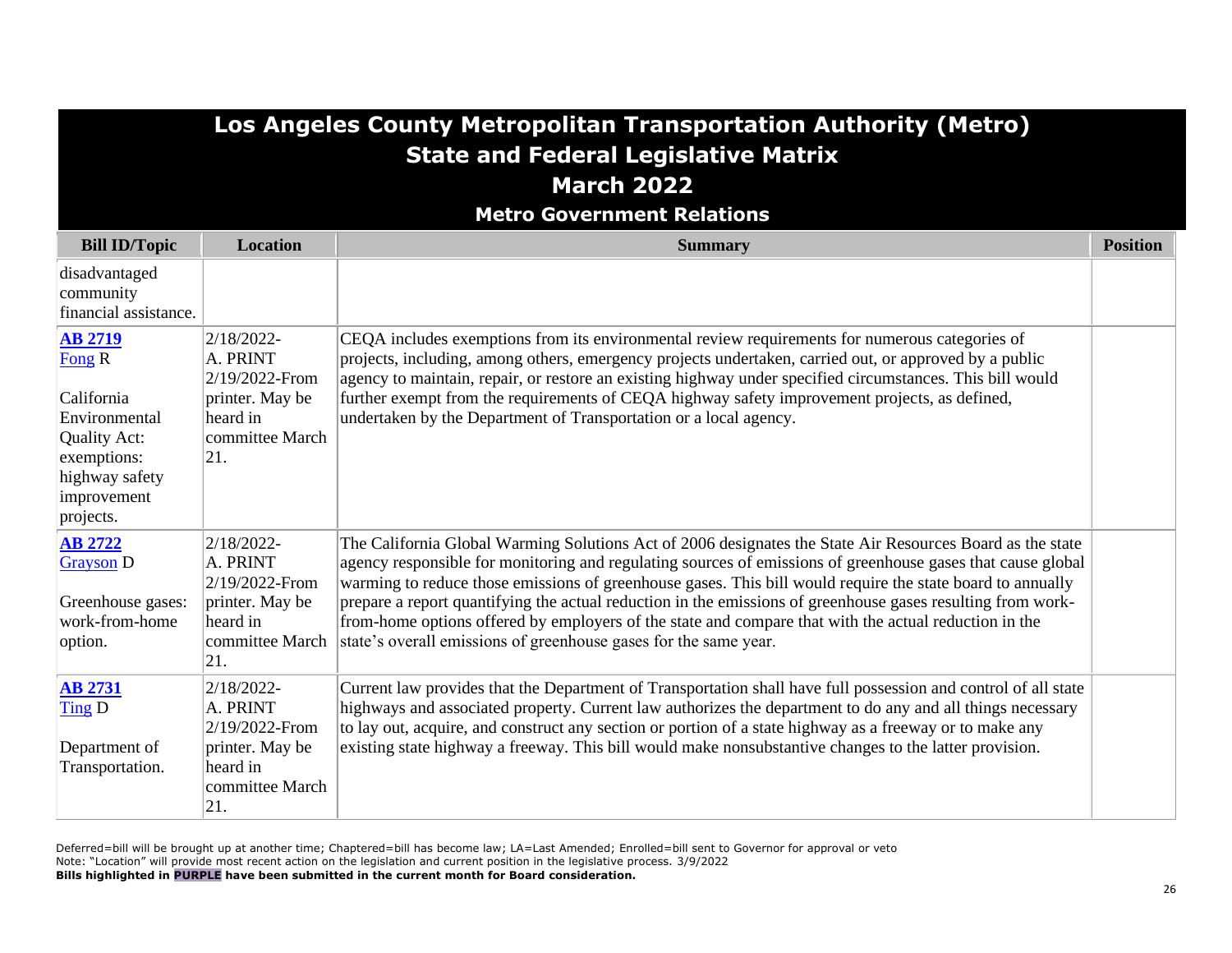|                                                                                                                                  |                                                                                                    | Los Angeles County Metropolitan Transportation Authority (Metro)<br><b>State and Federal Legislative Matrix</b><br><b>March 2022</b><br><b>Metro Government Relations</b>                                                                                                                                                                                                                                                                                                                                                                                                                                                                                                                                                                                                                                                                                                                                     |                 |
|----------------------------------------------------------------------------------------------------------------------------------|----------------------------------------------------------------------------------------------------|---------------------------------------------------------------------------------------------------------------------------------------------------------------------------------------------------------------------------------------------------------------------------------------------------------------------------------------------------------------------------------------------------------------------------------------------------------------------------------------------------------------------------------------------------------------------------------------------------------------------------------------------------------------------------------------------------------------------------------------------------------------------------------------------------------------------------------------------------------------------------------------------------------------|-----------------|
| <b>Bill ID/Topic</b>                                                                                                             | <b>Location</b>                                                                                    | <b>Summary</b>                                                                                                                                                                                                                                                                                                                                                                                                                                                                                                                                                                                                                                                                                                                                                                                                                                                                                                | <b>Position</b> |
| <b>AB 2763</b><br><b>Kalra D</b><br>Santa Clara Valley<br>Transportation<br>Authority: job order committee March<br>contracting. | 2/18/2022-<br>A. PRINT<br>2/19/2022-From<br>printer. May be<br>heard in<br>21.                     | Current law creates the Santa Clara Valley Transportation Authority with various powers and duties relative<br>to transportation projects and services and the operation of public transit in the County of Santa Clara.<br>Current law authorizes the authority to make contracts, enter into stipulations, and use a Construction<br>Manager/General Contractor project delivery method for public transit projects. This bill would authorize<br>the authority to enter into job order contracts, defined as indefinite-quantity contracts for repair, remodeling,<br>or other repetitive work to be done according to unit price, with the lowest responsible and responsive<br>bidders. The bill would prohibit a single job order contract from exceeding \$5,000,000 in its first term and, if<br>extended or renewed, from exceeding \$10,000,000 over the maximum of 2 extended terms, as specified. |                 |
| <b>AB 2771</b><br>Friedman D<br>Cosmetic products:<br>safety.                                                                    | 2/18/2022-<br>A. PRINT<br>2/19/2022-From<br>printer. May be<br>heard in<br>committee March<br> 21. | Would prohibit a person or entity from manufacturing, selling, delivering, holding, or offering for sale in<br>commerce any cosmetic product that contains perfluoroalkyl and polyfluoroalkyl substances PFAS.                                                                                                                                                                                                                                                                                                                                                                                                                                                                                                                                                                                                                                                                                                |                 |
| <b>AB 2807</b><br>Bonta, Mia D<br>Transportation<br>funding programs:<br>eligibility: public<br>transportation<br>ferries.       | 2/18/2022-<br>A. PRINT<br>2/19/2022-From<br>printer. May be<br>heard in<br>committee March<br> 21. | Current law establishes the California Clean Truck, Bus, and Off-Road Vehicle and Equipment Technology<br>Program, which is administered by the State Air Resources Board, in conjunction with the State Energy<br>Resources Conservation and Development Commission, to fund development, demonstration,<br>precommercial pilot, and early commercial deployment of zero- and near-zero-emission truck, bus, and off-<br>road vehicle and equipment technologies. This bill would expand the purposes of the program to include the<br>funding of the development, demonstration, precommercial pilot, and early commercial deployment of zero-<br>and near-zero-emission public transportation ferry technologies.                                                                                                                                                                                          |                 |
| <b>AB 2835</b><br>Fong R<br>Sales and use taxes: printer. May be<br>exemptions:                                                  | 2/18/2022-<br>A. PRINT<br>2/19/2022-From<br>heard in                                               | The Sales and Use Tax Law provides various exemptions from that tax. This bill would exempt, on and after<br>January 1, 2023, from sales and use tax the sale of tangible personal property to, or the use of tangible<br>personal property by, a nonprofit organization that recruits blood donors, and is a member of an organization<br>promoting blood banking services, as specified.                                                                                                                                                                                                                                                                                                                                                                                                                                                                                                                    |                 |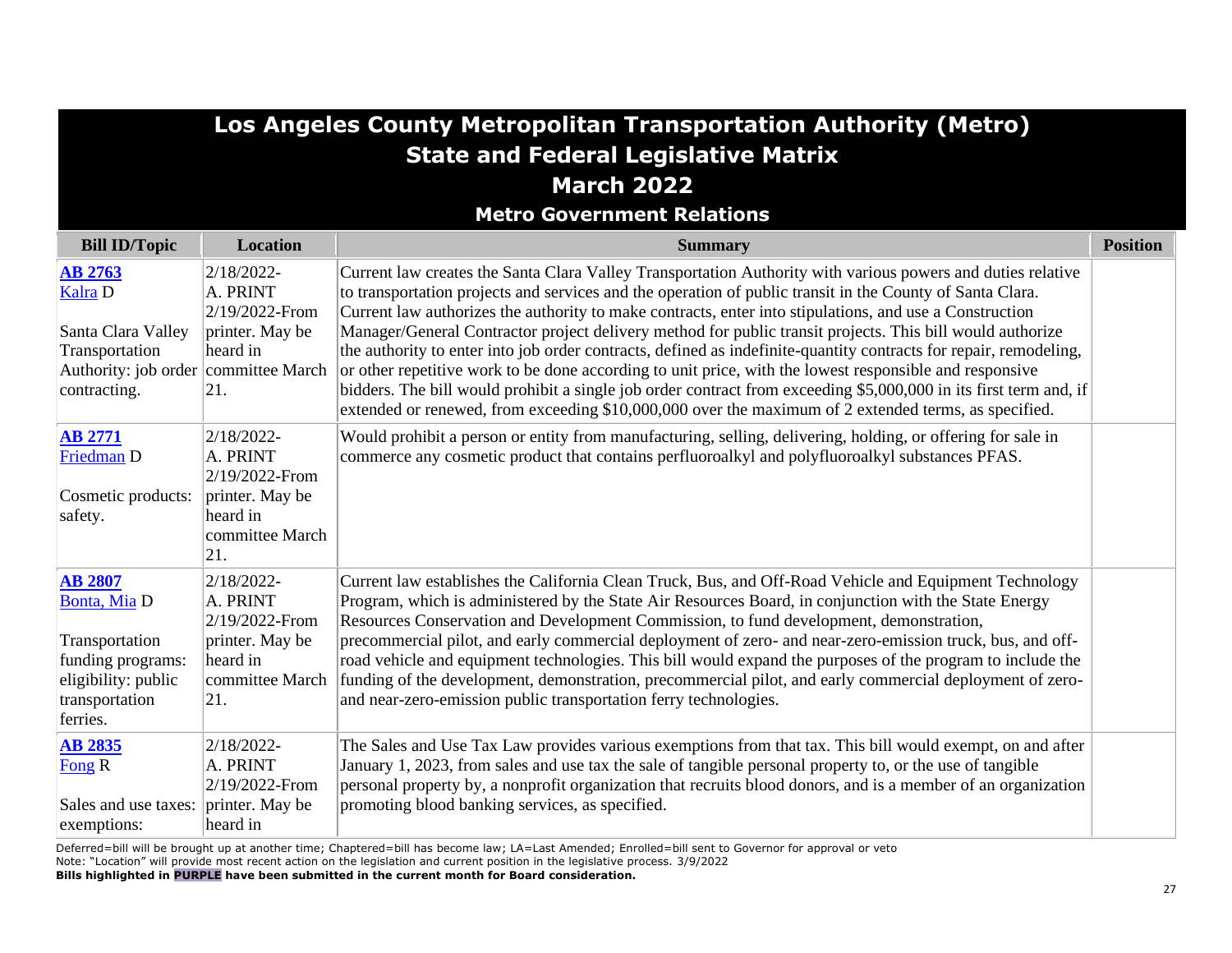## **Los Angeles County Metropolitan Transportation Authority (Metro) State and Federal Legislative Matrix March 2022**

**Metro Government Relations**

| <b>Bill ID/Topic</b>                                                                                                             | <b>Location</b>                                                                                   | <b>Summary</b>                                                                                                                                                                                                                                                                                                                                                                                                                                                                                                                                                                                                                                                                                 | <b>Position</b> |
|----------------------------------------------------------------------------------------------------------------------------------|---------------------------------------------------------------------------------------------------|------------------------------------------------------------------------------------------------------------------------------------------------------------------------------------------------------------------------------------------------------------------------------------------------------------------------------------------------------------------------------------------------------------------------------------------------------------------------------------------------------------------------------------------------------------------------------------------------------------------------------------------------------------------------------------------------|-----------------|
| nonprofit blood<br>centers.                                                                                                      | committee March<br>21.                                                                            |                                                                                                                                                                                                                                                                                                                                                                                                                                                                                                                                                                                                                                                                                                |                 |
| <b>AB 2852</b><br><b>Bloom D</b><br>Air pollution<br>control districts and   heard in<br>air quality<br>management<br>districts. | 2/18/2022-<br>A. PRINT<br>2/19/2022-From<br>printer. May be<br>committee March<br> 21.            | Current law provides for the establishment of air pollution control districts and air quality management<br>districts. Current law declares a district a body corporate and politic and a public agency of the state. This<br>bill would make a nonsubstantive change to that latter provision.                                                                                                                                                                                                                                                                                                                                                                                                |                 |
| <b>AB 2862</b><br>Muratsuchi D<br>California Global<br><b>Warming Solutions</b><br>Act of 2006: offset<br>credits.               | 2/18/2022-<br>A. PRINT<br>2/19/2022-From<br>printer. May be<br>heard in<br>committee March<br>21. | The California Global Warming Solutions Act of 2006 authorizes the State Air Resources Board to include<br>the use of market-based compliance mechanisms in regulating greenhouse gas emissions. The act, until<br>January 1, 2031, authorizes a covered entity to meet a certain percentage of its compliance obligation under<br>the act by surrendering offset credits of which no more than 1/2 may be sourced from projects that do not<br>provide direct environmental benefits in the state. This bill would express the intent of the Legislature to<br>enact subsequent legislation limiting the use of offset credits under the California Global Warming Solutions<br>Act of 2006.  |                 |
| <b>AB 2885</b><br>Petrie-Norris D<br>State property:<br>parking.                                                                 | 2/18/2022-<br>A. PRINT<br>2/19/2022-From<br>printer. May be<br>heard in<br>committee March<br>21. | Current law establishes minimum parking space and related requirements for parking facilities under the<br>iurisdiction or control of state agencies, that are available to private persons who desire to conduct business<br>with the state agency, for the exclusive use of vehicles that display either a special identification license<br>plate or a distinguishing placard for disabled persons or disabled veterans, as specified. Current law also<br>requires the Department of General Services under the Division of the State Architect to develop regulations<br>to implement these provisions, as specified. This bill would make nonsubstantive changes to these<br>provisions. |                 |
| <b>AB 2933</b><br>O'Donnell D                                                                                                    | 2/18/2022-<br>A. PRINT<br>2/19/2022-From                                                          | Would express the intent of the Legislature to enact subsequent legislation relating to school transportation<br>services in elementary and secondary schools.                                                                                                                                                                                                                                                                                                                                                                                                                                                                                                                                 |                 |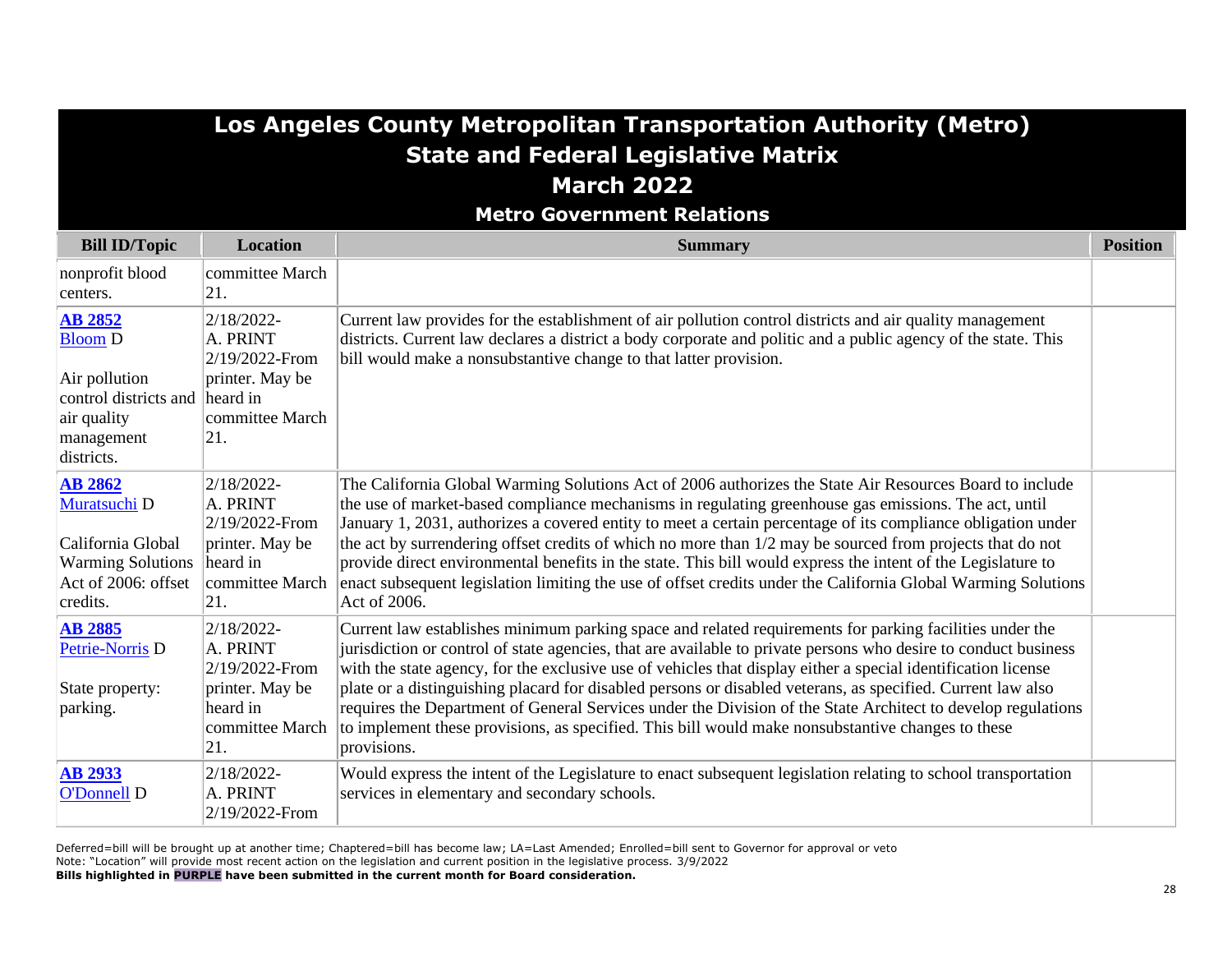|                                                                                                                           |                                                                                                    | Los Angeles County Metropolitan Transportation Authority (Metro)<br><b>State and Federal Legislative Matrix</b><br><b>March 2022</b><br><b>Metro Government Relations</b>                                                                                                                                                                                                                                                                                                                                                                                                                                                                                                                                      |                 |
|---------------------------------------------------------------------------------------------------------------------------|----------------------------------------------------------------------------------------------------|----------------------------------------------------------------------------------------------------------------------------------------------------------------------------------------------------------------------------------------------------------------------------------------------------------------------------------------------------------------------------------------------------------------------------------------------------------------------------------------------------------------------------------------------------------------------------------------------------------------------------------------------------------------------------------------------------------------|-----------------|
| <b>Bill ID/Topic</b>                                                                                                      | <b>Location</b>                                                                                    | <b>Summary</b>                                                                                                                                                                                                                                                                                                                                                                                                                                                                                                                                                                                                                                                                                                 | <b>Position</b> |
| School<br>transportation<br>services.                                                                                     | printer. May be<br>heard in<br>committee March<br> 21.                                             |                                                                                                                                                                                                                                                                                                                                                                                                                                                                                                                                                                                                                                                                                                                |                 |
| <b>AB 2952</b><br><b>Gabriel D</b><br>Department of<br>Transportation.                                                    | 2/18/2022-<br>A. PRINT<br>2/19/2022-From<br>printer. May be<br>heard in<br>committee March<br> 21. | Current law provides that the Department of Transportation shall have full possession and control of all state<br>highways and associated property. Current law authorizes the department to do any and all things necessary<br>to lay out, acquire, and construct any section or portion of a state highway as a freeway or to make any<br>existing state highway a freeway. This bill would make nonsubstantive changes to the latter provision.                                                                                                                                                                                                                                                             |                 |
| <b>AB 2954</b><br><b>Cunningham R</b><br>Vehicular air<br>pollution: State Air<br><b>Resources Board:</b><br>regulations. | 2/18/2022-<br>A. PRINT<br>2/19/2022-From<br>printer. May be<br>heard in<br>committee March<br> 21. | Current law requires the State Air Resources Board to adopt rules and regulations relating to vehicular<br>emissions standards, as specified, that will achieve the ambient air quality standards required by federal law<br>in conjunction with other measures adopted by the state board, air pollution control and air quality<br>management districts, and the United States Environmental Protection Agency. Current law requires the<br>state board to adopt and enforce rules and regulations that anticipate the development of new technologies or<br>the improvement of existing technologies if necessary to carry out its duty. This bill would make a<br>nonsubstantive change to this provision. |                 |
| <b>ACR 140</b><br><b>O'Donnell D</b><br>Freight<br>transportation:<br>supply chain.                                       | 2/15/2022-<br>A. PRINT<br>2/15/2022-From<br>printer.                                               | Would declare and recognize that the state is currently suffering a supply chain crisis. The measure would<br>urge the state's public agencies, departments, and local governments to provide all due and proper assistance<br>to carriers, cargo owners, public seaports, terminals, workers, and facilities to facilitate the essential service<br>of delivering goods to Californians.                                                                                                                                                                                                                                                                                                                      |                 |
| <b>SB 839</b><br>Dodd D                                                                                                   | 1/19/2022-S. E.<br>U., & C.<br>3/3/2022-From                                                       | Current law requires each load-serving entity, defined as including electrical corporations, electric service<br>providers, and community choice aggregators, to maintain physical generating capacity and electrical<br>demand response adequate to meet its electrical demand requirements. Current law requires the Public                                                                                                                                                                                                                                                                                                                                                                                  |                 |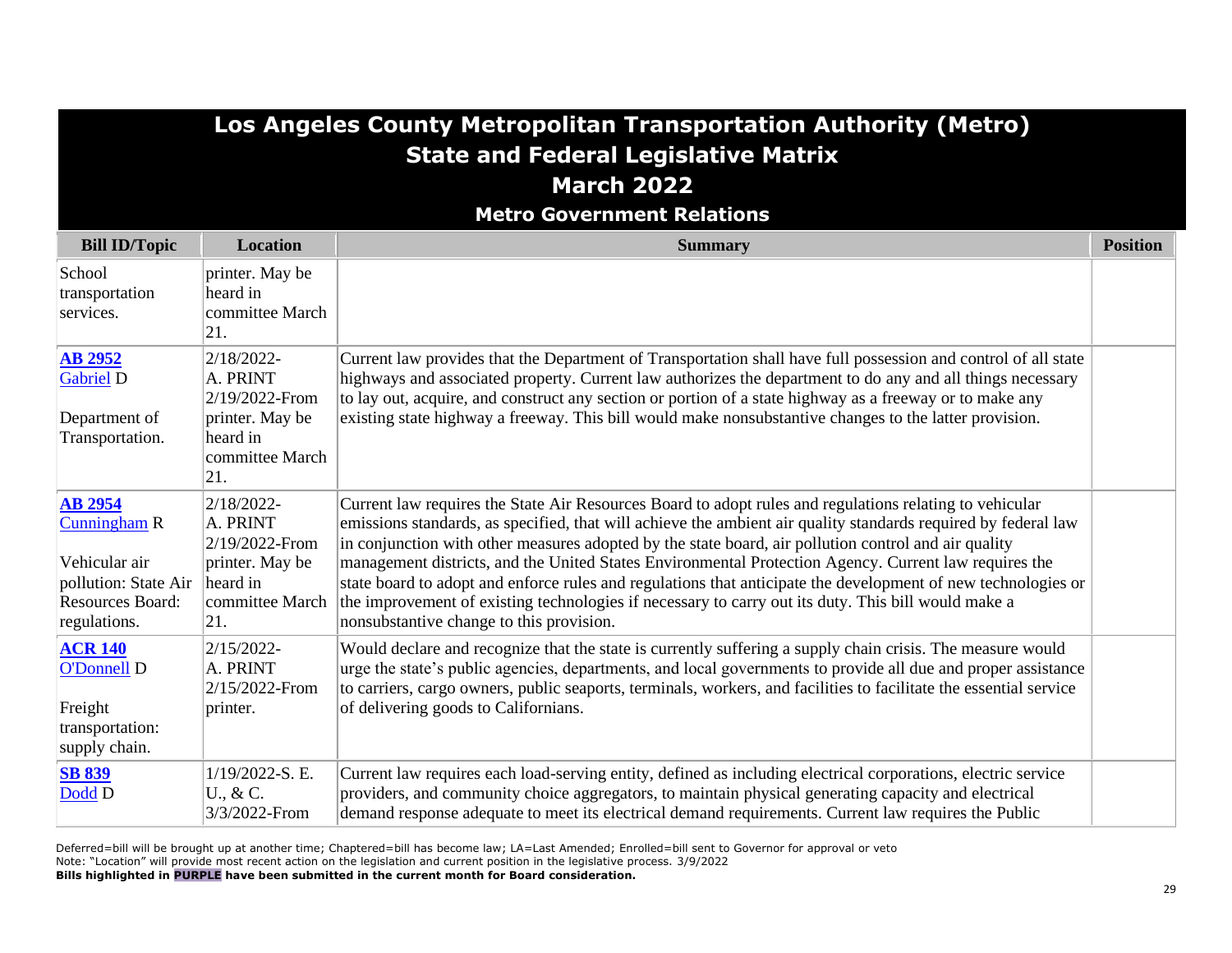|                                                                        |                                                                                                                                                               | Los Angeles County Metropolitan Transportation Authority (Metro)<br><b>State and Federal Legislative Matrix</b>                                                                                                                                                                                                                                                                                                                                                                                                                                                                                                                                                                            |                 |
|------------------------------------------------------------------------|---------------------------------------------------------------------------------------------------------------------------------------------------------------|--------------------------------------------------------------------------------------------------------------------------------------------------------------------------------------------------------------------------------------------------------------------------------------------------------------------------------------------------------------------------------------------------------------------------------------------------------------------------------------------------------------------------------------------------------------------------------------------------------------------------------------------------------------------------------------------|-----------------|
|                                                                        |                                                                                                                                                               | <b>March 2022</b>                                                                                                                                                                                                                                                                                                                                                                                                                                                                                                                                                                                                                                                                          |                 |
|                                                                        |                                                                                                                                                               | <b>Metro Government Relations</b>                                                                                                                                                                                                                                                                                                                                                                                                                                                                                                                                                                                                                                                          |                 |
| <b>Bill ID/Topic</b>                                                   | <b>Location</b>                                                                                                                                               | <b>Summary</b>                                                                                                                                                                                                                                                                                                                                                                                                                                                                                                                                                                                                                                                                             | <b>Position</b> |
| Electricity: demand<br>response.                                       | committee with<br>author's<br>amendments.<br>Read second time<br>and amended. Re-<br>referred to Com.<br>on E., U. & C.                                       | Utilities Commission to establish rules for how and when backup generation may be used within a demand<br>response program and to establish reporting and data collection requirements to verify compliance with<br>those rules. Pursuant to existing law, the commission has authorized the state's 3 largest electrical<br>corporations to offer reliability-based demand response programs, including the base interruptible program,<br>which is available to qualifying nonresidential customers of an electrical corporation. This bill would<br>expressly require each of those large electrical corporations to administer the base interruptible program,<br>except as specified. |                 |
| <b>SB 840</b><br><b>Skinner D</b><br><b>Budget Act of</b><br>2022.     | $1/10/2022$ -<br>S. BUDGET &<br>F.R.<br>1/11/2022-From<br>printer.                                                                                            | This bill would make appropriations for the support of state government for the 2022–23 fiscal year. This<br>bill contains other related provisions.                                                                                                                                                                                                                                                                                                                                                                                                                                                                                                                                       |                 |
| <b>SB 849</b><br><b>Umberg D</b><br>Surplus land.                      | $1/14/2022$ -<br>S. RLS.<br>3/2/2022-From<br>committee with<br>author's<br>amendments.<br>Read second time<br>and amended. Re-<br>referred to Com.<br>on RLS. | Current law prescribes requirements for the disposal of surplus land by a local agency. This bill would<br>require, if, after the disposing agency and an entity desiring to purchase or lease the land have entered into<br>an exclusive negotiating agreement, the determined value of the sales price and terms or lease terms exceeds<br>$($25,000,000)$ , that the disposing agency post prominently on its internet website the terms of the proposed<br>disposition of the surplus land for not less than 90 days before entering a legally binding agreement to<br>dispose of the land.                                                                                            |                 |
| <b>SB 852</b><br>Dodd D<br>Climate resilience<br>districts: formation: | 1/26/2022-<br>S. GOV. & F.<br>2/7/2022-Art. IV.<br>Sec. $8(a)$ of the<br>Constitution<br>dispensed with.                                                      | Current law authorizes certain local agencies to form a community revitalization authority (authority) within<br>a community revitalization and investment area, as defined, to carry out provisions of the Community<br>Redevelopment Law in that area for purposes related to, among other things, infrastructure, affordable<br>housing, and economic revitalization. Existing law provides for the financing of these activities by, among<br>other things, the issuance of bonds serviced by property tax increment revenues, and requires the authority to<br>adopt a community revitalization and investment plan for the community revitalization and investment area              |                 |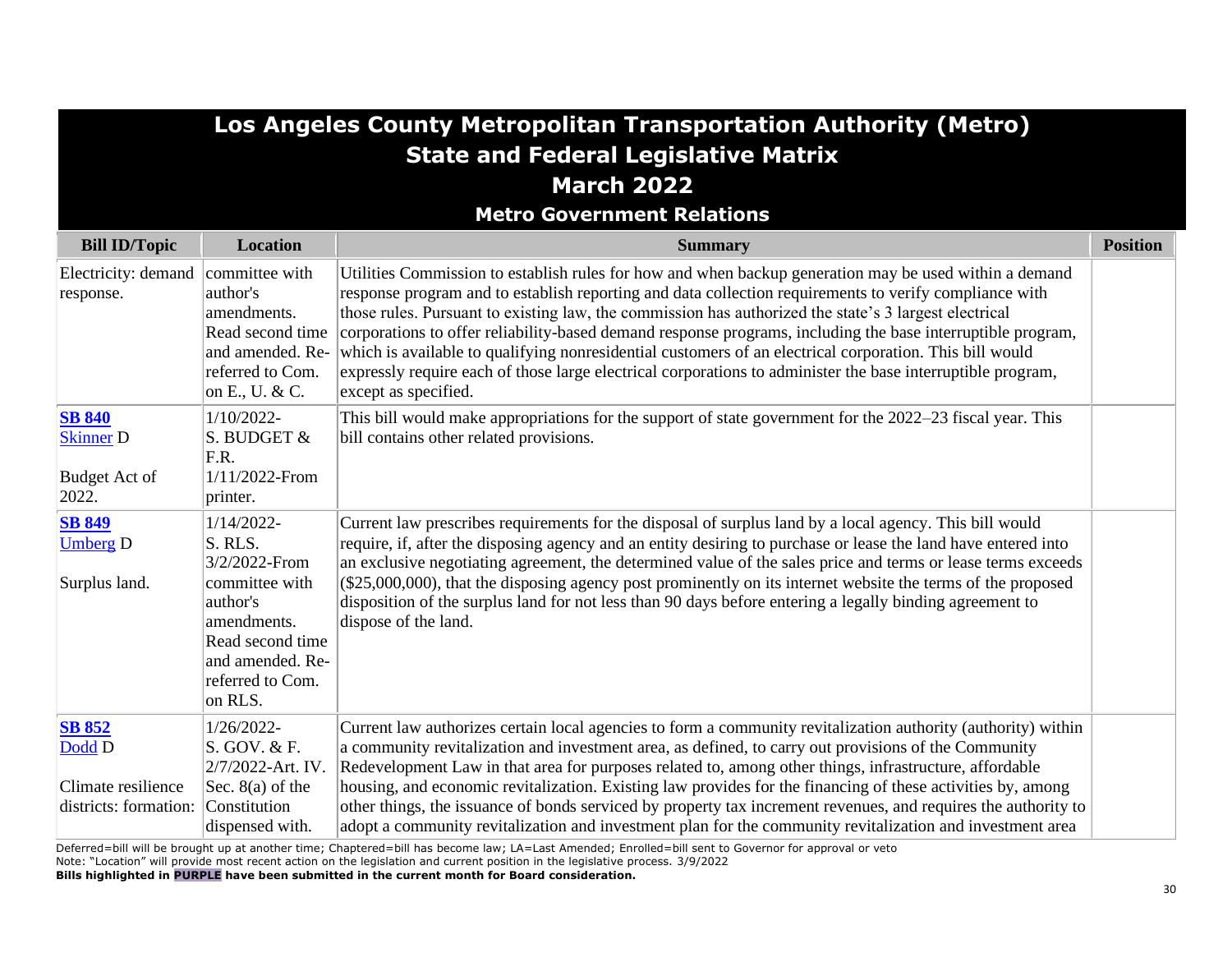|                                                                                                                                                        |                                                                           | Los Angeles County Metropolitan Transportation Authority (Metro)<br><b>State and Federal Legislative Matrix</b><br><b>March 2022</b>                                                                                                                                                                                                                                                                                                                                                                                                                                                                                                                                                                                                                                                                                                                                                                                                                                                                                                                                        |                 |
|--------------------------------------------------------------------------------------------------------------------------------------------------------|---------------------------------------------------------------------------|-----------------------------------------------------------------------------------------------------------------------------------------------------------------------------------------------------------------------------------------------------------------------------------------------------------------------------------------------------------------------------------------------------------------------------------------------------------------------------------------------------------------------------------------------------------------------------------------------------------------------------------------------------------------------------------------------------------------------------------------------------------------------------------------------------------------------------------------------------------------------------------------------------------------------------------------------------------------------------------------------------------------------------------------------------------------------------|-----------------|
|                                                                                                                                                        |                                                                           | <b>Metro Government Relations</b>                                                                                                                                                                                                                                                                                                                                                                                                                                                                                                                                                                                                                                                                                                                                                                                                                                                                                                                                                                                                                                           |                 |
| <b>Bill ID/Topic</b>                                                                                                                                   | <b>Location</b>                                                           | <b>Summary</b>                                                                                                                                                                                                                                                                                                                                                                                                                                                                                                                                                                                                                                                                                                                                                                                                                                                                                                                                                                                                                                                              | <b>Position</b> |
| funding<br>mechanisms.                                                                                                                                 | (Ayes 31. Noes<br>6.) Joint Rule 55<br>suspended. (Ayes<br>$31.$ Noes 6.) | that includes elements describing and governing revitalization activities. This bill would authorize a city,<br>county, city and county, special district, or a combination of any of those entities to form a climate resilience<br>district for the purposes of raising and allocating funding for eligible projects and the operating expenses of<br>eligible projects. The bill would define "eligible project" for these purposes.                                                                                                                                                                                                                                                                                                                                                                                                                                                                                                                                                                                                                                     |                 |
| <b>SB 873</b><br>Newman D<br>California<br>Transportation<br>Commission: state<br>transportation<br>improvement<br>program: capital<br>outlay support. | 2/2/2022-<br>S. TRANS.<br>3/2/2022-Set for<br>hearing March 22.           | Current law requires the California Transportation Commission to biennially adopt a state transportation<br>improvement program that lists all capital improvement projects that are expected to receive an allocation of<br>state transportation funds, as specified. Current law characterizes the state transportation improvement<br>program as a resource management document to assist the state and local entities to plan and implement<br>transportation improvements and to use available resources in a cost-effective manner. Current law requires<br>the program to specify the allocation or expenditure amount and the allocation or expenditure year for<br>certain project components, as specified. This bill would require the commission to make an allocation of<br>capital outlay support resources by project phase, including preconstruction, for each project in the program.<br>The bill would require the commission to develop guidelines, in consultation with the Department of<br>Transportation, to implement these allocation procedures. |                 |
| <b>SB 878</b><br><b>Skinner D</b><br>School<br>transportation.                                                                                         | 2/2/2022-S. ED.<br>3/1/2022-March 9<br>hearing postponed<br>by committee. | Current law authorizes the governing board of a school district to provide for the transportation of pupils to<br>and from school whenever, in the judgment of the board, the transportation is advisable and good reasons<br>exist to do so. Current law permits the governing board of a school district to allow the transportation of<br>preschool or nursery school pupils in schoolbuses owned or operated by the school district. Under existing<br>law, a state reimbursement may not be received by a school district for the transportation of preschool or<br>nursery school pupils. This bill instead would require the governing board or body of a school district,<br>county office of education, entity providing services under a school transportation joint powers agreement,<br>or regional occupational center or program, beginning in the 2023–24 school year, to offer to transport all<br>pupils to and from their neighborhood school, as defined, except as provided.                                                                            |                 |
| <b>SB 886</b><br>Wiener <sub>D</sub><br>California<br>Environmental                                                                                    | $3/2/2022-S. E.Q.$<br>3/2/2022-Re-<br>referred to Com.<br>on E.Q.         | Would exempt from CEQA a student housing project, as defined, or a faculty and staff housing project, as<br>defined, carried out by a public university, as defined, on real property owned by the public university if the<br>project meets certain requirements and the project is not located, in whole or in part, on certain sites,<br>including a site that is within a special flood hazard area subject to inundation by a 1% annual chance flood<br>or within a regulatory floodway as determined by the Federal Emergency Management Agency, as provided.                                                                                                                                                                                                                                                                                                                                                                                                                                                                                                         |                 |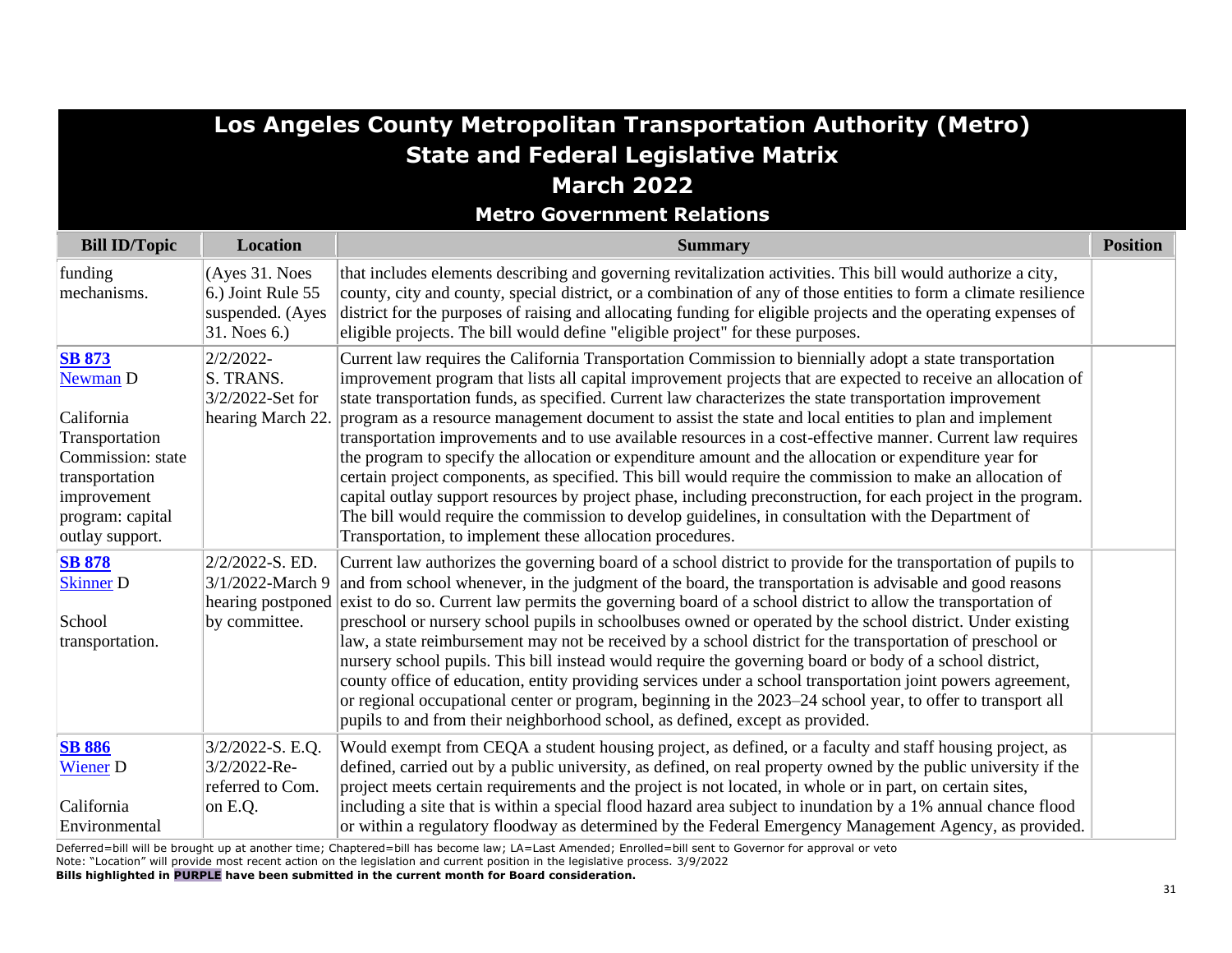|                                                                                                                           |                                                                                         | Los Angeles County Metropolitan Transportation Authority (Metro)                                                                                                                                                                                                                                                                                                                                                                                                                                                                                                                                                                                                                                                                                                  |                         |
|---------------------------------------------------------------------------------------------------------------------------|-----------------------------------------------------------------------------------------|-------------------------------------------------------------------------------------------------------------------------------------------------------------------------------------------------------------------------------------------------------------------------------------------------------------------------------------------------------------------------------------------------------------------------------------------------------------------------------------------------------------------------------------------------------------------------------------------------------------------------------------------------------------------------------------------------------------------------------------------------------------------|-------------------------|
|                                                                                                                           |                                                                                         | <b>State and Federal Legislative Matrix</b>                                                                                                                                                                                                                                                                                                                                                                                                                                                                                                                                                                                                                                                                                                                       |                         |
|                                                                                                                           |                                                                                         | <b>March 2022</b>                                                                                                                                                                                                                                                                                                                                                                                                                                                                                                                                                                                                                                                                                                                                                 |                         |
|                                                                                                                           |                                                                                         | <b>Metro Government Relations</b>                                                                                                                                                                                                                                                                                                                                                                                                                                                                                                                                                                                                                                                                                                                                 |                         |
| <b>Bill ID/Topic</b>                                                                                                      | <b>Location</b>                                                                         | <b>Summary</b>                                                                                                                                                                                                                                                                                                                                                                                                                                                                                                                                                                                                                                                                                                                                                    | <b>Position</b>         |
| Quality Act:<br>exemption: public<br>universities:<br>housing projects.                                                   |                                                                                         | The bill, with respect to a site that is within a special flood hazard area subject to inundation by a 1% annual<br>chance flood or within a regulatory floodway, would prohibit a local government from denying an<br>application on the basis that a public university did not comply with any additional permit requirement,<br>standard, or action adopted by that local government applicable to the site if the public university is able to<br>satisfy all applicable federal qualifying criteria in order to demonstrate that the site meets these criteria and<br>is otherwise eligible to be exempt from CEQA pursuant to the above requirements.                                                                                                       |                         |
| <b>SB 905</b><br><b>Skinner D</b><br>Decarbonized<br>Cement and<br>Geologic Carbon<br>Sequestration<br>Demonstration Act. | 3/2/2022-S. E.Q.<br>3/2/2022-Re-<br>referred to Coms.<br>on E.Q., ED., and<br>N.R. & W. | Would establish the Decarbonized Cement and Geologic Carbon Sequestration Demonstration Act, which<br>would require the state board to develop and administer the Geologic Carbon Sequestration Demonstration<br>Initiative to evaluate and demonstrate the efficacy, safety, and viability of geologic sequestration of carbon<br>dioxide not associated with enhanced oil recovery or fossil fuel production, among other things.                                                                                                                                                                                                                                                                                                                               |                         |
| <b>SB 917</b><br><b>Becker D</b><br><b>Seamless Transit</b><br>Transformation<br>Act.                                     | $2/16/2022$ -<br>S. TRANS.<br>2/16/2022-<br>Referred to Com.<br>on TRANS.               | Current law creates the Metropolitan Transportation Commission, as a local area planning agency and not as<br>a part of the executive branch of the state government, to provide comprehensive regional transportation<br>planning for the region comprised of the City and County of San Francisco and the Counties of Alameda,<br>Contra Costa, Marin, Napa, San Mateo, Santa Clara, Solano, and Sonoma. This bill would require the<br>commission to develop and adopt a Connected Network Plan, adopt an integrated transit fare structure,<br>develop a comprehensive, standardized regional transit mapping and wayfinding system, develop an<br>implementation and maintenance strategy and funding plan, and establish open data standards, as specified. |                         |
| <b>SB 922</b><br><b>Wiener D</b><br>California<br>Environmental<br>Quality Act:<br>exemptions:                            | 2/16/2022-S. E.Q.<br>$2/16/2022$ -<br>Referred to Com.<br>on E.Q.                       | CEQA, until January 1, 2030, exempts from its requirements bicycle transportation plans for an urbanized<br>area for restriping of streets and highways, bicycle parking and storage, signal timing to improve street and<br>highway intersection operations, and related signage for bicycles, pedestrians, and vehicles under certain<br>conditions. This bill would extend the above exemption indefinitely. The bill would also repeal the<br>requirement that the bicycle transportation plan is for an urbanized area and would extend the exemption to<br>an active transportation plan or pedestrian plan, or for a feasibility and planning study for active<br>transportation, bicycle facilities, or pedestrian facilities.                            | $CO-$<br><b>SPONSOR</b> |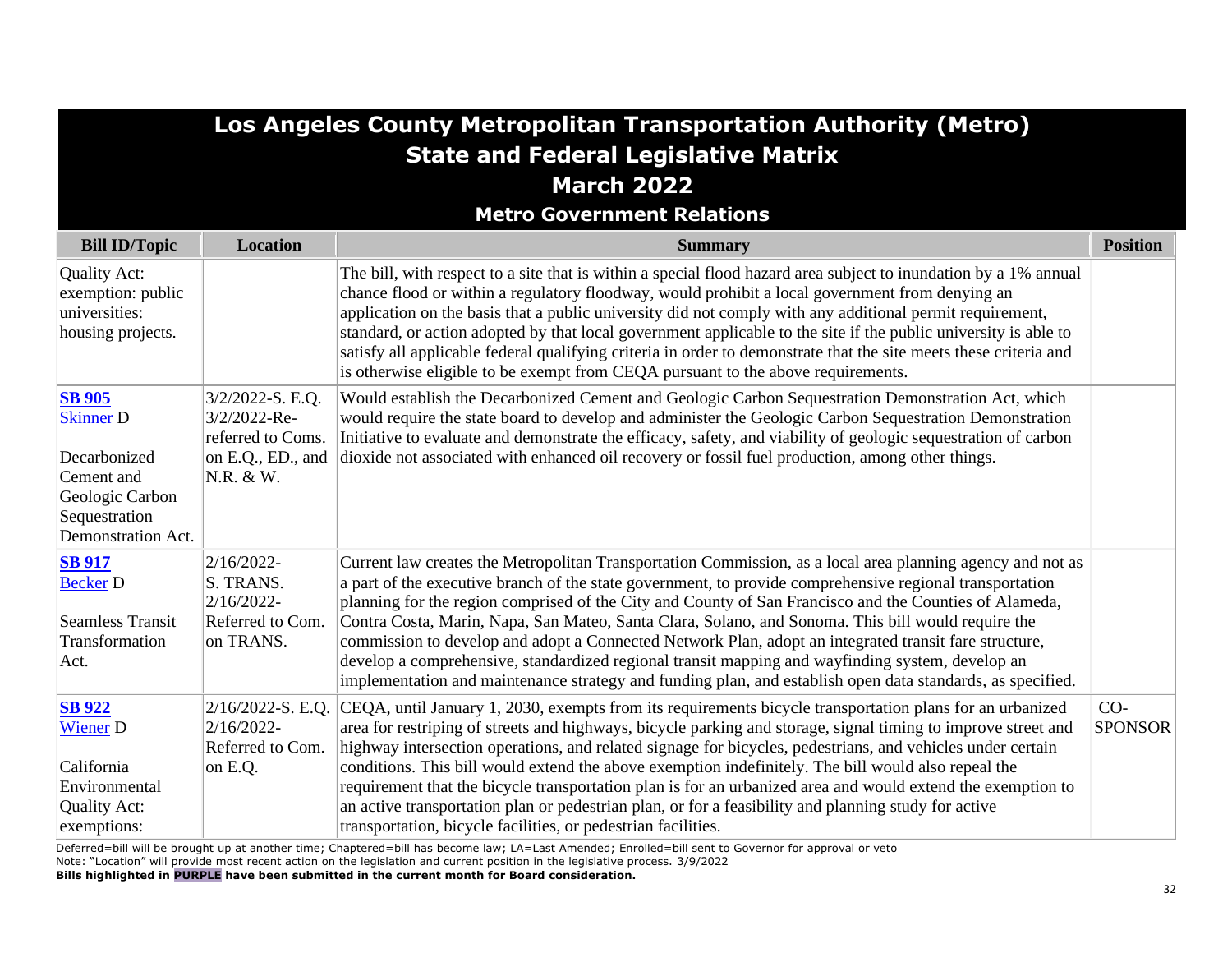| Los Angeles County Metropolitan Transportation Authority (Metro)                                                                            |                                                                                                           |                                                                                                                                                                                                                                                                                                                                                                                                                                                                                                                                                                                                                                                                                                                                                                                                                                                                                                                                                                                                                                                                                                                                                                                                                                                                                                                             |                 |
|---------------------------------------------------------------------------------------------------------------------------------------------|-----------------------------------------------------------------------------------------------------------|-----------------------------------------------------------------------------------------------------------------------------------------------------------------------------------------------------------------------------------------------------------------------------------------------------------------------------------------------------------------------------------------------------------------------------------------------------------------------------------------------------------------------------------------------------------------------------------------------------------------------------------------------------------------------------------------------------------------------------------------------------------------------------------------------------------------------------------------------------------------------------------------------------------------------------------------------------------------------------------------------------------------------------------------------------------------------------------------------------------------------------------------------------------------------------------------------------------------------------------------------------------------------------------------------------------------------------|-----------------|
|                                                                                                                                             |                                                                                                           | <b>State and Federal Legislative Matrix</b>                                                                                                                                                                                                                                                                                                                                                                                                                                                                                                                                                                                                                                                                                                                                                                                                                                                                                                                                                                                                                                                                                                                                                                                                                                                                                 |                 |
|                                                                                                                                             |                                                                                                           | <b>March 2022</b>                                                                                                                                                                                                                                                                                                                                                                                                                                                                                                                                                                                                                                                                                                                                                                                                                                                                                                                                                                                                                                                                                                                                                                                                                                                                                                           |                 |
|                                                                                                                                             |                                                                                                           | <b>Metro Government Relations</b>                                                                                                                                                                                                                                                                                                                                                                                                                                                                                                                                                                                                                                                                                                                                                                                                                                                                                                                                                                                                                                                                                                                                                                                                                                                                                           |                 |
| <b>Bill ID/Topic</b>                                                                                                                        | <b>Location</b>                                                                                           | <b>Summary</b>                                                                                                                                                                                                                                                                                                                                                                                                                                                                                                                                                                                                                                                                                                                                                                                                                                                                                                                                                                                                                                                                                                                                                                                                                                                                                                              | <b>Position</b> |
| transportation-<br>related projects.                                                                                                        |                                                                                                           |                                                                                                                                                                                                                                                                                                                                                                                                                                                                                                                                                                                                                                                                                                                                                                                                                                                                                                                                                                                                                                                                                                                                                                                                                                                                                                                             |                 |
| <b>SB 932</b><br>Portantino D<br>General plans:<br>circulation element:<br>bicycle and<br>pedestrian plans<br>and traffic calming<br>plans. | 2/16/2022-<br>S. GOV. & F.<br>2/16/2022-<br>Referred to Coms. provisions.<br>on GOV. $&$ F. and<br>TRANS. | Current law states the Legislature's intention that a county or city general plan and the elements and parts of<br>that general plan comprise an integrated, internally consistent and compatible statement of policies for the<br>adopting agency. This bill would emphasize the intent of the Legislature to fight climate change with these                                                                                                                                                                                                                                                                                                                                                                                                                                                                                                                                                                                                                                                                                                                                                                                                                                                                                                                                                                              |                 |
| <b>SB 942</b><br>Newman D<br>Low Carbon Transit hearing March 22<br>Operations<br>Program: free or<br>reduced fare transit<br>program.      | 2/16/2022-<br>S. TRANS.<br>3/2/2022-Set for                                                               | Current law continuously appropriates specified portions of the annual proceeds in the Greenhouse Gas<br>Reduction Fund to various programs, including 5% for the Low Carbon Transit Operations Program, which<br>is administered by the Department of Transportation and provides operating and capital assistance for transit<br>agencies to reduce greenhouse gas emissions and improve mobility. Current law requires each of those<br>transit agencies to demonstrate that each expenditure of program moneys allocated to the transit agency<br>reduces the emissions of greenhouse gases and does not supplant another source of funds, to use those<br>moneys to provide transit operating or capital assistance, to use at least 50% of those moneys to benefit<br>disadvantaged communities, and to submit specified information to the department before seeking a<br>disbursement of those program moneys, as specified. This bill would authorize a transit agency that uses<br>program moneys to fund a free or reduced fare transit program and that demonstrates compliance with the<br>above-described requirements in its initial program application to continue to use those moneys to maintain<br>that program on an ongoing basis without demonstrating continued compliance with those requirements. |                 |
| <b>SB</b> 959<br>Portantino D<br>Surplus residential                                                                                        | 2/9/2022-S. RLS.<br>2/16/2022-<br>Referred to Com.<br>on RLS.                                             | Current law establishes priorities and procedures that any state agency disposing of surplus residential<br>property is required to follow, including specified procedures for the sale of specified property in the State<br>Route 710 corridor. This bill would declare the intent of the Legislature to enact legislation relating to the<br>sale of surplus residential properties in the State Route 710 corridor.                                                                                                                                                                                                                                                                                                                                                                                                                                                                                                                                                                                                                                                                                                                                                                                                                                                                                                     |                 |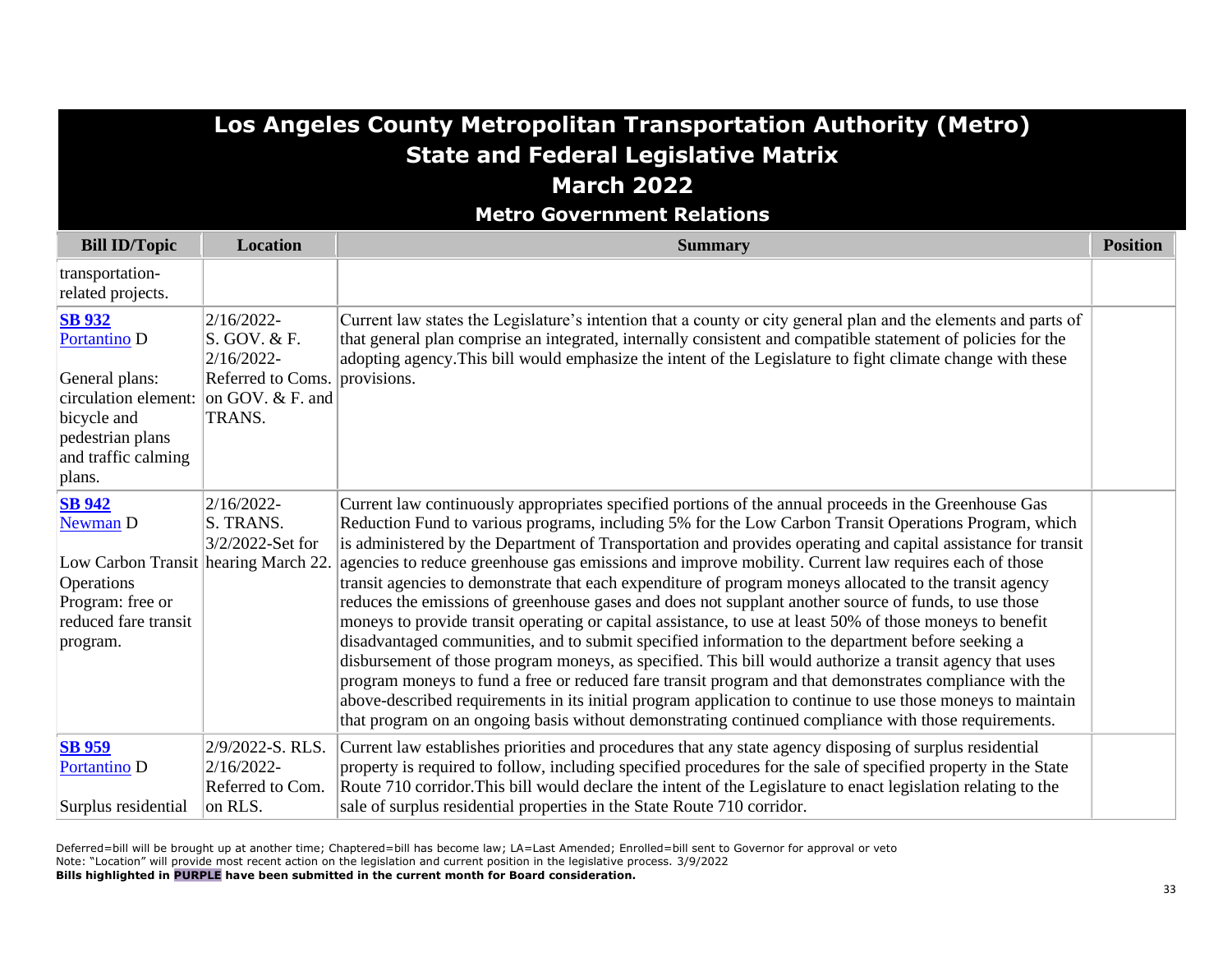## **Los Angeles County Metropolitan Transportation Authority (Metro) State and Federal Legislative Matrix March 2022**

**Metro Government Relations**

| <b>Bill ID/Topic</b>                                                                                                | <b>Location</b>                                                                | <b>Summary</b>                                                                                                                                                                                                                                                                                                                                                                                                                                                                                                                                                                                                                                                                                                                                                                                                                                                                                                                                                                                                                                 | <b>Position</b> |
|---------------------------------------------------------------------------------------------------------------------|--------------------------------------------------------------------------------|------------------------------------------------------------------------------------------------------------------------------------------------------------------------------------------------------------------------------------------------------------------------------------------------------------------------------------------------------------------------------------------------------------------------------------------------------------------------------------------------------------------------------------------------------------------------------------------------------------------------------------------------------------------------------------------------------------------------------------------------------------------------------------------------------------------------------------------------------------------------------------------------------------------------------------------------------------------------------------------------------------------------------------------------|-----------------|
| property: State<br>Route 710.                                                                                       |                                                                                |                                                                                                                                                                                                                                                                                                                                                                                                                                                                                                                                                                                                                                                                                                                                                                                                                                                                                                                                                                                                                                                |                 |
| <b>SB 991</b><br>Newman D<br>Public contracts:<br>progressive design-<br>build: local<br>agencies.                  | 2/23/2022-<br>S. GOV. & F.<br>2/23/2022-<br>Referred to Com.<br>on GOV. $&$ F. | Current law, until January 1, 2025, authorizes local agencies, as defined, to use the design-build procurement<br>process for specified public works with prescribed cost thresholds. Current law requires specified<br>information submitted by a design-build entity in the design-build procurement process to be certified under<br>penalty of perjury. This bill, until January 1, 2033, authorizes local agencies, defined as any city, county,<br>city and county, or special district authorized by law to provide for the production, storage, supply,<br>treatment, or distribution of any water from any source, to use the progressive design-build process for<br>public works projects in excess of \$5,000,000, similar to the progressive design-build process authorized for<br>use by the Director of General Services. The bill would require specified information to be verified under<br>penalty of perjury.                                                                                                             |                 |
| <b>SB 1020</b><br><b>Atkins D</b><br>California Global<br><b>Warming Solutions</b><br>Act of 2006:<br>scoping plan. | 2/23/2022-S. E.Q.<br>2/23/2022-<br>Referred to Com.<br>on E.Q.                 | The California Global Warming Solutions Act of 2006 requires the State Air Resources Board to prepare<br>and approve a scoping plan for achieving the maximum technologically feasible and cost-effective<br>reductions in greenhouse gas emissions and to update the scoping plan at least once every 5 years. The act<br>requires the state board to conduct a series of public workshops to give interested parties an opportunity to<br>comment on the plan and requires a portion of those workshops to be conducted in regions of the state that<br>have the most significant exposure to air pollutants, including communities with minority populations,<br>communities with low-income populations, or both. This bill instead would modify, with respect to the<br>provision that a portion of the workshops be conducted in regions of the state that have the most significant<br>exposure to air pollutants, the above-described included communities as additionally being areas designated<br>as federal extreme nonattainment. |                 |
| <b>SB</b> 1041<br><b>Atkins</b> D<br>Sales and use taxes:<br>general exemptions.                                    | 2/15/2022-<br>S. RLS.<br>$2/15/2022$ -From<br>printer.                         | The Sales and Use Tax Law provides various exemptions from those taxes, including an exemption for the<br>sale of, or the storage, use, or consumption of, tangible personal property sold by a thrift store located on a<br>military installation and operated by a designated entity, as defined, that, in partnership with the United<br>States Department of Defense, provides financial, educational, and other assistance to members of the<br>Armed Forces of the United States, eligible family members, and survivors that are in need. Existing law<br>provides that this exemption will remain in effect only until January 1, 2024. This bill would remove the<br>exemption's expiration date.                                                                                                                                                                                                                                                                                                                                     |                 |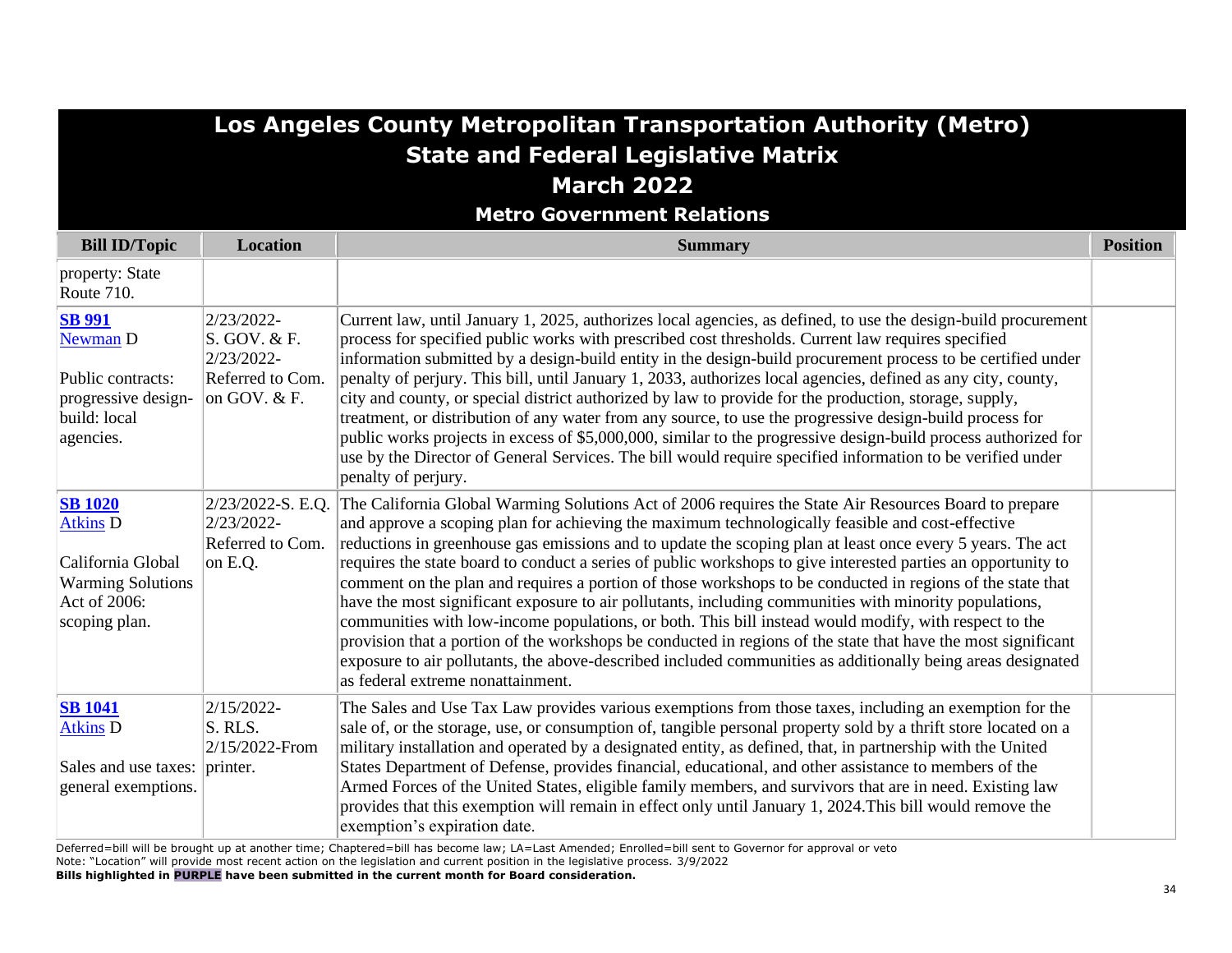| Los Angeles County Metropolitan Transportation Authority (Metro)                                             |                                                                    |                                                                                                                                                                                                                                                                                                                                                                                                                                                                                                                                                                                                                                                                                                                                                                                                                                                                                                                                                                                                                                                                                                                                                            |                 |  |  |
|--------------------------------------------------------------------------------------------------------------|--------------------------------------------------------------------|------------------------------------------------------------------------------------------------------------------------------------------------------------------------------------------------------------------------------------------------------------------------------------------------------------------------------------------------------------------------------------------------------------------------------------------------------------------------------------------------------------------------------------------------------------------------------------------------------------------------------------------------------------------------------------------------------------------------------------------------------------------------------------------------------------------------------------------------------------------------------------------------------------------------------------------------------------------------------------------------------------------------------------------------------------------------------------------------------------------------------------------------------------|-----------------|--|--|
| <b>State and Federal Legislative Matrix</b>                                                                  |                                                                    |                                                                                                                                                                                                                                                                                                                                                                                                                                                                                                                                                                                                                                                                                                                                                                                                                                                                                                                                                                                                                                                                                                                                                            |                 |  |  |
| <b>March 2022</b>                                                                                            |                                                                    |                                                                                                                                                                                                                                                                                                                                                                                                                                                                                                                                                                                                                                                                                                                                                                                                                                                                                                                                                                                                                                                                                                                                                            |                 |  |  |
|                                                                                                              |                                                                    | <b>Metro Government Relations</b>                                                                                                                                                                                                                                                                                                                                                                                                                                                                                                                                                                                                                                                                                                                                                                                                                                                                                                                                                                                                                                                                                                                          |                 |  |  |
| <b>Bill ID/Topic</b>                                                                                         | <b>Location</b>                                                    | <b>Summary</b>                                                                                                                                                                                                                                                                                                                                                                                                                                                                                                                                                                                                                                                                                                                                                                                                                                                                                                                                                                                                                                                                                                                                             | <b>Position</b> |  |  |
| <b>SB 1049</b><br>Dodd D                                                                                     | 2/23/2022-<br>S. TRANS.<br>2/23/2022-                              | Would establish the Transportation Resilience Program in the Department of Transportation, to be funded in<br>the annual Budget Act from 15% of the available federal National Highway Performance Program funds and<br>100% of the available federal Promoting Resilient Operations for Transformative, Efficient, and Cost-Saving                                                                                                                                                                                                                                                                                                                                                                                                                                                                                                                                                                                                                                                                                                                                                                                                                        |                 |  |  |
| Transportation<br>Resilience Program. on TRANS.                                                              | Referred to Com.                                                   | Transportation program funds. The bill would provide for funds to be allocated by the California<br>Transportation Commission for climate adaptation planning and resilience improvements, as defined, that<br>address or mitigate the risk of recurring damage to, or closures of, the state highway system, other federal-<br>aid roads, public transit facilities, and other surface transportation assets from extreme weather events, sea<br>level rise, or other climate change-fueled natural hazards. The bill would establish specified eligibility<br>criteria for projects to receive funding under the program and would require the commission to prioritize<br>projects that meet certain criteria.                                                                                                                                                                                                                                                                                                                                                                                                                                          |                 |  |  |
| <b>SB 1068</b><br>Laird D<br>Climate change.                                                                 | 2/15/2022-<br>S. RLS.<br>2/23/2022-<br>Referred to Com.<br>on RLS. | Current law establishes the Integrated Climate Adaptation and Resiliency Program under the administration<br>of the Office of Planning and Research to coordinate regional and local efforts with state climate adaptation<br>strategies to adapt to the impacts of climate change, as specified. This bill would state the intent of the<br>Legislature to enact subsequent legislation related to climate change.                                                                                                                                                                                                                                                                                                                                                                                                                                                                                                                                                                                                                                                                                                                                        |                 |  |  |
| <b>SB 1095</b><br>Durazo D<br>Air quality: rules<br>and regulations:<br>socioeconomic<br>impacts assessment. | 2/23/2022-S. E.Q.<br>2/23/2022-<br>Referred to Com.<br>on E.Q.     | Would require the State Air Resources Board to conduct an assessment of the socioeconomic impacts of a<br>proposed adoption, amendment, or repeal of a rule or regulation that will significantly affect air quality or<br>emissions limitations, as provided. The bill would expressly authorize the state board and local air districts<br>to contract with a third party to conduct the required assessment of socioeconomic impacts, or portion<br>thereof. The bill would provide that the state board or a local air district require the prospective third-party<br>contractor to include in its proposal for the assessment specified information, including, among other things,<br>a conflicts statement and a proposed schedule and budget for the assessment. The bill would specify<br>minimum standards for the assessment of socioeconomic impacts, and would require the state board, a local<br>air district, or a third-party contractor to include in the assessment of socioeconomic impacts, among other<br>things, an econometric analysis of the proposed adoption, amendment, or repeal of the rule or regulation, as<br>provided. |                 |  |  |
| <b>SB 1100</b><br><b>Cortese D</b><br>all the fill and fill the collection                                   | 2/23/2022-<br>S. GOV. & F.                                         | Would authorize the members of the legislative body conducting a meeting to remove an individual for<br>willfully interrupting the meeting. The bill, except as provided, would require removal to be preceded by a<br>$\sigma$ and the set of the set of the set of the set of the set of the set of the set of $\sigma$ . The set of the set of the set of the set of the set of the set of the set of the set of the set of the set of the set of the set                                                                                                                                                                                                                                                                                                                                                                                                                                                                                                                                                                                                                                                                                               |                 |  |  |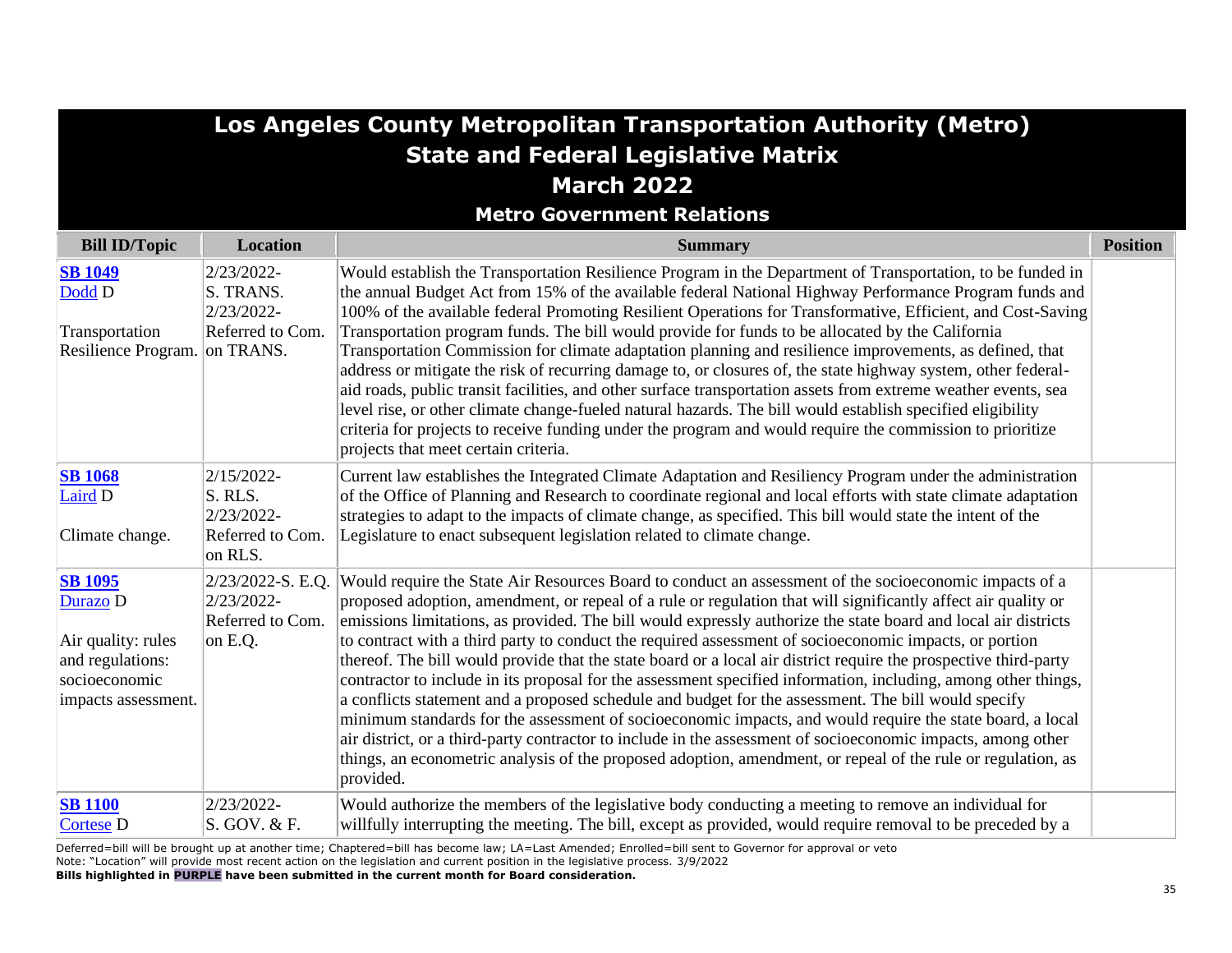| Los Angeles County Metropolitan Transportation Authority (Metro)              |                                                                                                                                                                      |                                                                                                                                                                                                                                                                                                                                                                                                                                                                                                                                                                                                                                                                                                                                                                                                                                                                                                                                                                                       |                 |  |  |
|-------------------------------------------------------------------------------|----------------------------------------------------------------------------------------------------------------------------------------------------------------------|---------------------------------------------------------------------------------------------------------------------------------------------------------------------------------------------------------------------------------------------------------------------------------------------------------------------------------------------------------------------------------------------------------------------------------------------------------------------------------------------------------------------------------------------------------------------------------------------------------------------------------------------------------------------------------------------------------------------------------------------------------------------------------------------------------------------------------------------------------------------------------------------------------------------------------------------------------------------------------------|-----------------|--|--|
| <b>State and Federal Legislative Matrix</b>                                   |                                                                                                                                                                      |                                                                                                                                                                                                                                                                                                                                                                                                                                                                                                                                                                                                                                                                                                                                                                                                                                                                                                                                                                                       |                 |  |  |
| <b>March 2022</b>                                                             |                                                                                                                                                                      |                                                                                                                                                                                                                                                                                                                                                                                                                                                                                                                                                                                                                                                                                                                                                                                                                                                                                                                                                                                       |                 |  |  |
|                                                                               |                                                                                                                                                                      | <b>Metro Government Relations</b>                                                                                                                                                                                                                                                                                                                                                                                                                                                                                                                                                                                                                                                                                                                                                                                                                                                                                                                                                     |                 |  |  |
| <b>Bill ID/Topic</b>                                                          | <b>Location</b>                                                                                                                                                      | <b>Summary</b>                                                                                                                                                                                                                                                                                                                                                                                                                                                                                                                                                                                                                                                                                                                                                                                                                                                                                                                                                                        | <b>Position</b> |  |  |
| Open meetings:<br>orderly conduct.                                            | 2/23/2022-<br>JUD.                                                                                                                                                   | warning, either by the presiding member of the legislative body or a law enforcement officer, that the<br>Referred to Coms. individual is disrupting the proceedings and a request that the individual curtail their disruptive behavior or<br>on GOV. & F. and be subject to removal. The bill would similarly require a warning before clearing a meeting room for willful<br>interruptions by a group or groups. The bill would define "willfully interrupting" to mean intentionally<br>engaging in behavior during a meeting of a legislative body that substantially impairs or renders infeasible<br>the orderly conduct of the meeting in accordance with law. The term would include failure to comply with a<br>reasonable regulation adopted in accordance with existing law after a warning and request in accordance<br>with the bill, as applicable. By establishing new requirements for local legislative bodies, this bill would<br>impose a state-mandated program. |                 |  |  |
| <b>SB</b> 1117<br><b>Becker D</b><br><b>State Public</b><br>Defender: grants. | 2/23/2022-<br>S. GOV. & F.<br>3/3/2022-From<br>committee with<br>author's<br>amendments.<br>Read second time<br>and amended. Re-<br>referred to Com.<br>on GOV. & F. | The primary responsibilities of the State Public Defender are to represent those persons who are entitled to<br>representation at public expense in specified proceedings and to provide assistance and training to specified<br>attorneys. The State Public Defender, among other things, is authorized to represent any person who is not<br>financially able to employ counsel in specified matters and to appear as a friend of the court, as specified.<br>This bill would authorize the State Public Defender to administer and award grants to improve indigent<br>defense services.                                                                                                                                                                                                                                                                                                                                                                                           |                 |  |  |
| <b>SB</b> 1121<br><b>Gonzalez D</b><br>Transportation<br>funding: plan.       | $2/16/2022$ -<br>S. RLS.<br>2/23/2022-<br>Referred to Com.<br>on RLS.                                                                                                | Would state the intent of the Legislature to enact subsequent legislation to determine the level of<br>government-provided capital and operating expenditures to meet the state's transportation needs for the next<br>10 years and to develop a plan to provide for those needs.                                                                                                                                                                                                                                                                                                                                                                                                                                                                                                                                                                                                                                                                                                     |                 |  |  |
| <b>SB 1127</b><br><b>Atkins D</b><br>Workers'                                 | 2/23/2022-S.L.,<br>P.E. & R.<br>2/23/2022-                                                                                                                           | Current law requires an injured employee to file a claim form with the employer. Under existing law, except<br>for specified injuries, if liability is not rejected within 90 days after the date the claim form is filed with the<br>employer, the injury is presumed compensable and the presumption is rebuttable only by evidence<br>discovered subsequent to the 90-day period. This bill would reduce those 90-day time periods to 60 days for                                                                                                                                                                                                                                                                                                                                                                                                                                                                                                                                  |                 |  |  |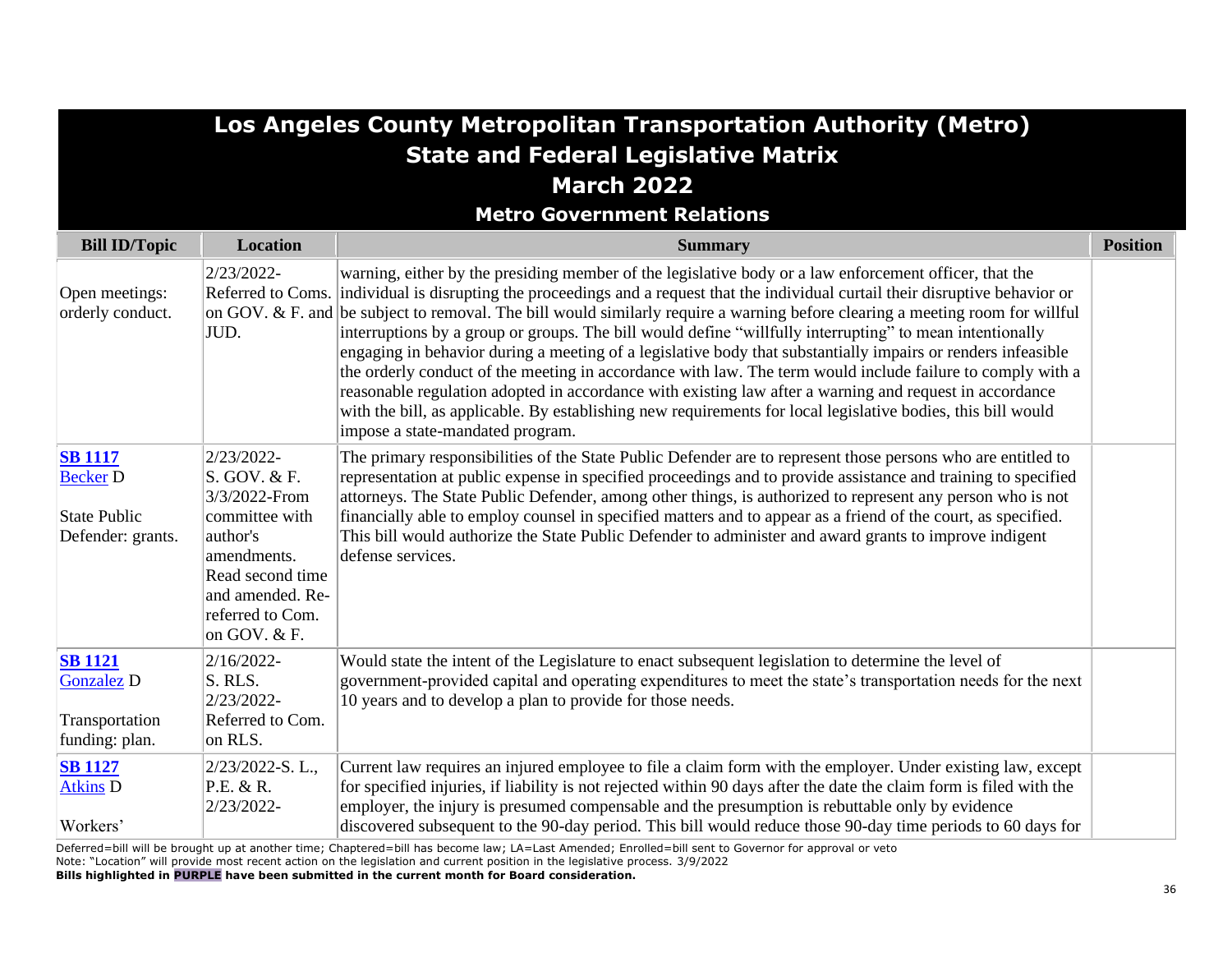| Los Angeles County Metropolitan Transportation Authority (Metro)<br><b>State and Federal Legislative Matrix</b><br><b>March 2022</b><br><b>Metro Government Relations</b> |                                                                |                                                                                                                                                                                                                                                                                                                                                                                                                                                                                                                                                                                                                                                                                                                                                                                                                                                                                  |                 |
|---------------------------------------------------------------------------------------------------------------------------------------------------------------------------|----------------------------------------------------------------|----------------------------------------------------------------------------------------------------------------------------------------------------------------------------------------------------------------------------------------------------------------------------------------------------------------------------------------------------------------------------------------------------------------------------------------------------------------------------------------------------------------------------------------------------------------------------------------------------------------------------------------------------------------------------------------------------------------------------------------------------------------------------------------------------------------------------------------------------------------------------------|-----------------|
| <b>Bill ID/Topic</b>                                                                                                                                                      | Location                                                       | <b>Summary</b>                                                                                                                                                                                                                                                                                                                                                                                                                                                                                                                                                                                                                                                                                                                                                                                                                                                                   | <b>Position</b> |
| compensation:<br>liability<br>presumptions.                                                                                                                               | Referred to Com.<br>on L., P.E. & R.                           | all injuries and employees and, for certain injuries or illnesses, including hernia, heart trouble, pneumonia, or<br>tuberculosis, among others, sustained in the course of employment of a specified member of law<br>enforcement or a specified first responder, would reduce those time periods to 30 days.                                                                                                                                                                                                                                                                                                                                                                                                                                                                                                                                                                   |                 |
| <b>SB</b> 1156<br><b>Grove R</b><br>Motor Vehicle Fuel printer.<br>Tax: Diesel Fuel<br>Tax: inflation<br>adjustment.                                                      | 2/17/2022-<br>S. RLS.<br>2/18/2022-From                        | Current law, the Motor Vehicle Fuel Tax Law and Diesel Fuel Tax Law, impose a tax upon each gallon of<br>motor vehicle fuel or diesel fuel removed from a refinery or terminal rack in this state, entered into this state,<br>or sold in this state, at a specified rate per gallon. Current law annually adjusts the rates of the taxes imposed<br>by those laws based on inflation. This bill would remove the requirement for future inflation adjustments of<br>those taxes. This bill contains other related provisions.                                                                                                                                                                                                                                                                                                                                                   |                 |
| <b>SB</b> 1161<br>Min D<br>Transit districts:<br>street harassment<br>initiatives.                                                                                        | $3/2/2022 -$<br>S. TRANS.<br>to Coms. on<br>TRANS. and<br>JUD. | Would require certain transit districts to develop and implement initiatives to address the street harassment,<br>as defined, of persons traveling by their systems at any point along the whole journey, as defined, and to<br>3/2/2022-Referred consider the safety concerns and needs of these persons when planning, designing, and operating their<br>systems. The bill would require these initiatives to be developed based on specified ridership data and in<br>coordination and consultation with persons who travel by their systems, and would require those transit<br>agencies to conduct outreach in multiple languages in order to reach limited English proficient persons<br>impacted by street harassment. The bill would require these initiatives to include changes to policies, design,<br>operations, or other aspects of transit systems, as specified. |                 |
| <b>SB 1175</b><br><b>McGuire D</b><br>Transportation.                                                                                                                     | 2/17/2022-<br>S. RLS.<br>3/2/2022-Referred<br>to Com. on RLS.  | Would state the intent of the Legislature to enact subsequent legislation relating to transportation.                                                                                                                                                                                                                                                                                                                                                                                                                                                                                                                                                                                                                                                                                                                                                                            |                 |
| <b>SB 1196</b><br><b>Umberg</b> D<br>Transportation<br>Development Act:                                                                                                   | $3/2/2022 -$<br>S. TRANS.<br>to Com. on<br>TRANS.              | Current law requires that revenues from 1/4% of the local sales and use tax rate be transferred to the local<br>transportation fund of each county for allocation, as directed by the transportation planning agency, to<br>3/2/2022-Referred various transportation purposes, under what is commonly known as the Transportation Development Act.<br>Current law specifies the allowable uses for local transportation funds, and generally requires, after certain<br>deductions, that the funds attributed to the area of apportionment of each transit operator be used for public                                                                                                                                                                                                                                                                                           |                 |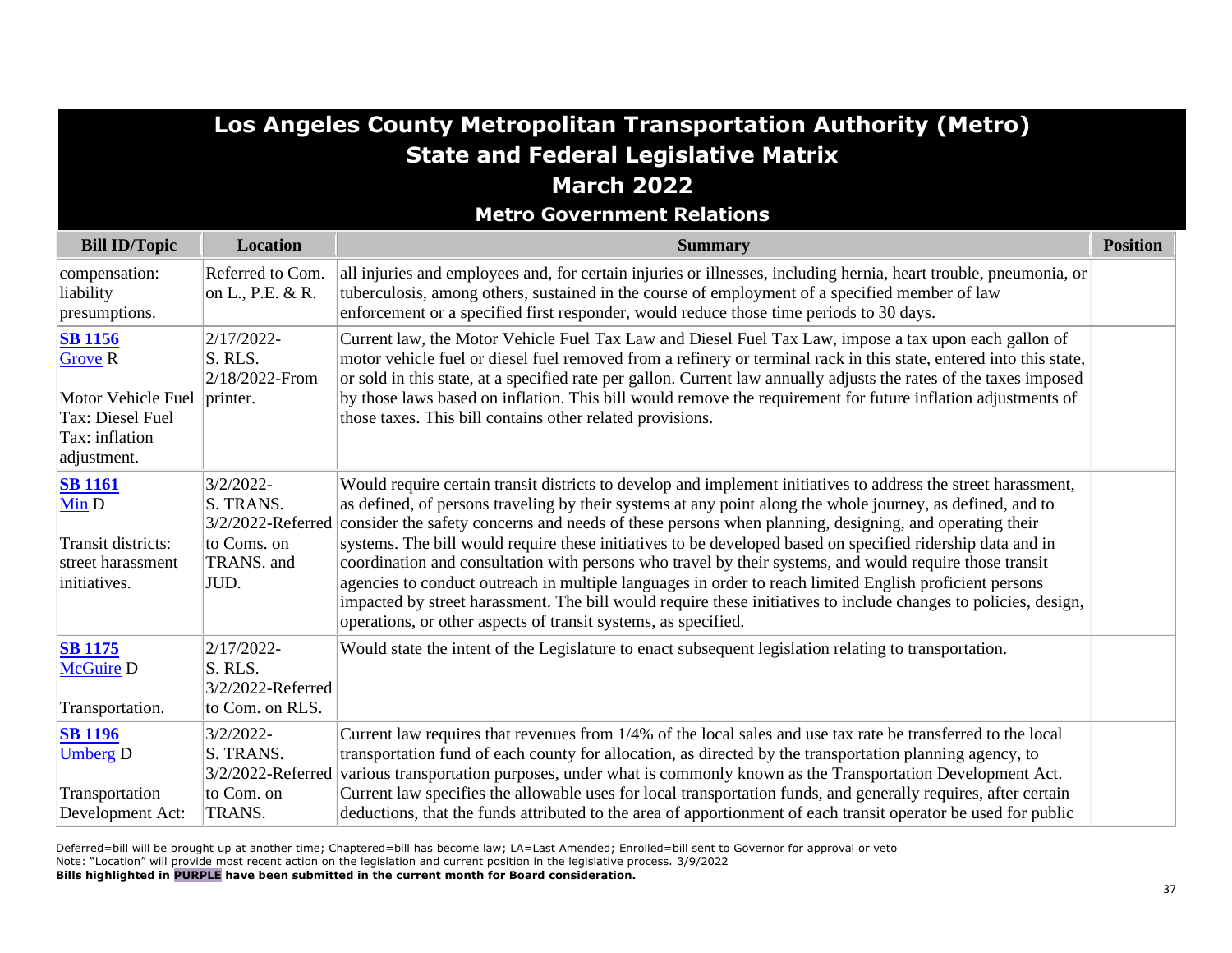| Los Angeles County Metropolitan Transportation Authority (Metro)<br><b>State and Federal Legislative Matrix</b><br><b>March 2022</b> |                                                                    |                                                                                                                                                                                                                                                                                                                                                                                                                                                                                                                                                                                                                                                                                                                                                                                                            |                 |  |
|--------------------------------------------------------------------------------------------------------------------------------------|--------------------------------------------------------------------|------------------------------------------------------------------------------------------------------------------------------------------------------------------------------------------------------------------------------------------------------------------------------------------------------------------------------------------------------------------------------------------------------------------------------------------------------------------------------------------------------------------------------------------------------------------------------------------------------------------------------------------------------------------------------------------------------------------------------------------------------------------------------------------------------------|-----------------|--|
|                                                                                                                                      |                                                                    | <b>Metro Government Relations</b>                                                                                                                                                                                                                                                                                                                                                                                                                                                                                                                                                                                                                                                                                                                                                                          |                 |  |
| <b>Bill ID/Topic</b>                                                                                                                 | <b>Location</b>                                                    | <b>Summary</b>                                                                                                                                                                                                                                                                                                                                                                                                                                                                                                                                                                                                                                                                                                                                                                                             | <b>Position</b> |  |
| eligibility: Anaheim<br>Transportation<br>Network.                                                                                   |                                                                    | transportation purposes. In order to receive an allocation of these funds, existing law authorizes a transit<br>operator to file a claim with the transportation planning agency. This bill would define the Anaheim<br>Transportation Network as an operator for purposes of the Transportation Development Act, which would<br>authorize it to claim funding from a local transportation fund in the area of its apportionment and to receive<br>funding under the STA program. This bill contains other existing laws.                                                                                                                                                                                                                                                                                  |                 |  |
| <b>SB 1201</b><br><b>Melendez R</b><br>California<br>Transportation<br>Commission:<br>routing proposals.                             | 2/17/2022-<br>$\vert$ S. RLS.<br>to Com. on RLS.                   | Current law authorizes the California Transportation Commission to contract with specialists, including, but<br>not limited to, persons trained and experienced in engineering, economics, landscape and design<br>3/2/2022-Referred architecture, fish and wildlife management, park and recreation management, history and sociology,<br>agriculture, and urban and regional planning in order to provide the commission with an independent<br>evaluation of routing proposals. This bill would make nonsubstantive changes to that provision.                                                                                                                                                                                                                                                          |                 |  |
| <b>SB 1217</b><br>Allen D<br>State-Regional<br>Collaborative for<br>Climate, Equity,<br>and Resilience.                              | $3/2/2022-S. E.Q.$<br>to Coms. on E.Q.,<br>TRANS., and<br>HOUSING. | Would establish, until January 1, 2028, the State-Regional Collaborative for Climate, Equity, and Resilience<br>$3/2/2022$ -Referred to provide guidance, on or before January 1, 2024, to the State Air Resources Board for approving new<br>guidelines for sustainable communities strategies. The collaborative would consist of one representative<br>each of the state board, the Transportation Agency, the Department of Housing and Community<br>Development, and the Strategic Growth Council, along with 10 public members representing various local<br>and state organizations, as specified. The bill would require, on or before December 31, 2025, the state board<br>to update the guidelines for sustainable communities strategies to incorporate suggestions from the<br>collaborative. |                 |  |
| <b>SB 1226</b><br>Durazo D<br>Joint powers<br>agreements.                                                                            | 2/17/2022-<br>S. RLS.<br>to Com. on RLS.                           | The Joint Exercise of Powers Act defines "public agency" for purposes of that act to include, among others,<br>state and local agencies, the federal government, or any federal department or agency. This bill would make<br>$ 3/2/2022$ -Referred a nonsubstantive change to that definition.                                                                                                                                                                                                                                                                                                                                                                                                                                                                                                            |                 |  |
| <b>SB 1230</b><br>Limón D                                                                                                            | $2/17/2022$ -<br>S. RLS.                                           | The California Global Warming Solutions Act of 2006 designates the State Air Resources Board as the state<br>agency charged with monitoring and regulating sources of emissions of greenhouse gases. The state board is                                                                                                                                                                                                                                                                                                                                                                                                                                                                                                                                                                                    |                 |  |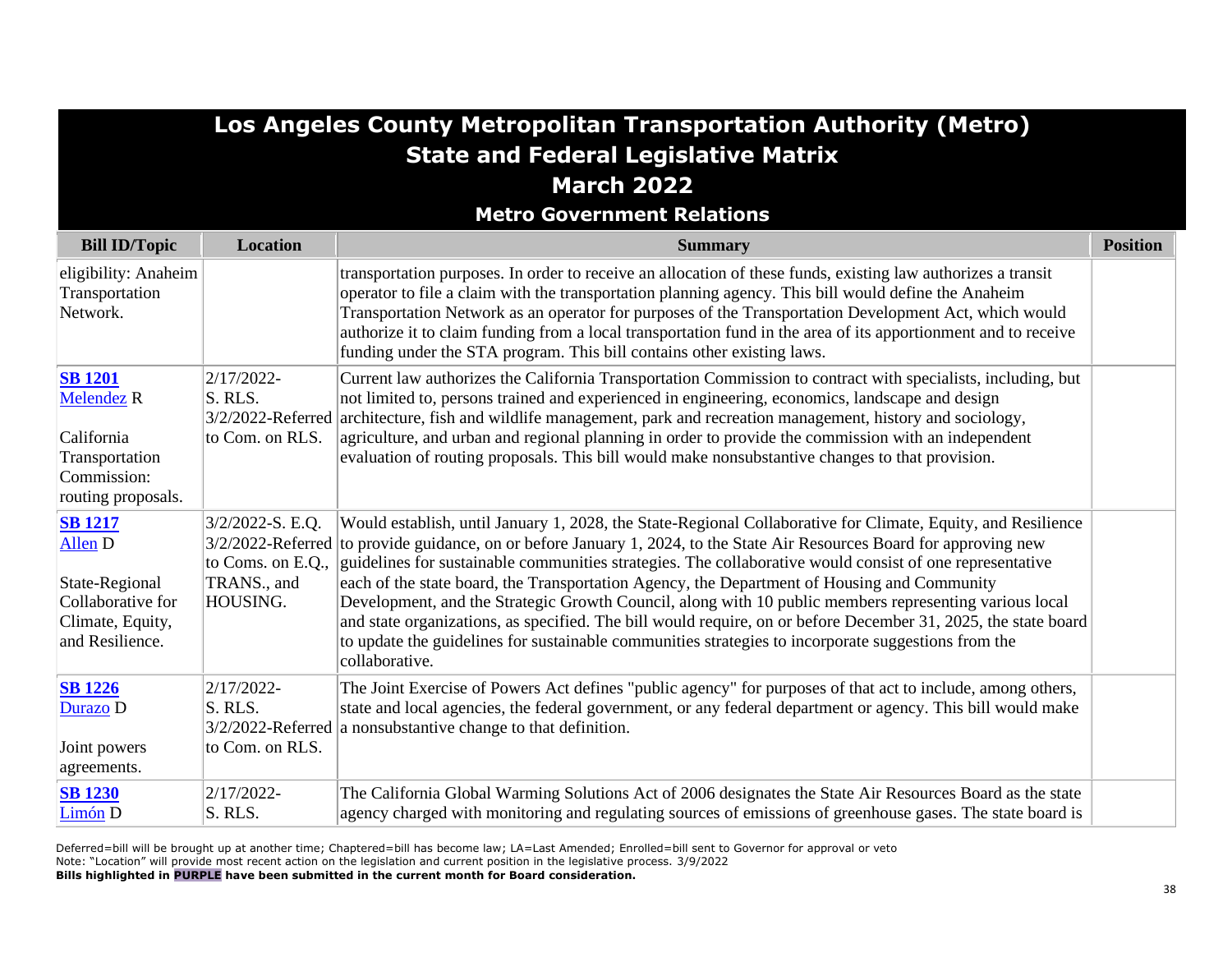| Los Angeles County Metropolitan Transportation Authority (Metro)<br><b>State and Federal Legislative Matrix</b> |                                                               |                                                                                                                                                                                                                                                                                                                                                                                                                                                                                                                                                                                                                                                                                                                                                                                                                                                |                 |  |  |
|-----------------------------------------------------------------------------------------------------------------|---------------------------------------------------------------|------------------------------------------------------------------------------------------------------------------------------------------------------------------------------------------------------------------------------------------------------------------------------------------------------------------------------------------------------------------------------------------------------------------------------------------------------------------------------------------------------------------------------------------------------------------------------------------------------------------------------------------------------------------------------------------------------------------------------------------------------------------------------------------------------------------------------------------------|-----------------|--|--|
| <b>March 2022</b>                                                                                               |                                                               |                                                                                                                                                                                                                                                                                                                                                                                                                                                                                                                                                                                                                                                                                                                                                                                                                                                |                 |  |  |
|                                                                                                                 |                                                               | <b>Metro Government Relations</b>                                                                                                                                                                                                                                                                                                                                                                                                                                                                                                                                                                                                                                                                                                                                                                                                              |                 |  |  |
| <b>Bill ID/Topic</b>                                                                                            | <b>Location</b>                                               | <b>Summary</b>                                                                                                                                                                                                                                                                                                                                                                                                                                                                                                                                                                                                                                                                                                                                                                                                                                 | <b>Position</b> |  |  |
| Greenhouse gas<br>emissions:<br>transportation.                                                                 | to Com. on RLS.                                               | 3/2/2022-Referred required to ensure that statewide greenhouse gas emissions are reduced to at least 40% below the 1990 level<br>by 2030. The act requires the state board to prepare and approve a scoping plan for achieving the maximum<br>technologically feasible and cost-effective reductions in greenhouse gas emissions and to update the scoping<br>plan at least once every 5 years. This bill would state the intent of the Legislature to enact subsequent<br>legislation that would implement measures and programs that achieve the 2030 greenhouse gas reduction<br>targets for the transportation sector identified in the 2017 scoping plan and that would minimize increases in<br>greenhouse gas emissions in the electric power sector from transportation electrification through a<br>combination of specified actions. |                 |  |  |
| <b>SB</b> 1251<br><b>Gonzalez D</b><br><b>Electric Vehicle</b><br>Equity<br>Ombudsperson.                       | 3/2/2022-S. G.O.<br>TRANS., and E.,<br>U. & C.                | Would create the Electric Vehicle Equity Ombudsperson in state government and would require the<br>3/2/2022-Referred ombudsperson to coordinate activities among state agencies to advance light-, medium-, and heavy-duty<br>to Coms. on G.O., zero-emission vehicles and zero-emission infrastructure deployment and to ensure related equity, workforce<br>development, economic development, and other needs are addressed to grow and support the sector<br>statewide in order to achieve specified goals relating to zero-emission vehicles.                                                                                                                                                                                                                                                                                             |                 |  |  |
| <b>SB 1285</b><br><b>Gonzalez D</b><br>Vehicles.                                                                | 2/18/2022-<br>S. RLS.<br>to Com. on RLS.                      | Current law requires a bicycle that is operated on a roadway or the shoulder of a highway to be operated in<br>the same direction as vehicles are required to be driven. This bill would make a technical, nonsubstantive<br>3/2/2022-Referred change to that provision.                                                                                                                                                                                                                                                                                                                                                                                                                                                                                                                                                                       |                 |  |  |
| <b>SB 1288</b><br><b>Umberg D</b><br>Vehicles:<br>tampering.                                                    | 2/18/2022-<br>S. RLS.<br>3/2/2022-Referred<br>to Com. on RLS. | Current law prohibits a person from injuring, tampering with, or removing any part of, a vehicle. This bill<br>would make technical, nonsubstantive changes to those provisions.                                                                                                                                                                                                                                                                                                                                                                                                                                                                                                                                                                                                                                                               |                 |  |  |
| <b>SB 1354</b><br><b>Jones R</b><br>Design-build                                                                | 2/18/2022-<br>S. RLS.<br>2/22/2022-From<br>printer.           | Would authorize a city, county, or city and county to use the design-build contracting process to award<br>contracts for constructing projects that are necessary in order to comply with the federal Americans with<br>Disabilities Act of 1990. By expanding design-build authority to include additional projects, the bill would<br>expand the scope of the crime of perjury, thereby imposing a state-mandated local program.                                                                                                                                                                                                                                                                                                                                                                                                             |                 |  |  |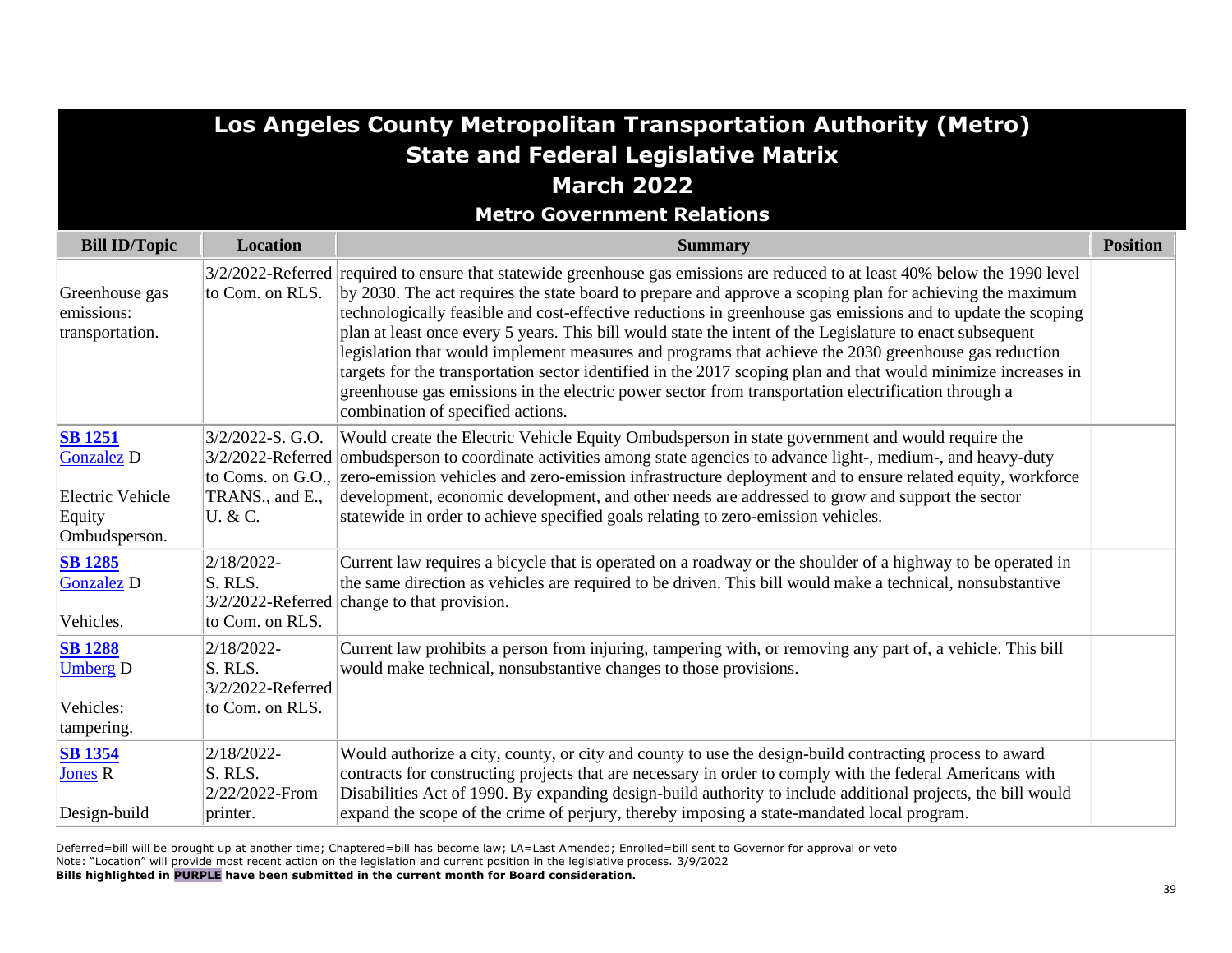| Los Angeles County Metropolitan Transportation Authority (Metro)<br><b>State and Federal Legislative Matrix</b><br><b>March 2022</b><br><b>Metro Government Relations</b> |                                                        |                                                                                                                                                                                                                                                                                                                                                                                                                                                                                                                                                                                                                                                                                                                                                                                                                                                                                                                                                                                                                                                                                                                                                                                                                                                                                                                                                                   |                 |
|---------------------------------------------------------------------------------------------------------------------------------------------------------------------------|--------------------------------------------------------|-------------------------------------------------------------------------------------------------------------------------------------------------------------------------------------------------------------------------------------------------------------------------------------------------------------------------------------------------------------------------------------------------------------------------------------------------------------------------------------------------------------------------------------------------------------------------------------------------------------------------------------------------------------------------------------------------------------------------------------------------------------------------------------------------------------------------------------------------------------------------------------------------------------------------------------------------------------------------------------------------------------------------------------------------------------------------------------------------------------------------------------------------------------------------------------------------------------------------------------------------------------------------------------------------------------------------------------------------------------------|-----------------|
| <b>Bill ID/Topic</b>                                                                                                                                                      | Location                                               | <b>Summary</b>                                                                                                                                                                                                                                                                                                                                                                                                                                                                                                                                                                                                                                                                                                                                                                                                                                                                                                                                                                                                                                                                                                                                                                                                                                                                                                                                                    | <b>Position</b> |
| contracting: cities,<br>counties, and cities<br>and counties:<br>compliance with the<br>federal Americans<br>with Disabilities<br>Act of 1990.                            |                                                        |                                                                                                                                                                                                                                                                                                                                                                                                                                                                                                                                                                                                                                                                                                                                                                                                                                                                                                                                                                                                                                                                                                                                                                                                                                                                                                                                                                   |                 |
| <b>SB</b> 1369<br>Wieckowski D<br>Adaptive reuse<br>projects: by-right:<br>funding.                                                                                       | 2/18/2022-<br>S. RLS.<br>2/22/2022-From<br>printer.    | The California Environmental Quality Act (CEQA) requires a lead agency, as defined, to prepare, or cause<br>to be prepared, and certify the completion of, an environmental impact report on a project that it proposes to<br>carry out or approve that may have a significant effect on the environment or to adopt a negative declaration<br>if it finds that the project will not have that effect. CEQA does not apply to the approval of ministerial<br>projects. This bill would make an adaptive reuse project a use by right in all areas regardless of zoning. The<br>bill would define "adaptive reuse project" to mean any commercial, public, industrial, or office building or<br>structure that has 25-percent occupancy or less, which is converted into a housing development project.                                                                                                                                                                                                                                                                                                                                                                                                                                                                                                                                                            |                 |
| <b>SB 1373</b><br><b>Kamlager D</b><br>Surplus land<br>disposal.                                                                                                          | $2/18/2022$ -<br>S. RLS.<br>2/22/2022-From<br>printer. | Current law prescribes requirements for the disposal of surplus land by a local agency, as defined. Current<br>law provides that certain dispositions of real property by local agencies are subject to surplus land disposal<br>procedures as they existed on December 31, 2019, without regard to specified amendments that took effect<br>on January 1, 2020, if those dispositions comply with specified requirements and the disposition is<br>completed not later than December 31, 2022. Current law extends the date that the disposition must be<br>completed by to December 31, 2024, for specified properties, including properties related to the Metro North<br>Hollywood Joint Development Project. Current law further extends the dates by which the disposition of<br>property must be completed, as specified. This bill extend the date by which the disposition of property must<br>be completed to December 31, 2024, if the property is located in a local agency with a population of over<br>2,000,000 persons and the local agency has either an option agreement duly authorized by the local agency's<br>governing body to purchase the property from the former redevelopment agency, or an exclusive negotiation<br>agreement with a private entity to develop the subject property for economic development or housing<br>purposes. |                 |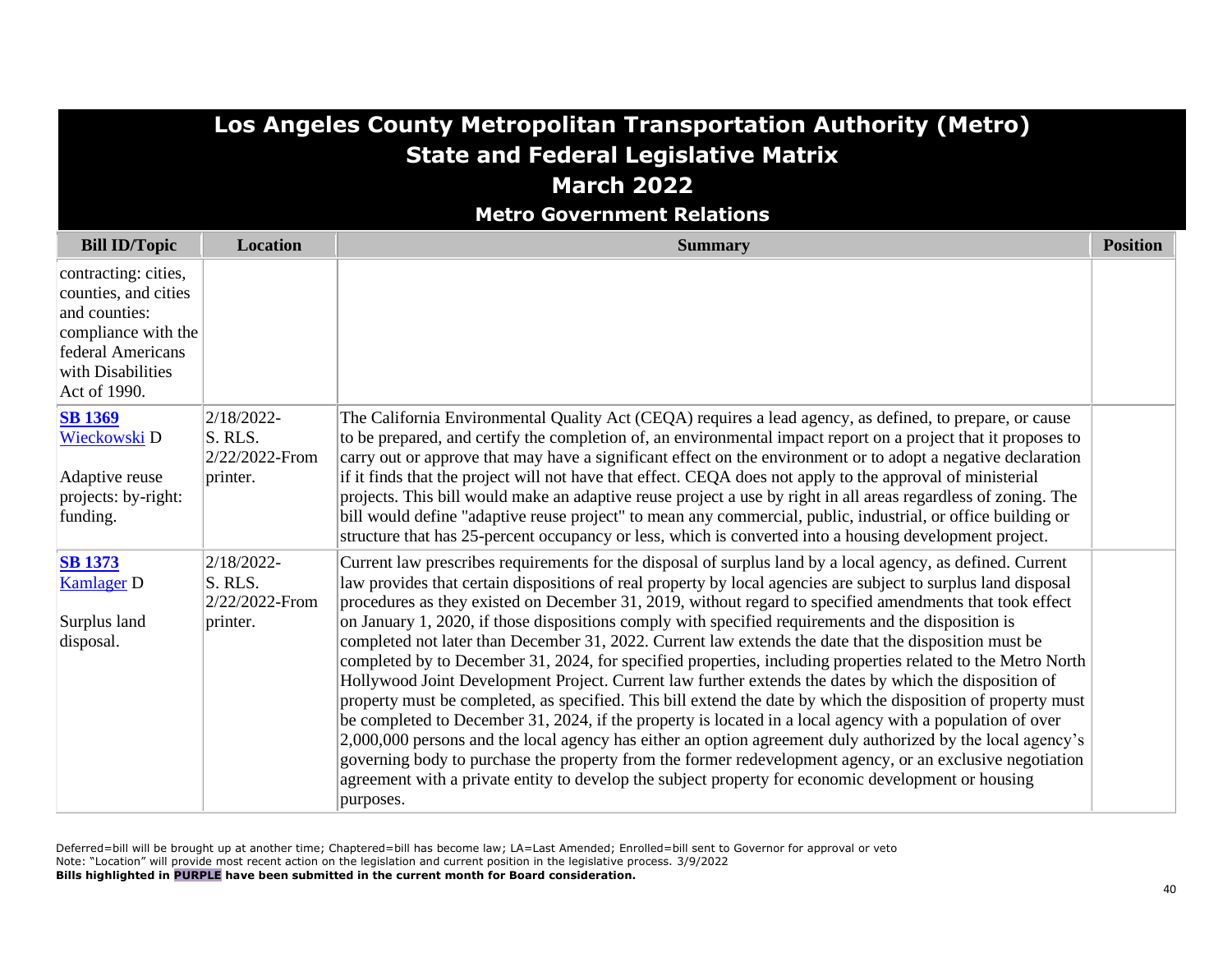| Los Angeles County Metropolitan Transportation Authority (Metro)<br><b>State and Federal Legislative Matrix</b>   |                                                     |                                                                                                                                                                                                                                                                                                                                                                                                                                                                                                                                                                                                                                                                                                                                                                                                                                                                                                                                                                                                                                                                                                                                                                                                                                                                                                                                                                                                                                                                             |                 |  |  |
|-------------------------------------------------------------------------------------------------------------------|-----------------------------------------------------|-----------------------------------------------------------------------------------------------------------------------------------------------------------------------------------------------------------------------------------------------------------------------------------------------------------------------------------------------------------------------------------------------------------------------------------------------------------------------------------------------------------------------------------------------------------------------------------------------------------------------------------------------------------------------------------------------------------------------------------------------------------------------------------------------------------------------------------------------------------------------------------------------------------------------------------------------------------------------------------------------------------------------------------------------------------------------------------------------------------------------------------------------------------------------------------------------------------------------------------------------------------------------------------------------------------------------------------------------------------------------------------------------------------------------------------------------------------------------------|-----------------|--|--|
| <b>March 2022</b>                                                                                                 |                                                     |                                                                                                                                                                                                                                                                                                                                                                                                                                                                                                                                                                                                                                                                                                                                                                                                                                                                                                                                                                                                                                                                                                                                                                                                                                                                                                                                                                                                                                                                             |                 |  |  |
|                                                                                                                   |                                                     | <b>Metro Government Relations</b>                                                                                                                                                                                                                                                                                                                                                                                                                                                                                                                                                                                                                                                                                                                                                                                                                                                                                                                                                                                                                                                                                                                                                                                                                                                                                                                                                                                                                                           |                 |  |  |
| <b>Bill ID/Topic</b>                                                                                              | <b>Location</b>                                     | <b>Summary</b>                                                                                                                                                                                                                                                                                                                                                                                                                                                                                                                                                                                                                                                                                                                                                                                                                                                                                                                                                                                                                                                                                                                                                                                                                                                                                                                                                                                                                                                              | <b>Position</b> |  |  |
| <b>SB 1410</b><br><b>Caballero D</b><br>California<br>Environmental<br>Quality Act:<br>transportation<br>impacts. | 2/18/2022-<br>S. RLS.<br>2/22/2022-From<br>printer. | CEQA requires the Office of Planning and Research to prepare and develop proposed guidelines for the<br>implementation of CEQA by public agencies and requires the Secretary of the Natural Resources Agency to<br>certify and adopt those guidelines. CEQA requires the office to prepare, develop, and transmit to the<br>secretary for certification and adoption proposed revisions to the guidelines establishing criteria for<br>determining the significance of transportation impacts of projects within transit priority areas, as defined,<br>that promote the reduction of greenhouse gas emissions, the development of multimodal transportation<br>networks, and a diversity of land uses. Existing law requires the office to recommend potential metrics to<br>measure transportation impacts, as specified. CEQA authorizes the office to adopt guidelines establishing<br>alternative metrics to the metrics used for traffic levels of service for transportation impacts outside transit<br>priority areas. This bill instead would require the criteria for determining the significance of transportation<br>impacts of projects within transit priority areas to only promote the reduction of greenhouse gas emissions.<br>The bill would retain the metric for traffic levels of service for projects outside transit priority areas, and<br>require the potential metrics described above to only apply to projects within transit priority areas. |                 |  |  |
| <b>SB 1412</b><br><b>Hertzberg</b> D<br>Skilled and trained<br>workforce<br>requirements.                         | 2/18/2022-<br>S. RLS.<br>2/22/2022-From<br>printer. | Current law establishes requirements that apply when a public entity is required by statute or regulation to<br>obtain an enforceable commitment that a bidder, contractor, or other entity will use a skilled and trained<br>workforce to complete a contract or project. Current law also authorizes a public entity to require that a<br>bidder, contractor, or other entity use a skilled and trained workforce to complete a contract or project,<br>regardless of whether the public entity is required to do so by a statute or regulation. This bill would make a<br>nonsubstantive change to those provisions.                                                                                                                                                                                                                                                                                                                                                                                                                                                                                                                                                                                                                                                                                                                                                                                                                                                     |                 |  |  |
| <b>SB 1414</b><br>Durazo D<br>Surplus land<br>disposal.                                                           | 2/18/2022-<br>S. RLS.<br>2/22/2022-From<br>printer. | Current law provides that certain dispositions of real property by local agencies are subject to surplus land<br>disposal procedures as they existed on December 31, 2019, without regard to specified amendments that<br>took effect on January 1, 2020, if those dispositions comply with specified requirements. Current law<br>extends the dates by which the disposition of property must be completed, as specified, if the disposition of<br>property, the local agency's right or ability to dispose of the property, or a development project for which the<br>property is proposed to be transferred, is the subject of judicial challenge. This bill would make a<br>nonsubstantive change to the provision extending the dates by which the disposition of property must be<br>completed if the property is subject to judicial challenge.                                                                                                                                                                                                                                                                                                                                                                                                                                                                                                                                                                                                                      |                 |  |  |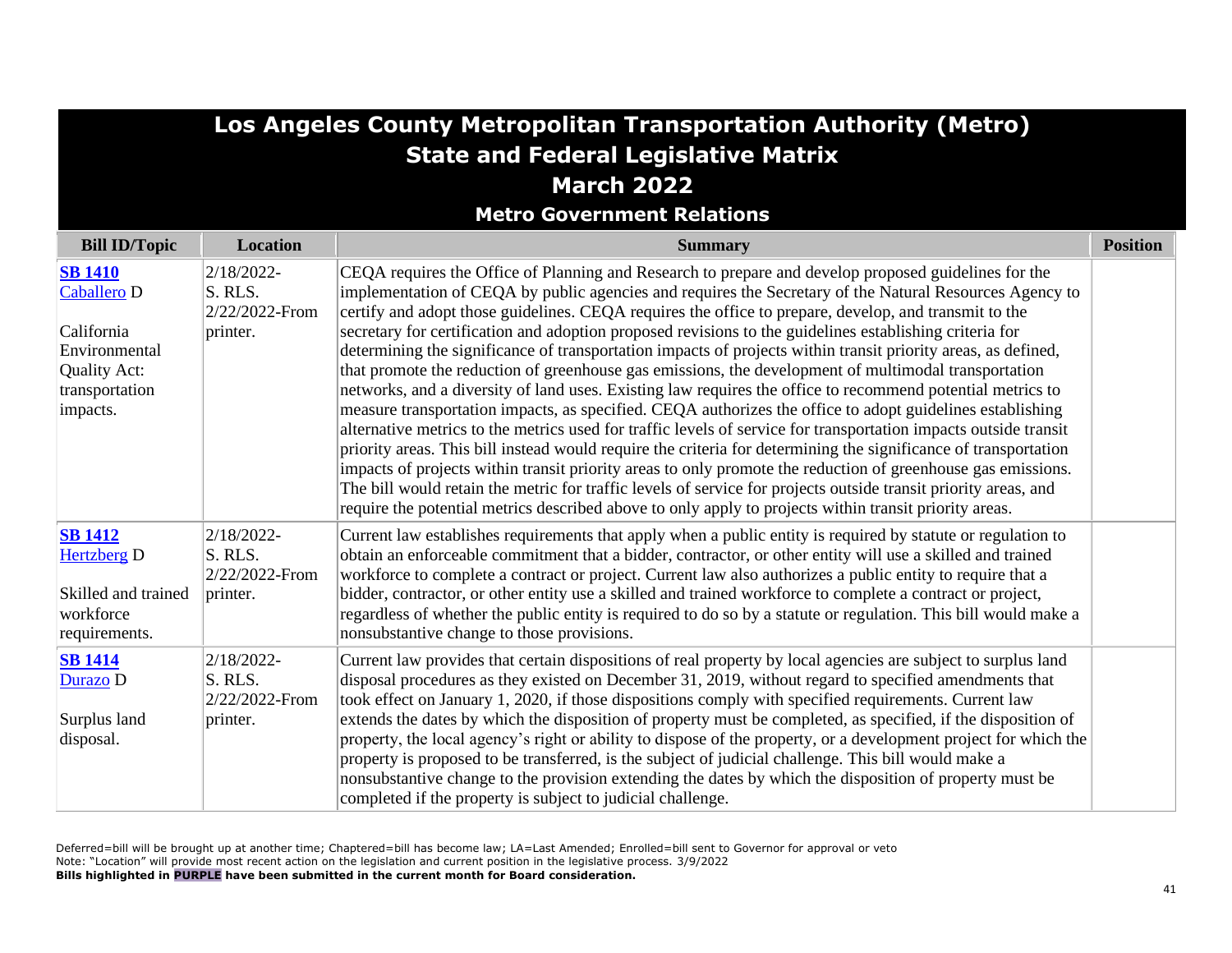| Los Angeles County Metropolitan Transportation Authority (Metro)<br><b>State and Federal Legislative Matrix</b><br><b>March 2022</b><br><b>Metro Government Relations</b>                                                                                                                                                                                                                                                                                                                                                                                                                                      |                                         |                                                                                                                                                                                                                                                                                                                                                                                                                                                                                                                                                                                                                                                                                                                                           |                 |  |  |
|----------------------------------------------------------------------------------------------------------------------------------------------------------------------------------------------------------------------------------------------------------------------------------------------------------------------------------------------------------------------------------------------------------------------------------------------------------------------------------------------------------------------------------------------------------------------------------------------------------------|-----------------------------------------|-------------------------------------------------------------------------------------------------------------------------------------------------------------------------------------------------------------------------------------------------------------------------------------------------------------------------------------------------------------------------------------------------------------------------------------------------------------------------------------------------------------------------------------------------------------------------------------------------------------------------------------------------------------------------------------------------------------------------------------------|-----------------|--|--|
| <b>Bill ID/Topic</b>                                                                                                                                                                                                                                                                                                                                                                                                                                                                                                                                                                                           | Location                                | <b>Summary</b>                                                                                                                                                                                                                                                                                                                                                                                                                                                                                                                                                                                                                                                                                                                            | <b>Position</b> |  |  |
| <b>SB</b> 1466<br><b>Stern D</b><br>Affordable Housing printer.<br>and Community<br>Development<br>Investment<br>Program.                                                                                                                                                                                                                                                                                                                                                                                                                                                                                      | 2/18/2022-<br>S. RLS.<br>2/22/2022-From | Would establish in state government the Affordable Housing and Community Development Investment<br>Program, which would be administered by the Affordable Housing and Community Development<br>Investment Committee. The bill would authorize a city, county, city and county, joint powers agency,<br>enhanced infrastructure financing district, affordable housing authority, community revitalization and<br>investment authority, transit village development district, or a combination of those entities, to apply to the<br>Affordable Housing and Community Development Investment Committee to participate in the program and<br>would authorize the committee to approve or deny plans for projects meeting specific criteria. |                 |  |  |
| <b>SCR 68</b><br>Would designate the portion of State Route 91, between the Pioneer Boulevard undercrossing to the Junction<br>2/23/2022-<br>of State Route 39 and the State Route 91 separator, as the First Lady Pat Nixon Highway. This measure<br>S. TRANS.<br><b>Archuleta</b> D<br>would request the Department of Transportation to determine the cost of appropriate signs showing this<br>2/23/2022-Re-<br>special designation and, upon receiving donations from non-state sources covering that cost, to erect those<br>referred to Com.<br>First Lady Pat<br>Nixon Highway.<br>on TRANS.<br>signs. |                                         |                                                                                                                                                                                                                                                                                                                                                                                                                                                                                                                                                                                                                                                                                                                                           |                 |  |  |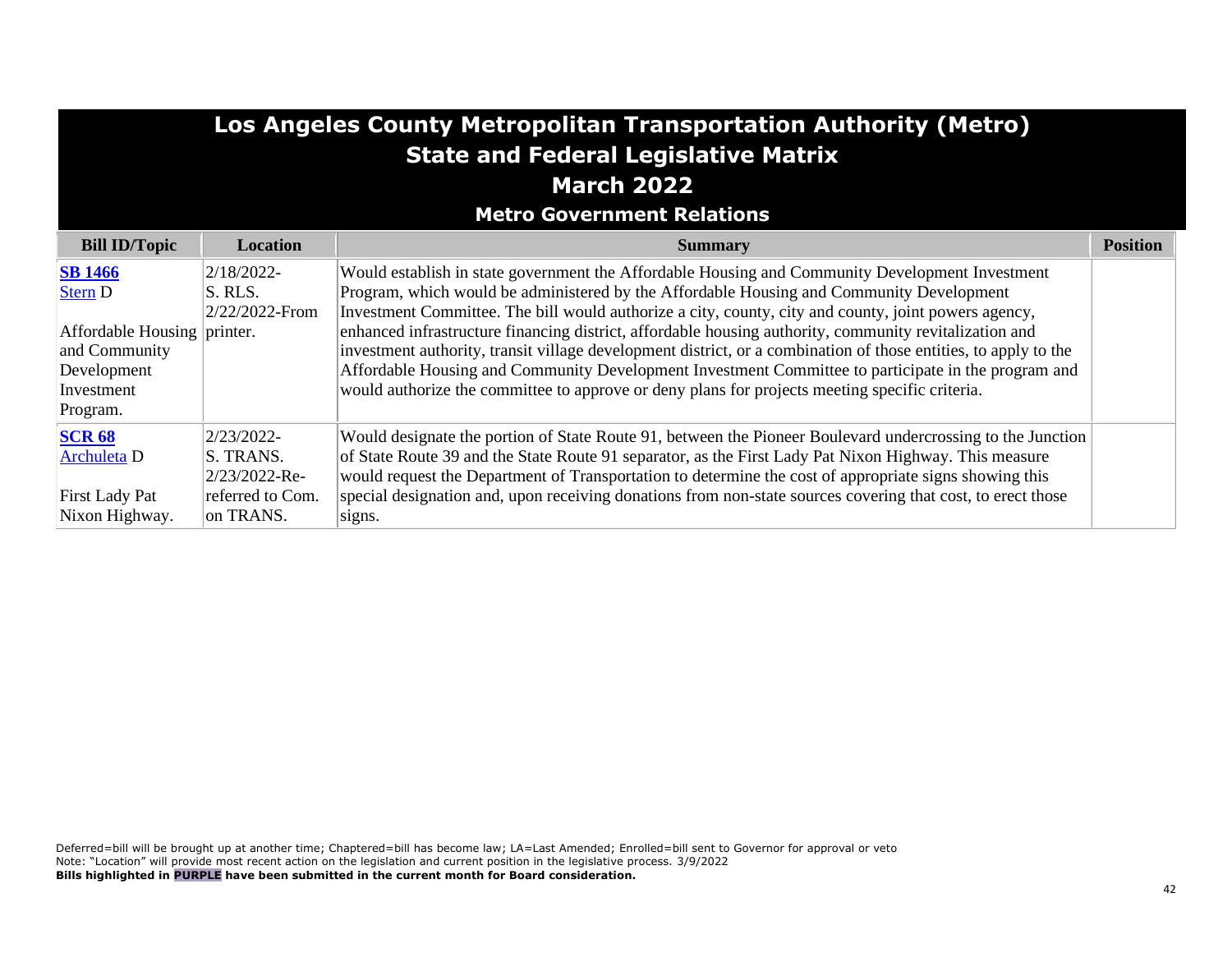### **Los Angeles County Metropolitan Transportation Authority (Metro) State and Federal Legislative Matrix March 2022 Metro Government Relations**

| <b>FEDERAL LEGISLATION</b>                 |                                                                                                                                                                                                                                                             |                                                                                                                                                                                                                                                                                                                                                                                           |  |  |
|--------------------------------------------|-------------------------------------------------------------------------------------------------------------------------------------------------------------------------------------------------------------------------------------------------------------|-------------------------------------------------------------------------------------------------------------------------------------------------------------------------------------------------------------------------------------------------------------------------------------------------------------------------------------------------------------------------------------------|--|--|
| <b>BILL/AUTHOR</b>                         | <b>DESCRIPTION</b>                                                                                                                                                                                                                                          | <b>STATUS</b>                                                                                                                                                                                                                                                                                                                                                                             |  |  |
| HR 5376<br>Rep. John<br>Yarmuth (D-<br>KY) | <b>BUILD BACK BETTER ACT</b><br>This bill provides funding, establishes programs, and otherwise modifies provisions relating<br>to a broad array of areas, including education, labor, child care, health care, taxes,<br>immigration, and the environment. | $11/19/21$ – Passed the House<br>Awaits action in the Senate                                                                                                                                                                                                                                                                                                                              |  |  |
| S. 1931<br>Sen. Tom<br>Carper (D-DE)       | THE SURFACE TRANSPORTATION REAUTHORIZATION ACT OF 2021<br>Sets baseline funding level at a historic high of \$303.5 billion for Department of<br>Transportation programs for highways, roads, and bridges.                                                  | $5/26/21$ – adopted by the Senate<br>Committee on Environment and<br>Public Works (EPW)<br>08/10/21 - The EPW-passed<br>reauthorization bill was<br>incorporated into Infrastructure<br>Investment and Jobs Act (H.R.<br>3684, as amended), and passed out<br>of the U.S. Senate.<br>$11/15/21$ – Bill signed into law as<br>part of the Infrastructure<br><b>Investment and Jobs Act</b> |  |  |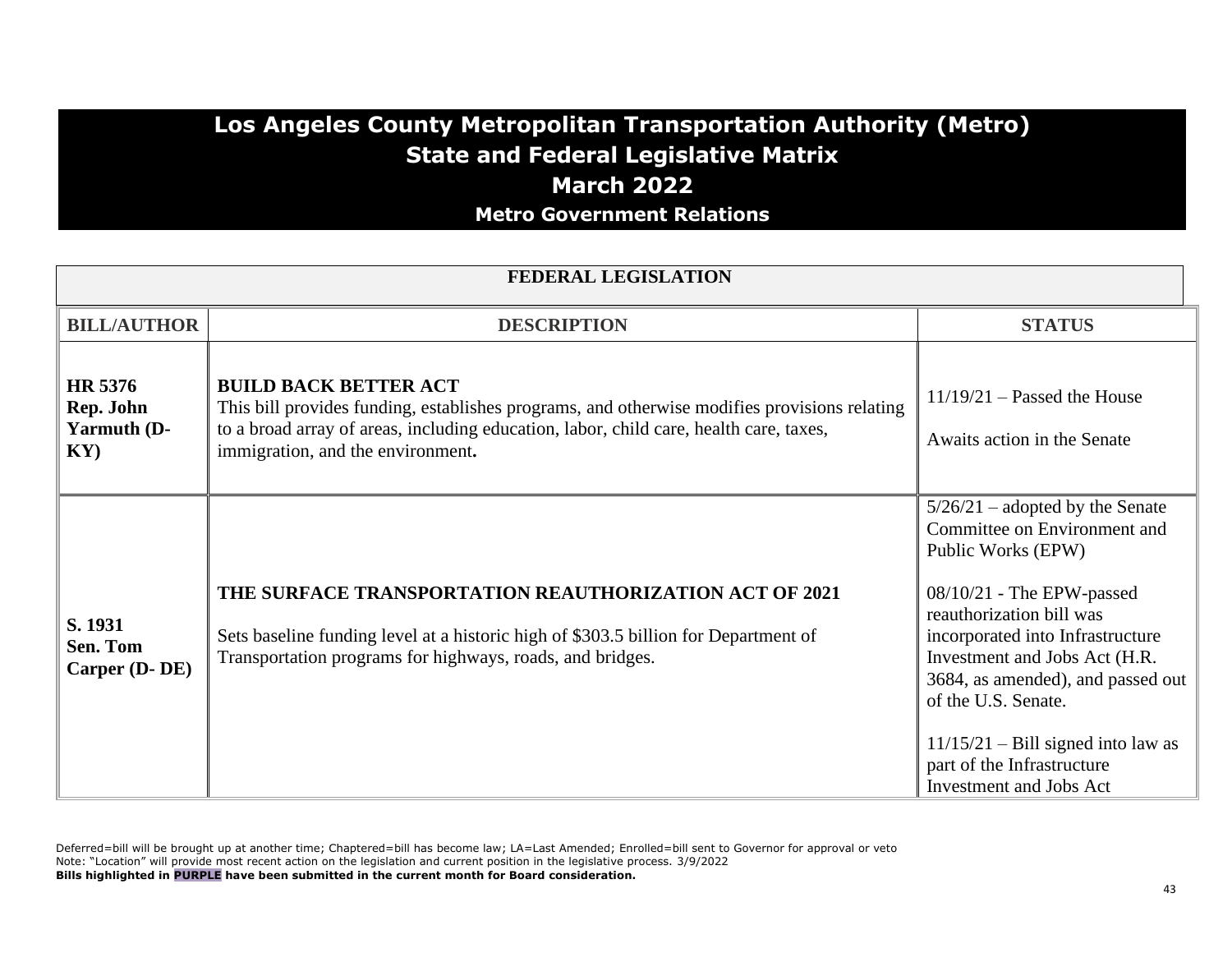### **Los Angeles County Metropolitan Transportation Authority (Metro) State and Federal Legislative Matrix March 2022 Metro Government Relations**

| <b>BILL/AUTHO</b><br>$\mathbf R$                                                                                                       | <b>DESCRIPTION</b>                                                                                                                                                                                                                                                                                                                                                                                                                                                          | <b>STATUS</b>                                                                                                                                                                                                                                                                 |
|----------------------------------------------------------------------------------------------------------------------------------------|-----------------------------------------------------------------------------------------------------------------------------------------------------------------------------------------------------------------------------------------------------------------------------------------------------------------------------------------------------------------------------------------------------------------------------------------------------------------------------|-------------------------------------------------------------------------------------------------------------------------------------------------------------------------------------------------------------------------------------------------------------------------------|
| H.R. 2287 /<br>S. 1172<br>Rep. Ayanna<br>Pressley (D -<br>MA) and Sen.<br><b>Ed Markey (D)</b><br>$-MA)$                               | <b>FREEDOM TO MOVE ACT</b><br>A bill to direct the Secretary of Transportation to carry out a grant program to support<br>efforts to provide fare-free transit service, and for other purposes.                                                                                                                                                                                                                                                                             | $4/15/21$ – Re-introduced in the<br>House and Senate<br>8/27/20 - Board adopts a support<br>position                                                                                                                                                                          |
| H.R. 5228 / S.<br>2726<br><b>Rep. Henry</b><br>"Hank" C.<br>Johnson, Jr.<br>$(D-GA)$ and<br><b>Senator Jon</b><br><b>Ossoff</b> (D-GA) | PUBLIC TRANSPORTATION EXPANSION ACT<br>The <i>Public Transportation Expansion Act</i> would create a Federal grant program to fund<br>public transportation expansion to serve low-income communities and connect affordable<br>housing with transit networks, including through the provision of fareless or reduced-fare<br>service.<br>The bill would also, for the first time in decades, allow large transit operators to use federal<br>funds for operating expenses. | $9/10/21$ – Bill introduced and<br>referred to Transportation and<br>Infrastructure and Financial<br>Services Committees in the<br>House; referred to Committee on<br>Banking, Housing, and Urban<br>Affairs in the Senate<br>LA METRO monitoring this<br>pending legislation |